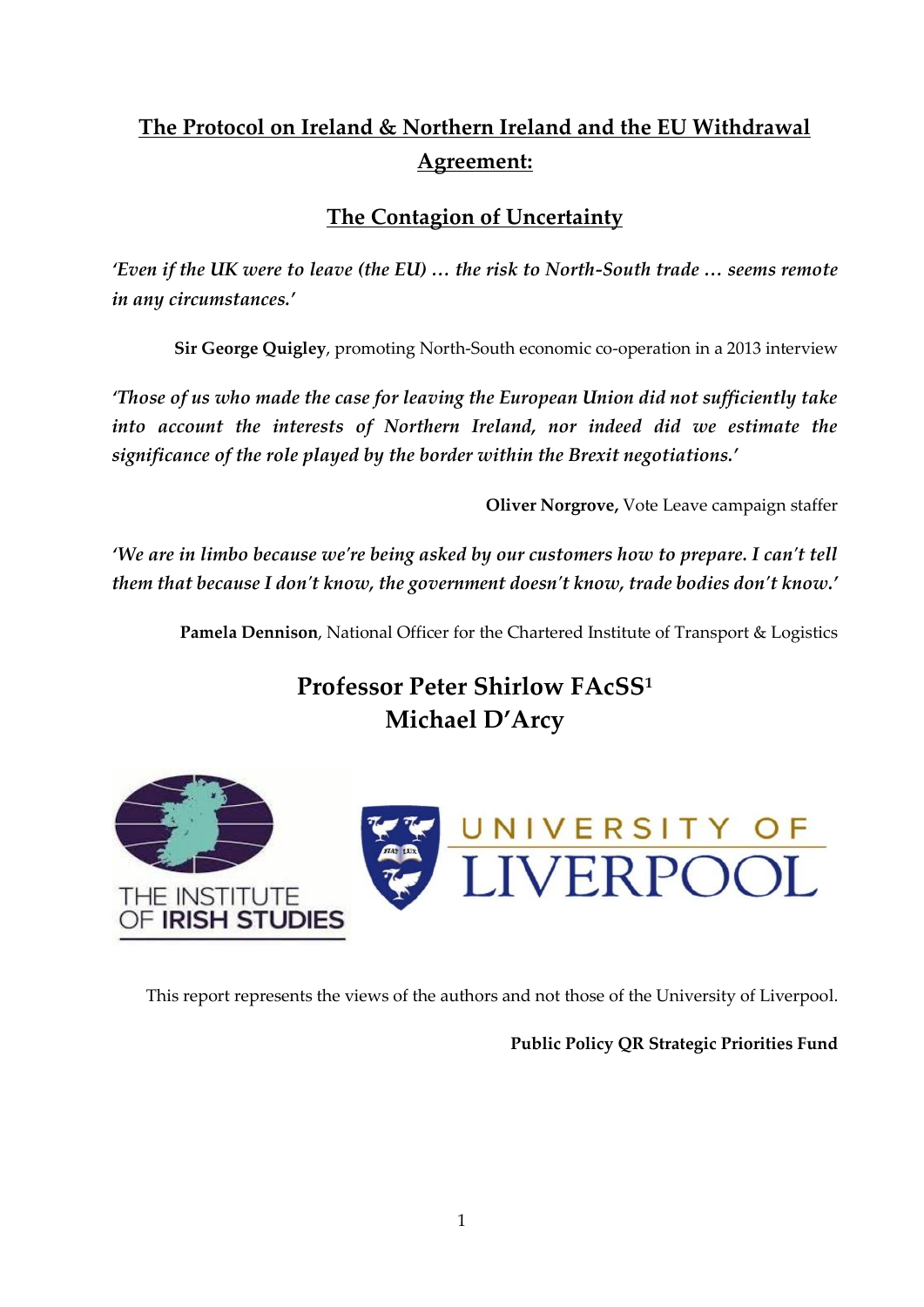# **Contents**

| The Challenges of Implementing the Ireland/Northern Ireland Protocol: An Overview |  |
|-----------------------------------------------------------------------------------|--|
|                                                                                   |  |
|                                                                                   |  |
|                                                                                   |  |
|                                                                                   |  |
|                                                                                   |  |
|                                                                                   |  |
|                                                                                   |  |
|                                                                                   |  |
|                                                                                   |  |
|                                                                                   |  |
|                                                                                   |  |
|                                                                                   |  |
|                                                                                   |  |
|                                                                                   |  |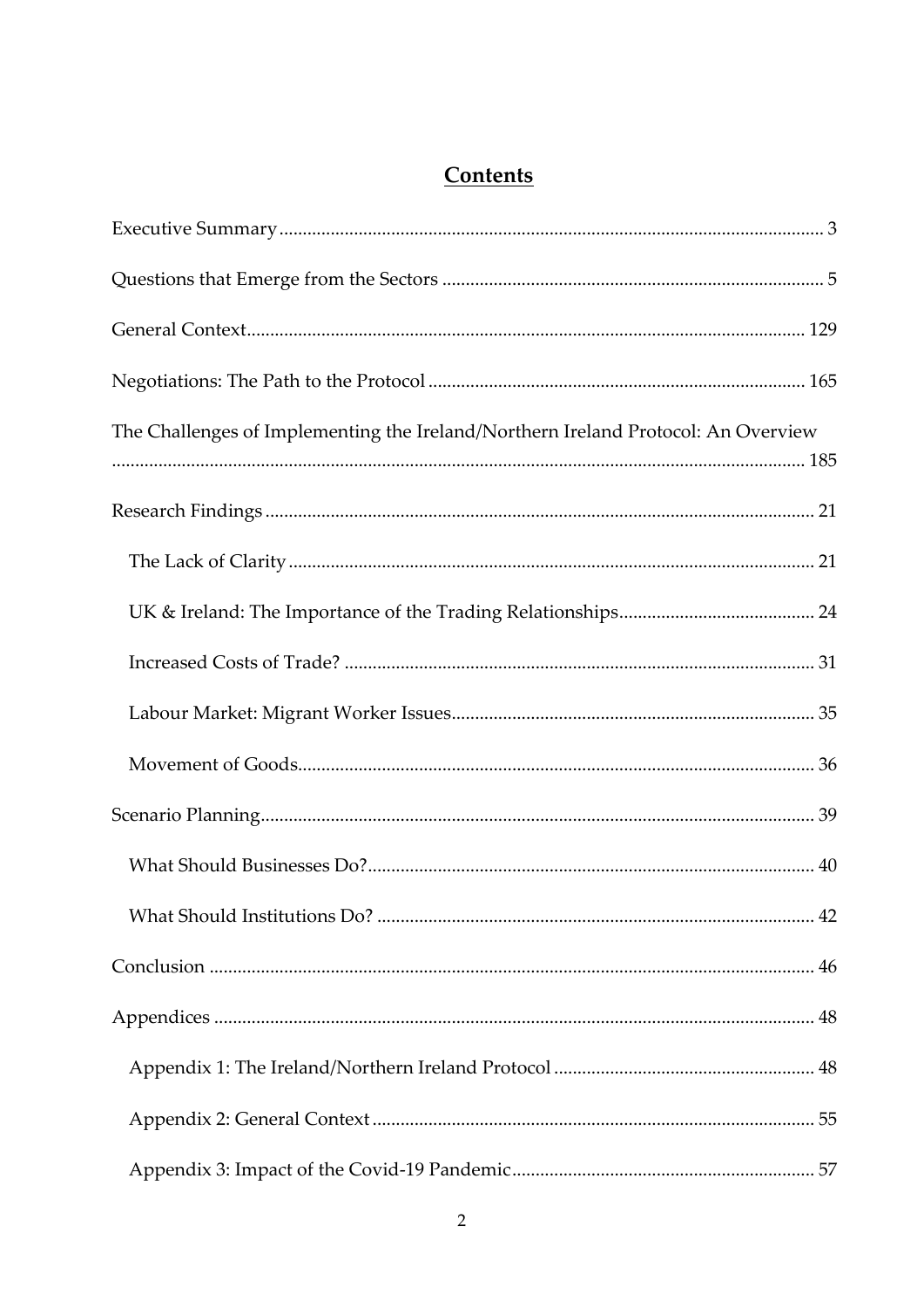# **Executive Summary**

<span id="page-2-0"></span>This report captures sectoral perspectives regarding the Ireland/Northern Ireland Protocol in the UK/EU Withdrawal Agreement from across the UK and Ireland. The Protocol<sup>2</sup>:

- Is a legal treaty. But one that will be influenced by on-going negotiations between the UK and the EU.
- Outlines the rules and governance structures for trade in goods between Northern Ireland and Great Britain and the EU.
- Places Northern Ireland within a unique position of being *de jure* in the UK Customs Union and *de facto* the EU Customs Code.
- Furthers the B/GFA and in so doing opens greater opportunities for North-South economic cooperation.
- Was paralleled by agreement to maintain the Common Travel Area (CTA) between the UK and Ireland. A priority from the outset of Brexit negotiations.
- May be a holding operation. All the arrangements are underpinned by the right of Northern Ireland to withdraw its consent in a vote of the Northern Ireland Assembly four years after the Transition Period ends. **The Protocol could remain politically contentious.**
- Is a complex document especially as its status, implementation and arrangements rules have **not yet been fully explained defined and finalised**.
- Does not mention services including those **essential to modern production distribution and sales of goods.**
- Has not led to governments producing accessible, consistent, reliable and up to date data required to **adjudge the potential impacts** of Brexit.
- Does not have a satisfactory explanation of how the Protocol and a Free Trade Agreement (FTA) would interact regarding the movement of goods.
- Article 11 states that the Joint Committee '*shall keep under constant review the extent to which the application of this Protocol maintains the necessary conditions for North-South cooperation'.* This should be remedied through **more concise consideration** of a new 'totality' of North-South alongside East-West relationships within existing institutions and arrangements.
- Does not precisely explain future movement of goods by hauliers, air and/or sea transport and other modes in and between Northern Ireland, Great Britain and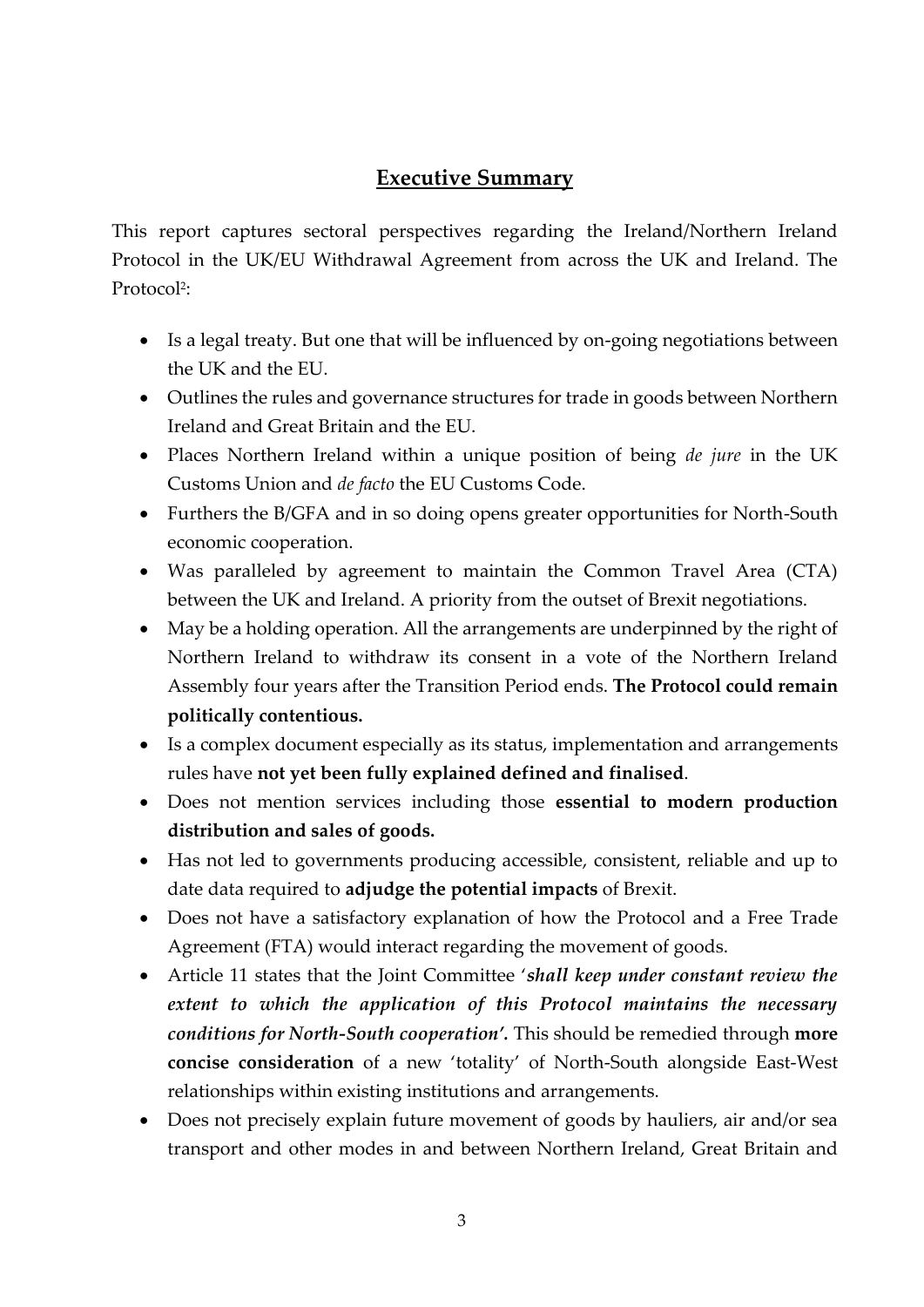Ireland. This remains to **be comprehensively detailed for every part and participant in cross-border supply chains.**

• Has not reduced business sector nervous or supplied the information required for planning and investment strategies.

The researchers undertook 20 sectoral group interviews and analysis of other sectoral voices across the UK and Ireland. It was undertaken to help move beyond analysis of the political process that is Brexit into the realities that are - **the implied impact upon business planning, investment strategies and jobs**. The report speaks to the need for greater business and civic involvement within the present UK-EU negotiations as provided for and set out in the Protocol and the need for the political institutions of the B/GFA and the two governments to hear and more **importantly react** to business/civic voices and to begin planning for the UK having withdrawn from the EU and what happens as a result when the current Transition Period ends. Key findings include:

- **A contagion of uncertainty** within the business community that has affected investment and planning strategies. These concerns need to be answered and resolved during UK-EU negotiations.
- It is understood that the North-South trade dimension was researched by the UK and EU at least in part at the request of the Irish Government. There does not appear to have been **equivalent research on East-West trade** even though that relationship features prominently within the B/GFA and on-going Brexit negotiations.
- Businesses are thinking about the economic, trade and commercial impact of Brexit upon North-South, East-West and continuing EU trade. **They would prefer to see a focus on the practicalities rather than the politics of Brexit.**
- Business also wish to see in depth consultation on the practicalities of what arrangements would be put in place and the **potential disruption and resulting additional costs to their supply chains and cross border operations.**
- Great Britain businesses have noted **that they may withdraw from the Northern Ireland market and supply chains** due to administrative costs and potentially **divergent standards and ethics of production**.
- There needs to **be precise research on the impact of Brexit upon Northern Ireland** and the island of Ireland given its unique set of emerging trading relationships/structures/governance arrangements regarding business and economic activity. **This must be put in place in response** to unique conditions including agreement by all parties to protect the peace process $^3$ .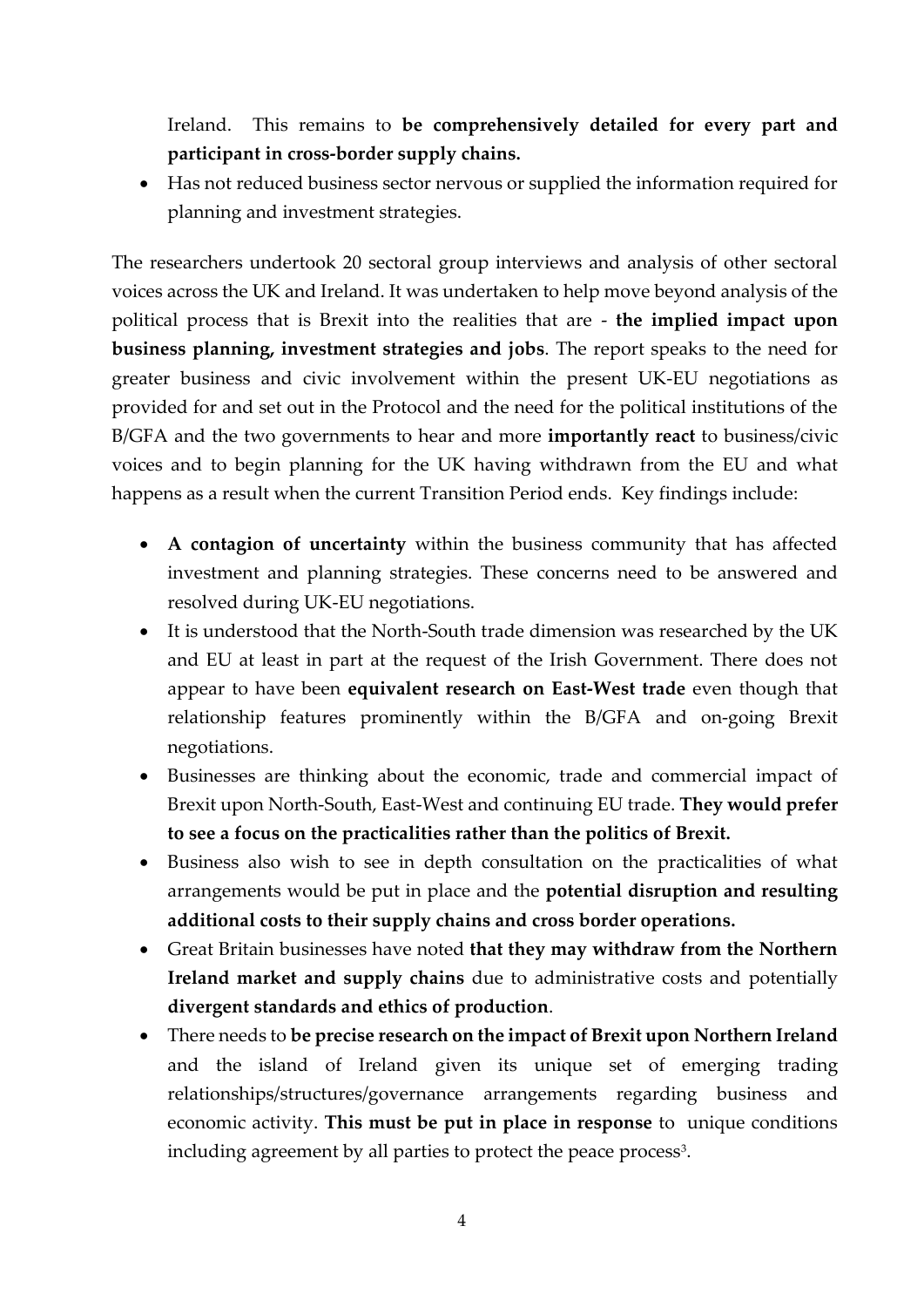• UK immigration policy may undermine migration into Northern Ireland. The Northern Ireland Executive **should immediately begin** to respond to the potential impact of that policy.

The future trading position of Northern Ireland is complex, aligned to the EU for goods, to the UK for services, based upon the Protocol, the B/GFA, and the rules of the World Trade Organisation (WTO). There is a need for legal and administrative certainty as **soon as possible**<sup>4</sup> . There needs to be **extra fora** for dialogue on implementation involving business, officials, politicians, experts **as a matter of some urgency**. As the sectors clearly articulate the Protocol's implementation will **continue but progress is either absent or glacial**. In the absence of the in-depth consultation envisaged in the Protocol and in parallel with the FTA negotiations it is claimed that **business is on the outside looking in**. Furthermore, uncertainty should not be permitted to define its own logic but instead **problem-solving should replace problem-stating.**

In addition, the Covid-19 has exposed the weaknesses in all island health protection and employment coordination along with global sourcing such as for PPE. This highlighted the need to sometimes source essential goods closer to need. It has also demonstrated through critical circumstances, **that frictionless trade capability allows goods to move quickly**.

Incomplete implementation of the Protocol along with suboptimal EU-UK and other FTAs that result in even some of the fears expressed by those interviewed will stymie such capacity. This will slow down production chains, undermine economic growth and prosperity and negatively impact capacity to deal with global shock waves. The pandemic has also highlighted the **vital role business plays when devising and implementing** emergency responses and measures related to both healthcare and the economy. There will always be economic difficulties when policies are not aligned with the B/GFA's spirit, principles and processes that support and facilitate North-South and East-West cooperation, consultation and coordination.

The Government have promised a business engagement forum. This Report speaks to that aim and is relevant to that forum's aims and objectives. The formation and work of that forum should be transparent, evidence-based and centred upon the Protocol's delivery. It is critical that within the forum that sectoral voices frame policy outcomes. We know that planning the forum is afoot, so we here urge government to provide a timeline of activity, define intended activities, engage an array of business sectors and deal with issues via relevant sub-committees. **It must, as noted above stretch from problem stating to problem-solving.**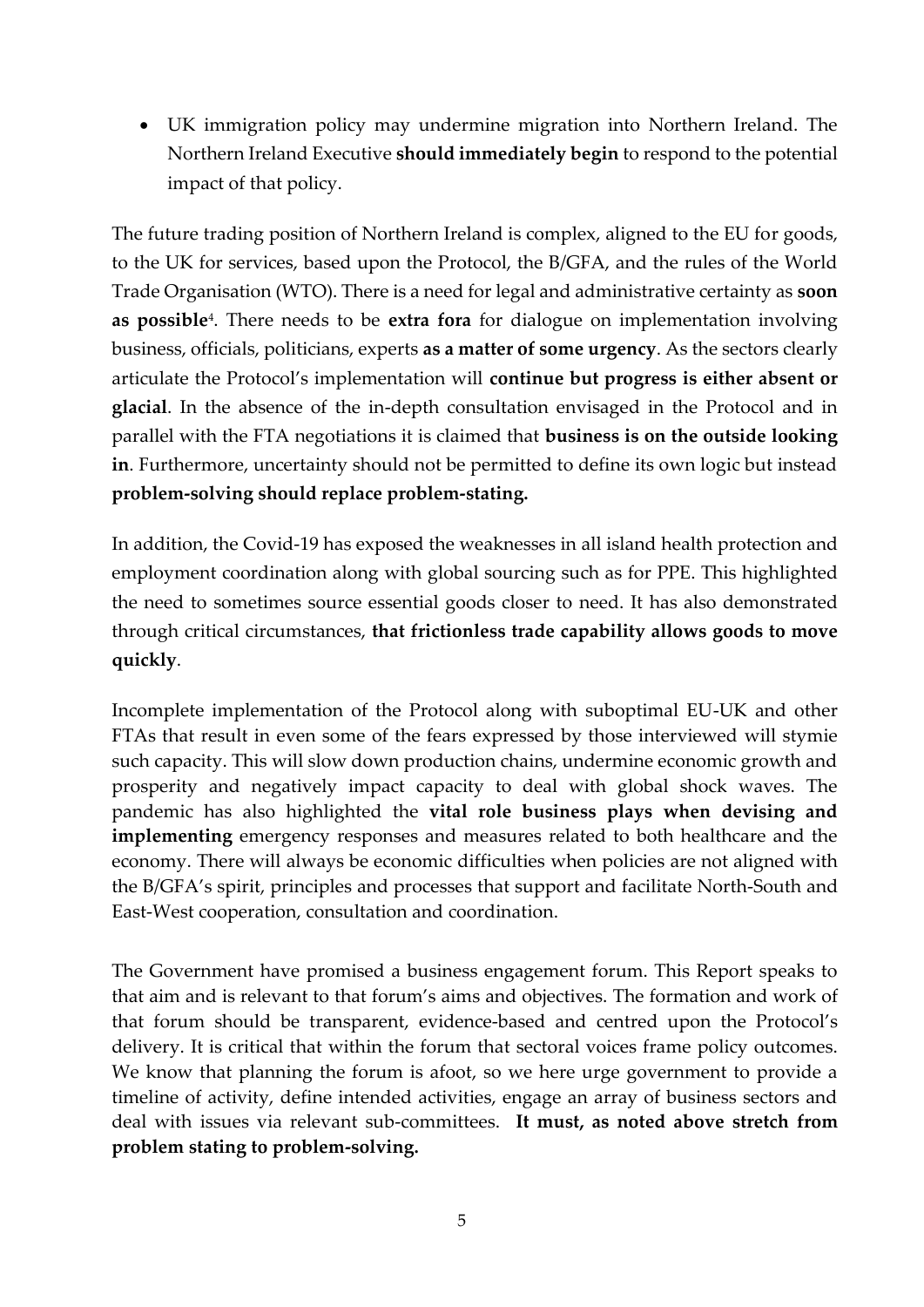## **Questions that Emerge from the Sectors**

<span id="page-5-0"></span>The most obvious reaction thus far has been protests opposing a hard border and mobilisation against the 'Betrayal Act'. The practicalities of Brexit as opposed to conjecture and inference **must be asserted** in public discourse via a more pronounced, evidenced, and cohered civic reaction. It should spell out **a post-Brexit vision** for the future economic development of Northern Ireland, and indeed the island during these times of change and the capacity to develop the peace dividend. If sectoral and civic leadership does not come forward the peace dividend **will remain mooted**.

Since Brexit began there have been evident changes in social attitudes in Northern Ireland. In the 2019 *Northern Ireland General Election Westminster Survey* conducted by the University of Liverpool it was found that 62.8%, compared to 56% in the Brexit referendum, **would now vote to remain in the EU**. Regarding checks on goods travelling between Great Britain and Northern Ireland (the East-West relationship) and between Northern Ireland and Ireland (the North-South relationship) a highly significant 68.5% believed **that it was unacceptable**<sup>5</sup> . In addition:

- Sectors report that they generally feel unheard and that the processes involved in the present negotiations does not cater or address the unique circumstances of Northern Ireland, the effect of the Withdrawal Agreement and a FTA.
- Northern Ireland remaining subject to the EU customs code offers an opportunity to create a more coherent all-island economy. However, this will require cooperation through business and civic fora to guide and develop that approach.
- Sectoral bodies across these islands sense that Brexit will undermine East-West trade. **This is a pressing concern.** The Protocol mentions North-South trade **15 times** compared to the East-West relationship that is referred **to twice.**
- Sectors highlight that the soon to be previous absence of border controls meant they were not required to declare details regarding the movement of goods. They question, if government, which has not been recording the volume and flow of goods and the source(s) of those goods, **appreciates the trade and customs complexities** therein. Sectors fear that the governments are not aware how complex haulage, tariffs and customs relationships will become post-Brexit.

It is important to note that since governments have neglected to model the potential impacts of Brexit then, and with immediate effect, **the sectors should now produce** comprehensive supply chain analysis and models of potential impact. They should at a minimum outlay 1) how they seek to respond to the Protocol 2) explain how the Protocol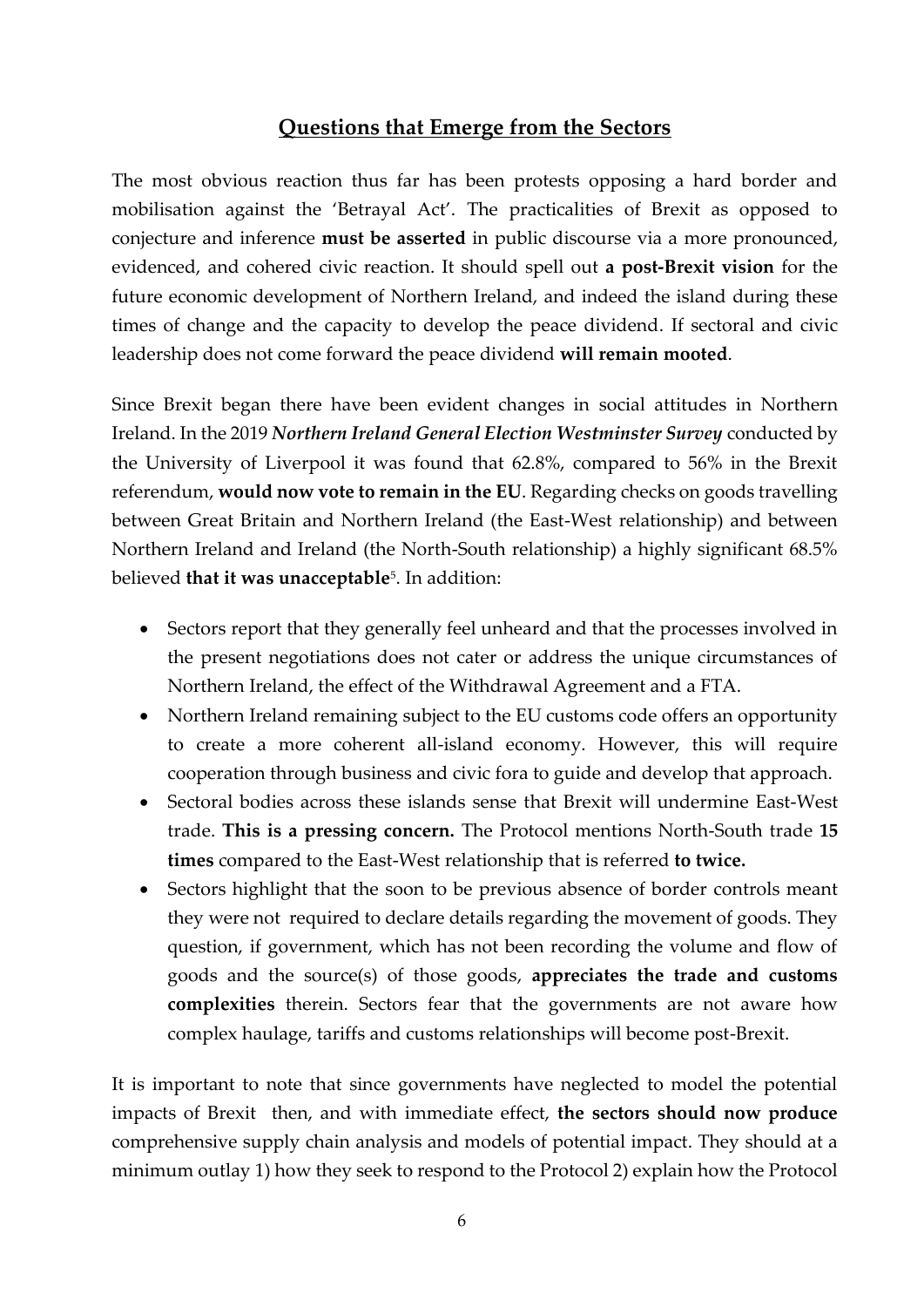needs to be fully operationalised in practice in order to reduce the sense of uncertainty ahead of and separate to a EU-UK FTA being agreed or otherwise. These sectors should also consider the potential for **joining forces and lobbying with a coordinated and joined up voice** in Belfast, Dublin, London and Brussels.

Given that Brexit is highly complex, no one expects all the answers to be provided immediately. Therefore, in the short-term businesses should work together to compile, publicise and maintain a list of **possible trading and business issues,** with a view to gaining early answers from relevant authorities. Furthermore, Brexit and the negotiations must now be placed within the impact of Covid-19.

It is evident that sectorial bodies in Northern Ireland, Great Britain and Ireland accept that Brexit is a reality but the nature of ongoing negotiation, and the sense that an outcome will lead to additional administrative costs and other burdens, has undermined medium to long-term planning and investment. This has delayed investment and R&D decisions which may be wise in the short-term but will have consequences in the longterm. For these sectoral bodies one of **the greatest challenges** is the removal of autonomous decision-making from their members**.** That is as to how they organised to undertake cross border trade and business as a result of both Ireland and the UK being in the EU and its Single Market to build and operate supply chains and business models and support services according to the needs of their business. Without incurring the cost, complexity and fragmentation **of two separate and non-aligned regulatory regimes** and the **consequent customs controls** on entering the neighbouring market. Their capacity to act and trade unimpeded has been replaced by a difficult and dynamic situation over which they have **no control**. Other issues that emerge from the sectors include:

- The FTA **is crucial to how** the Protocol will be implemented as it will significantly determine the extent to which Northern Ireland digresses from Great Britain in goods regulations, and more generally in the alignment of regulations for services and the movement of capital and labour in particular.
- The greater the digression and/or divergence **the more complex and burdensome** future arrangements will be upon those Northern Ireland businesses trading with Great Britain and the EU simultaneously. The same applies to businesses in Ireland trading with Great Britain and vice-versa.
- Business in Northern Ireland and Ireland especially in agri-food (where production is underpinned by high quality animal health and distinct island of Ireland controls) are concerned that the UK may sell products at a lower standard.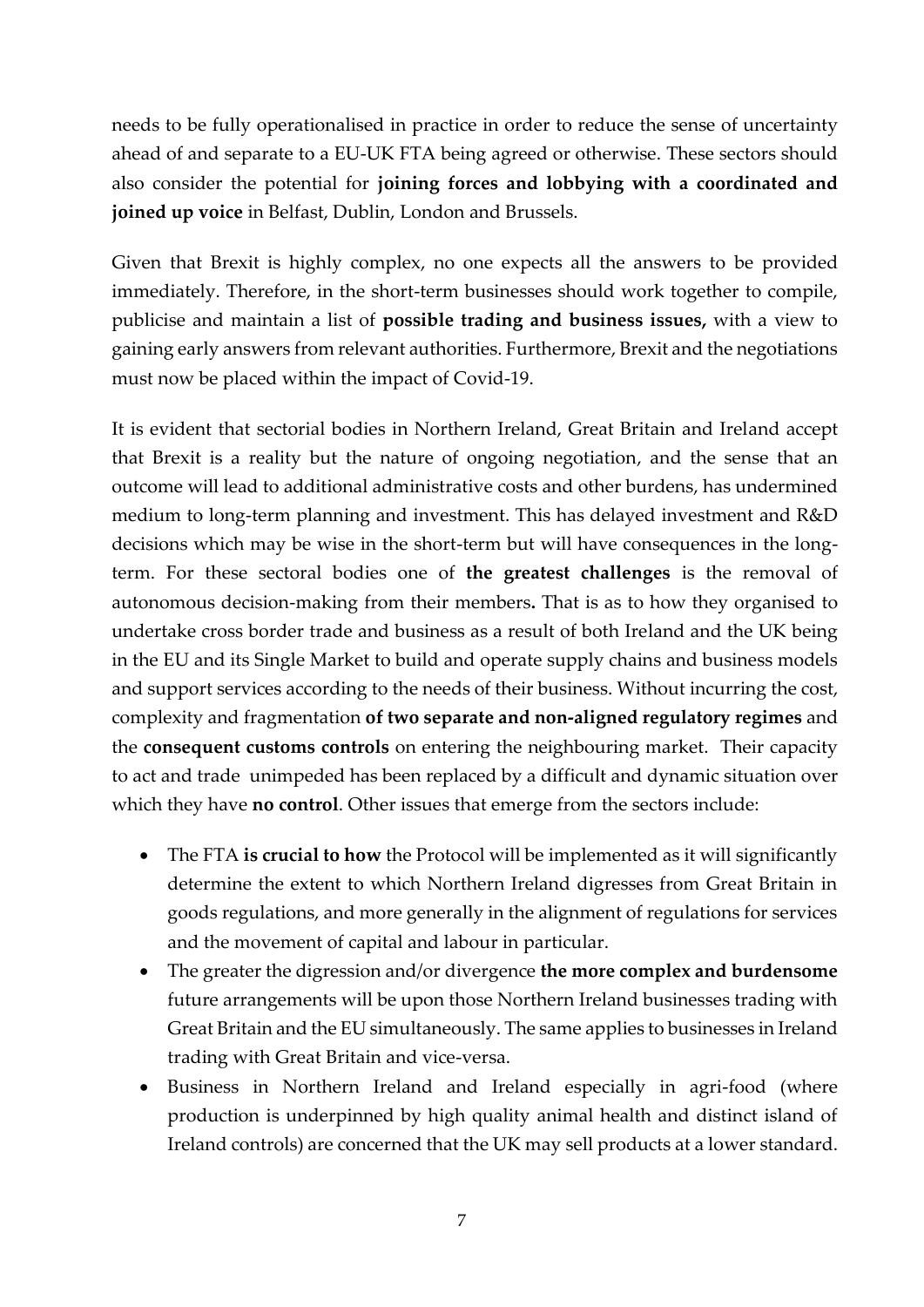Thereby**, undermining the integrity and competitiveness** of products from Ireland and Northern Ireland into Great Britain.

- Immigration law is generally settled on the question of being resident in the UK **but it is not clear how** non-residential labour mobility will be impacted. For example, can a Czech national working in Dublin also work in Belfast if they do not have UK residential status? If there are barriers to such short-term labour mobility, then what are the consequences for the Northern Ireland economy?
- The British government's immigration proposals aim **to significantly reduce entry to low-paid migrant workers.** Northern Ireland has sectors that are reliant upon such recruitment. There is a need/opportunity for these sectors and The Executive to consider and respond to the impact of a dwindling supply of migrant labour. That means upping productivity and capital investment and driving labour retention, and the upskilling of low paid workers. This is something that should and can begin immediately and needs high level thinking and government action.
- If EU driving qualifications are **no longer recognised** post-Brexit the present reliance on those who do not hold UK licenses would become evident. A dwindling supply of migrant haulage drivers plus the cost of gaining a UK license would prohibit the movement of goods. Would we have a situation in which a non-Irish EU driver would have to drop their cargo at the southern side of the border for it to be picked up by a UK driving license holder?
- At present a single container for a supermarket carries thousands of different items from multiple countries. Would future arrangements mean that paperwork and any tariffs would be applied to each individual product? If so, hauliers may operate single product consignments, **and this would cause disruption to freight** movement, order, and supply. Could this lead to inefficiencies that could drive up costs to the point of the Great Britain/Northern Ireland route becoming unsustainable?
- The defining feature for the sectors at present is uncertainty 1) will there be a UK-EU FTA? If so, how will it affect Northern Ireland? 2) Will there be future trade deals? 3) Why is there no clear position or direction from the Northern Ireland Executive regarding the Protocol and FTA negotiations? 4) Why has the North-South Ministerial Council, the only all island political forum in which to discuss Brexit, **only met once during the Transition Period**?
- **Businesses require certainty.** It is evident that the Protocol remains vague. However, it permits the consent of the Northern Ireland Assembly to rescind Articles 5-10 after 4 years of operation and thereafter. The consequences of this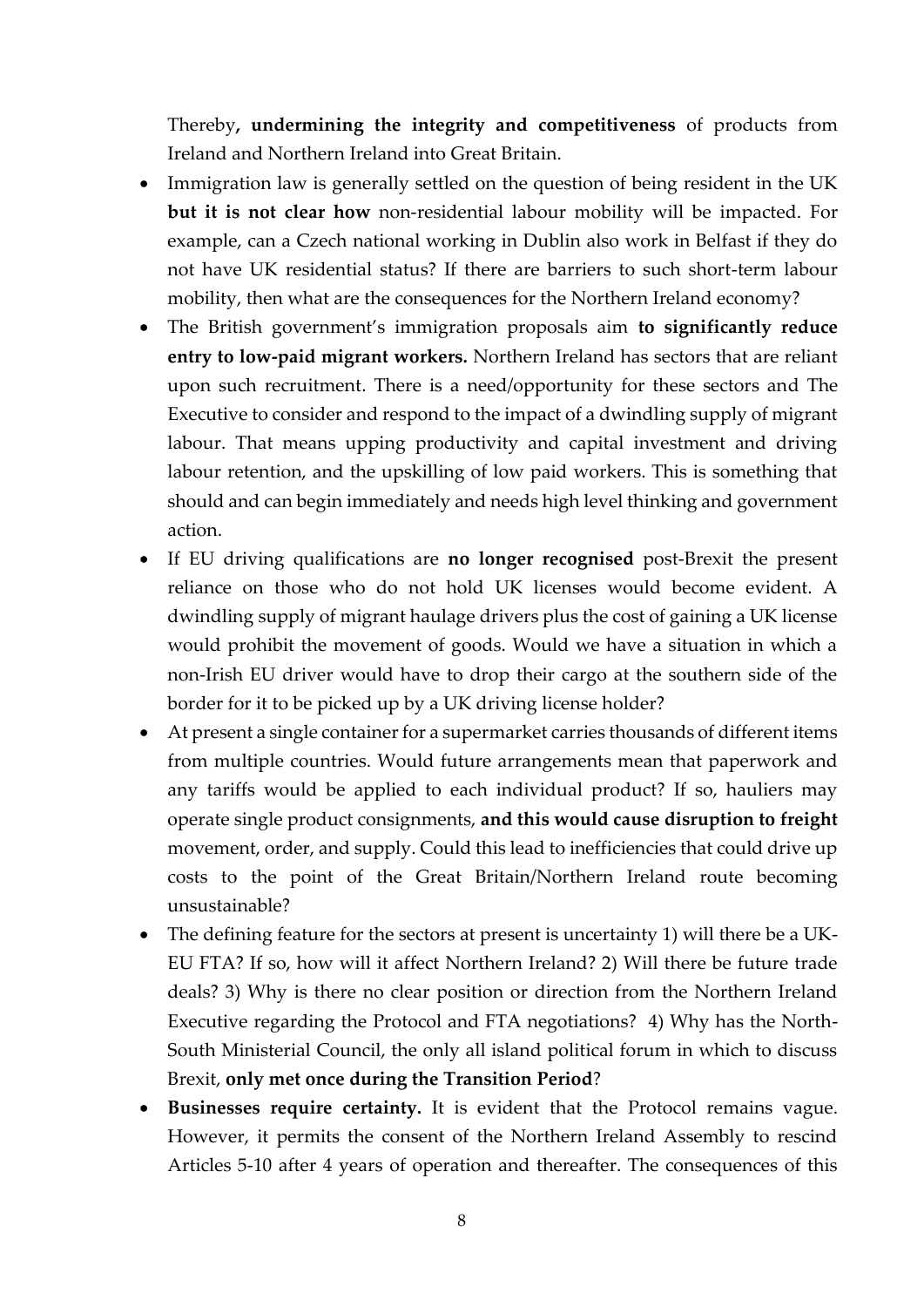consent **mechanism are profound and highlight** that the Withdrawal Agreement could be a mere holding mechanism. The sectors argue that it is imperative that the Northern Ireland Assembly works to support these new arrangements.

- Sectors are concerned that the Protocol will become another site of conjecture and conflict. It can be avoided if the Northern Ireland Assembly works closely with a taskforce to ensure that business has a voice and **that evidence-based policymaking becomes normal and sustained.**
- Examples are given from sectors in Ireland that are acting now. The haulage driver issue and potential tariffs has meant seeking alternatives to the Great Britain-EU land bridge. In seeking alternatives to UK ports, non-UK suppliers and the seeking of new non-UK business partners the **impacts upon both economies are problematic**. In the context of businesses in Ireland, seeking of EU instead of UK ports threaten trade through Northern Ireland. If these issues become reality, then the East-West relationship is diminished.

Several months before the Brexit process is to be complete the Cabinet Office's publication *UK's Approach to the Northern Ireland Protocol* does not provide answers to many issues that are raised by sectoral groups and bodies within this report. In fact, the *Approach* states that *'the Protocol is not codified as a permanent solution … that alignment provisions might only be temporary'* and '**…***that Northern Ireland may choose in as little as four years' time to disapply these provisions.'*

**The use of auxiliary verbs** in the Protocol such as '… *should impact as little as possible on the everyday life of communities'* is symptomatic of the lack of detail and consideration of key issues. Furthermore, the Protocol states that *'… provisions must entail the minimum possible bureaucratic consequences for business and traders'* without any exact explanation regarding what these are, could be or what impact these may have. With confidence it asserts *'trade going from Northern Ireland to the rest of the UK … should take place as it does now'* as opposed to stating the more affirming **will.** 

At the end of January 2020 the [UK left the EU](https://en.wikipedia.org/wiki/Brexit) and withdrew from the Single European Act. When the UK joined that Act in 1986 it took 6 years before the Single European Market began. That lead-in to significant trade, tax and other changes provided business with the opportunity to prepare. Several months before the Brexit process is set to conclude there is no FTA**, insufficient information required to make investment decisions** and an increasing contagion of uncertainty. The timing, preparedness, and capacity to remove uncertainty lacks the same foresight of the arrangements put in place to create the Single European Act. If political leadership and clarity is not forthcoming it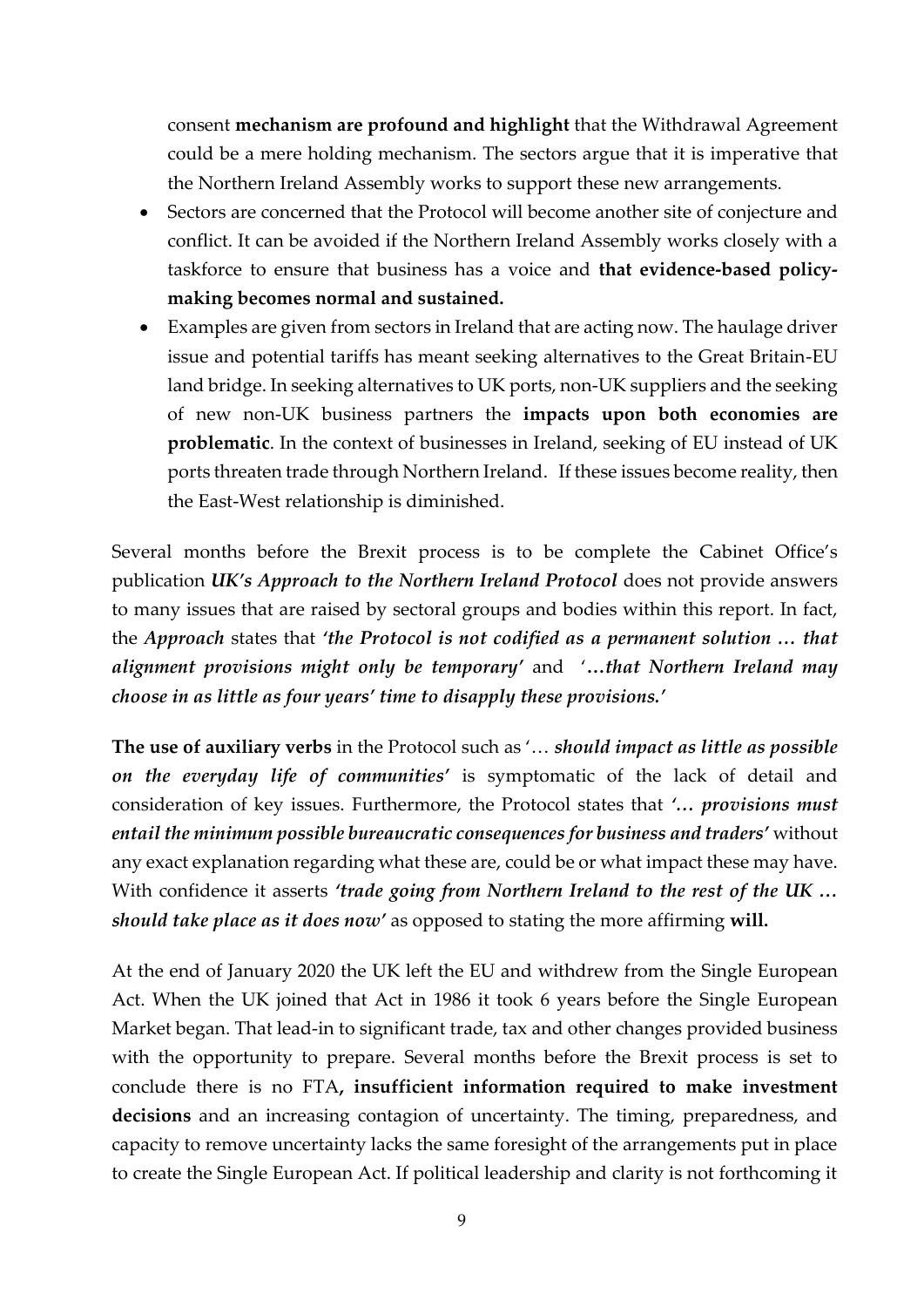is of **paramount importance that the sectors influence** policy-making, provide evidence of issues that concern them and assert their extensive knowledge of investment, job creation and growth. The financial shock that is Covid-19 has already undermined the availability of credit required to deliver business strategies. Brexit may also lead to market decline. Therefore, the British government needs to understand that the changing economic landscape may require a softer Brexit landing than hoped for. The idea that sectors could take a short-term 'hit' was and **is ever more unpalatable.**

For most of 2020 to date the impact of Covid-19 has been of such depth and magnitude that currently business is predominantly focused on survival and has temporarily been forced to set aside its concerns about the Brexit process. This is beginning to change as economic activity recommences and there is a growing realisation that the EU-UK negotiations are not progressing as hoped. The challenge for businesses to cope with Covid-19 recovery and without an FTA was summed by Dame Carolyn Fairbairn Director General of CBI:

**'***The resilience of British business is absolutely on the floor ..***.** *Every penny of cash that had been stored up, all the stockpiles prepared have been run down. The firms that I speak to have not a spare moment to plan for a no trade deal Brexit at the end of the year - that is the common-sense voice that needs to find its way into these negotiations***'.** 

Fairbairn went on to explain that the devastating impact of Covid-19 and the fight for business survival had diverted management attention away from Brexit contingency planning:

**'***As one member put it to me - just because the house is on fire, it doesn't make it ok to set fire to the garden shed … If we have a political timescale that takes us to a brinksmanship deal in December that will be catastrophic for British business they will not be ready … Small businesses were not ready last time there was a nodeal Brexit threat - this time they will not have had a moment to prepare for it***. 6 '**

Danny McCoy, CEO of Ireland's largest sectoral group IBEC, when speaking to the Dáil Special Committee on Covid-19 Response explained:

*'The immediate ask is that we put significant measures in place to protect the livelihoods of households and businesses, get people back into jobs and bring forward maintenance and investment projects from an extended capital plan … Our recommendations involve six themes: engagement and crisis management; the fiscal*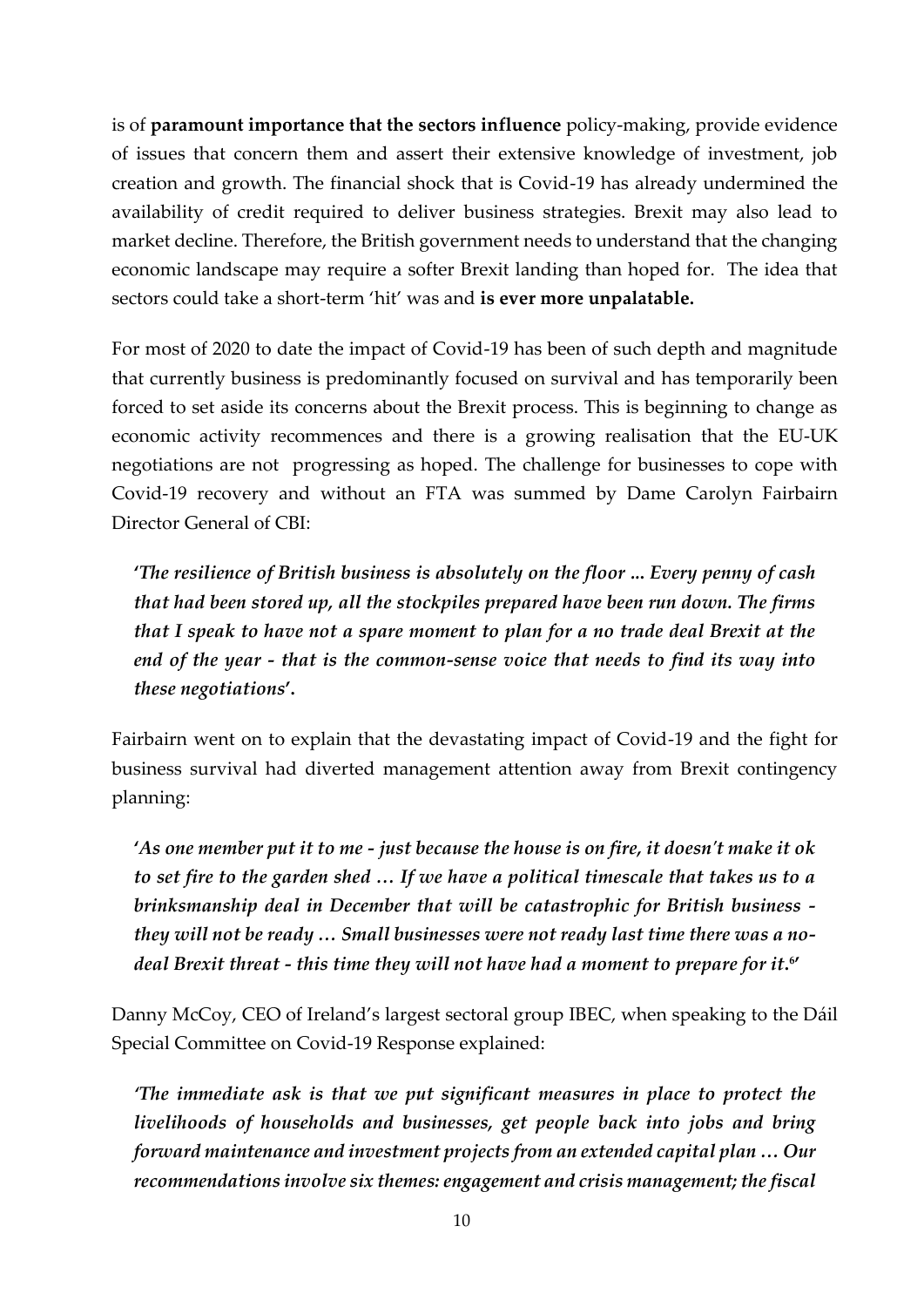*policy and stimulus measures required; getting people back to work; stimulating investment in the context of the national development plan; reimagining a better Ireland; and seizing international opportunities and responding to Brexit … On engagement and crisis management, we need to establish a more extensive social dialogue model … because we need to be able to react to the all-island dimension, the sustainability criteria and the changing patterns of our business models. I think that social dialogue model will be crucial. We need more private sector involvement in the risk assessment … On reimagining a better Ireland, these resources need to go the social dimension, but on the international and Brexit issues, the all-island dimension is crucial and needs to be factored in'<sup>7</sup> .*

When combined these statements highlight the interplay and interconnectivity between economic recovery from Covid-19 and the Brexit processes on and between these islands. This dynamic is clearly going to develop in the weeks and months following this Report's publication. In how this evolves there is an evident risk that the potential benefits of the Protocol to tackle the **contagion of uncertainty** by agreeing the operational detail of its implementation in good time and to **mutual benefit is being lost**. Indeed, even if progress on the Protocol accelerates there remains the danger that the negotiations on the FTA are not resolved until 'two minutes to midnight' or not at all. This will inevitably weaken the benefit of a satisfactory conclusion to the Protocol being a unique vaccine to help **the two jurisdictions tackle the unique strain** of the contagion of uncertainty affecting the body politic, future economic well-being and potentially peace in Northern Ireland.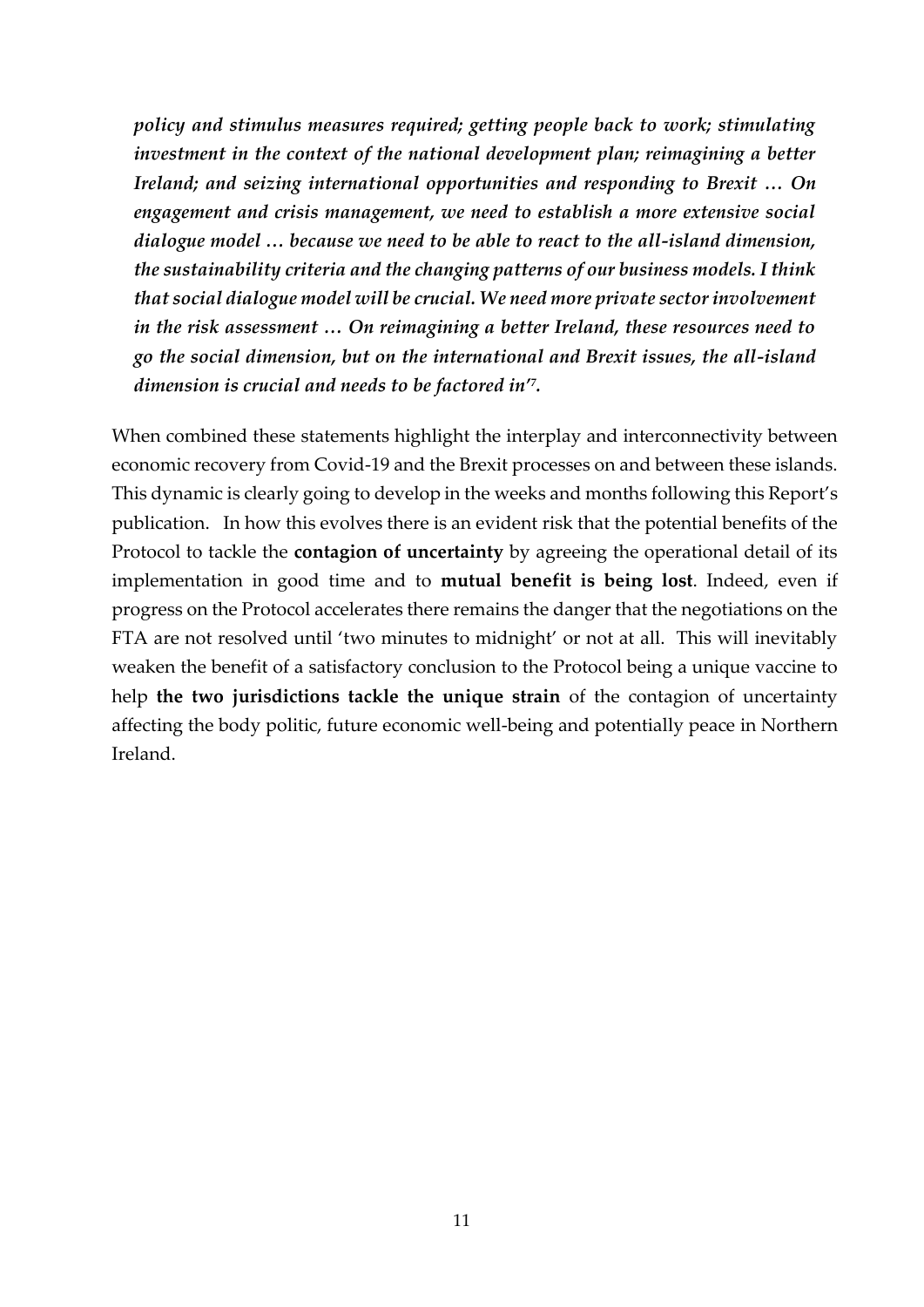## **General Context**

<span id="page-11-0"></span>Since the outcome of the referendum on Brexit in 2016 there has been turmoil accompanied by a significant body of work that analysed the emergent political process. However, the voice of business and its reaction to the Withdrawal Agreement and the related Protocol, agreed following the decisive meeting of Taoiseach Leo Varadkar and UK Prime Minister Boris Johnson in Merseyside, has been comparatively side-lined by events since then.

That voice, located within this report, is clear – **sectoral bodies and those they represent remain largely caught within a contagion of uncertainty.** An uncertainty seriously compounded by the Covid-19<sup>8</sup> pandemic and the recessionary impact of the economic measures taken to protect public health and safety and hospital ICU systems.

It is obvious that Brexit remains uncertain due to ongoing negotiations. There remains uncertainty over a 'no deal' or a EUK/UK FTA to be delivered by December 31<sup>st</sup> 2020.

Irrespective of whether a deal is agreed the Protocol is a legally binding Treaty. Its purpose is to provide a high degree of legal certainty for business for the movement of goods on, off and within the island of Ireland. **However, the practical arrangements necessary to manifest this certainty remain incomplete.** Thereby, the sectors currently view the Protocol **as vague, ambiguous, and abstruse.** 

Central to the provision/acquisition of certainty are the provisions in the Protocol whereby the sectorial bodies, spoken to for this Report, along with the trade union movement and wider interests across civic society, **should now be engaged in urgent indepth and detailed consultation with the UK Government and the European Union**. To do so there is a sophisticated process and 'architecture' built into the Protocol as well as the direct link to the North/South Institutions of the B/GFA, the North/South Ministerial Council (NSMC), where the Irish Government and Northern Ireland Executive meet, and the North-South Bodies established to take responsibility for all island actions and activities as set out in the B/GFA.

A mapping research exercise undertaken and agreed by the EU and UK during their negotiations, that led to the Withdrawal Agreement, established that in addition to the twelve areas for North South cooperation agreed in the B/GFA there are now over 160 areas and/or all island connections identified as needing to be protected and developed. This list underpins Article 11 of the Protocol that states it *'shall be implemented and*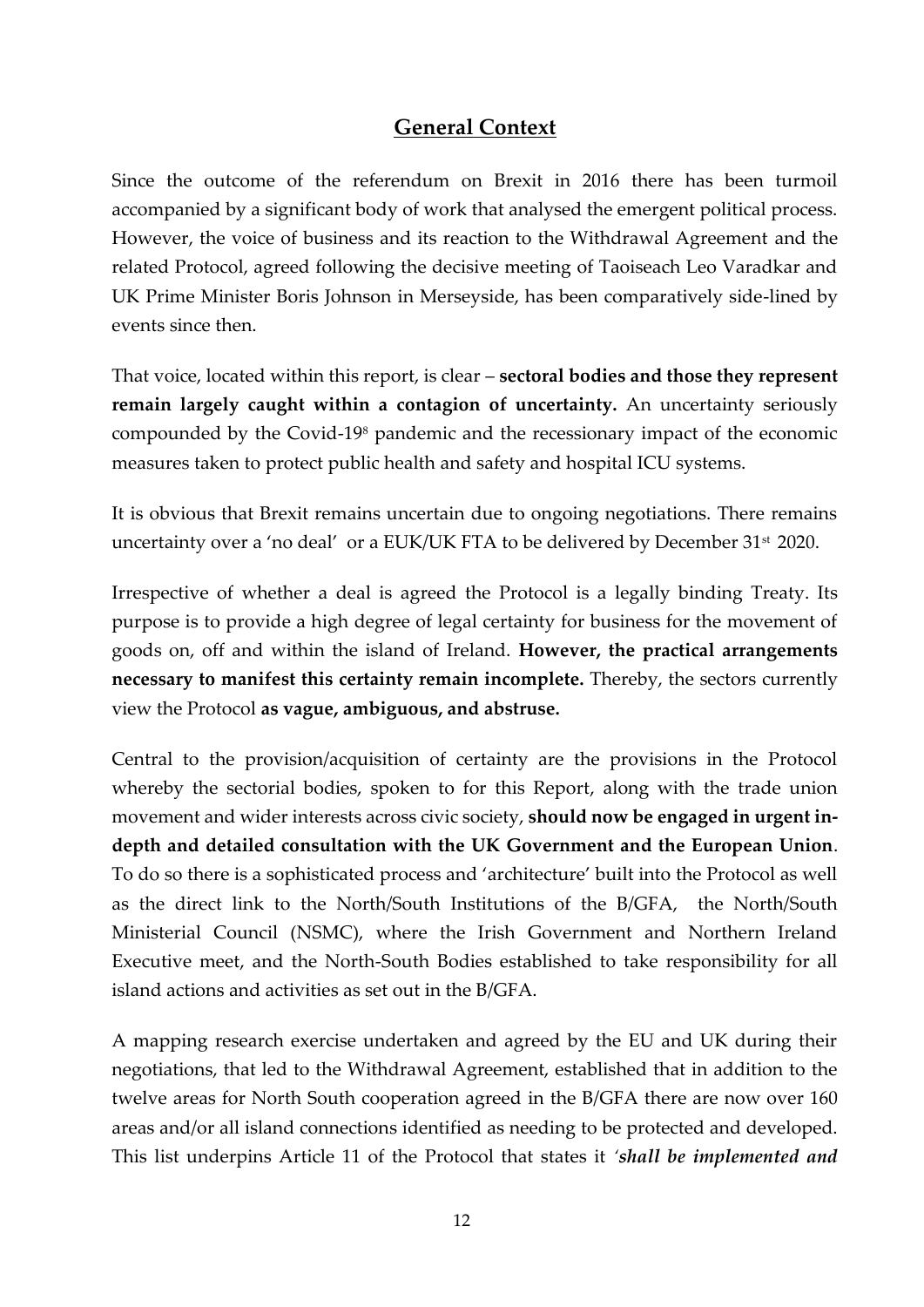*applied so as to maintain the necessary conditions for continued North-South cooperation including in the areas of…Environment, Health, Agriculture, Transport, Education, Tourism, Energy, Telecommunications, Broadcasting, Inland Fisheries, Justice and Security, Higher Education and Sport'***<sup>9</sup> .** This jointly agreed list self-evidently covers an extensive spectrum of North-South economic, social and community activity to be developed. Article 11 goes on to state that the Joint Committee '*shall keep under constant review the extent to which the application of this Protocol maintains the necessary conditions for North-South cooperation'.* To do so it may make **'appropriate recommendations to the Union and the United Kingdom' including on foot of a 'recommendation from the Specialised Committee'.** There is no similar role of the Joint Committee to **maintain the necessary conditions for East-West trade.** Though not specifically mentioned, the Joint Committee Working Group may also have a proactive role by engaging in consultation so that recommendations are informed by those who are organizing managing and developing all of this broad and mutually beneficial North-South cooperation. If the Join Committee's remit does/will not cover East-West relationship, then it must feature more heavily in the work of East-West institutions. We would encourage British-Irish Parliamentary Assembly to develop work on the themes and issues within the Report.

The primary purpose of the Withdrawal Agreement creating a 'transition period' after the UK left the EU was to supposedly address the concerns the contributions to this Report express with such acuity and alarm. It was reasonable to anticipate in October 2019 that this formal consultation process would have been in place and functioning on 1 st February 2020 the day after the UK formally left, or very soon after. Instead when the Covid-19 pandemic struck an already exceptional level of uncertainty, concern and **decline in business confidence and the heightened risk of job losses**, has become a contagion. Sectors state that when business **sought detailed answers from government and policymakers** regarding Brexit's impact upon the movement of goods and/or services on, off and across the island of Ireland they received **a 'wait and see'** response. As the sectors clearly articulate the Protocol's implementation will **continue but progress is either absent or glacial.** In the absence of the in-depth consultation envisaged in the Protocol and in parallel with the FTA negotiations it is claimed that **business is on the outside looking in.** 

Consultation on the Protocol's implementation could benefit from more robust input from representatives of businesses, employees, civic society, academics and policy advocates. These voices should be at the table with or have influenced EU and UK officials. In addition, a format for those voices must be found to engage with the Irish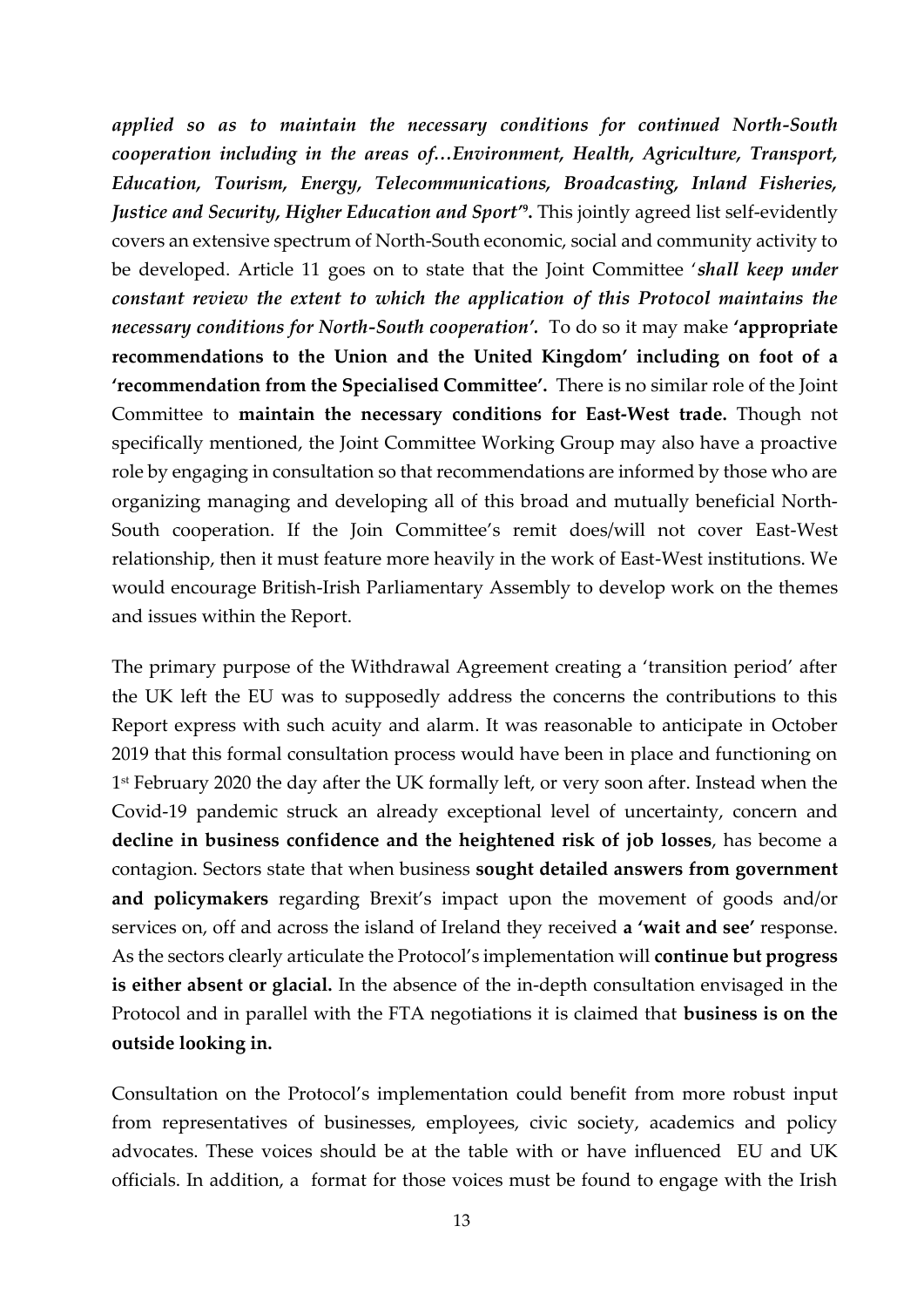Government and The Executive Office. In each instance that **political-civic dialogue should be based on planning and co-ordinating collective responses** to present and forthcoming challenges and opportunities.

That means better thinking about co-operation and collaboration on a North-South and East-West basis alongside evolving Northern Ireland's unique and evolving devolved status within the UK. At the heart of this consideration is an **evident need for greater investment of attention, energy and funding across the spectrum of economic activity** that sustains jobs and well-being in Northern Ireland and Ireland to include the social economy, high-value added production, continuing North-South interaction to mutual benefit and the need to protect East-West trade in both jurisdictions.

Ultimately, the reality is that the Protocol is a response to the unique conditions of the island of Ireland and consequently places Northern Ireland uniquely within the UK Customs Union and the EU Customs Code. **Wait and see** will remain for many months if not years which means that this Report upholds the idea that this is the **moment** to envision how to protect existing trade, business and employment growth to enhance prosperity through strategic envisioning. The evidence within this Report's compels greater deliberation on economic issues and determining how civic and sectoral voices influence the Protocol's consultation process. **Civic and sectoral voices must be heard and responded to as a matter of urgency.**

The Report's contributors consistently highlighted two concerns that relate to Brexit. The impact on Northern Ireland of changes already underway to UK immigration and migration policy and the lack of clarity regarding Northern Ireland and Ireland's trade relationship with Great Britain.

Addressing these concerns requires political will and business sector leadership. The North-South Ministerial Council **should co-ordinate** an all-island response to the opportunities that Northern Ireland entering the Custom Code raises. Coordination between Great Britain and Northern Ireland and Ireland **should be delivered** via the B/GFA's East-West institutions including the devolved administrations via the British Irish Council (BIC) and directly between the two sovereign governments in the British/Irish Intergovernmental Council (BIIGC). Protecting the political and legal integrity of the EU Protocol and FTA negotiations via these fora is necessary to deliver practical operational benefits for business.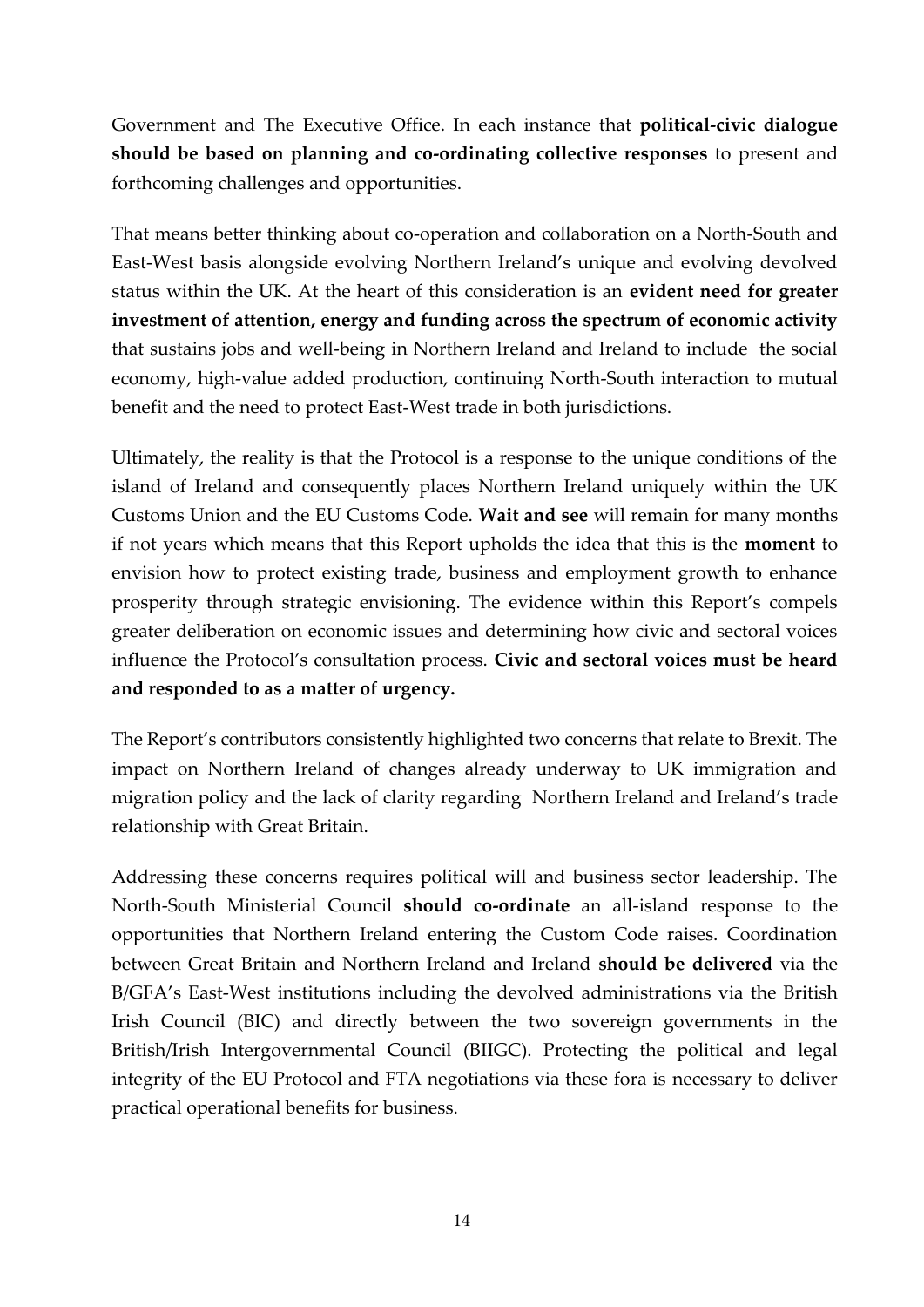A particularly sensitive area where these fora may have a new coordinating role is the practical cooperation needed for the smoothest possible operation of the internal UK market post-Brexit. Perhaps the greatest challenge in this context will be when the UK diversifies into **other export markets and progresses new UK only trade deals.** 

A very important and practical example is the cross-border supply chains that are so vital for the agri-foods sector. These continue to operate through the pandemic but in a new environment where large sections of the market have collapsed and prices for primary producers have fallen precipitously. Consequently, the prevailing sense of damage limitation reflected in the comments provided by sectoral representatives in their interviews for the Report **will now be acute**.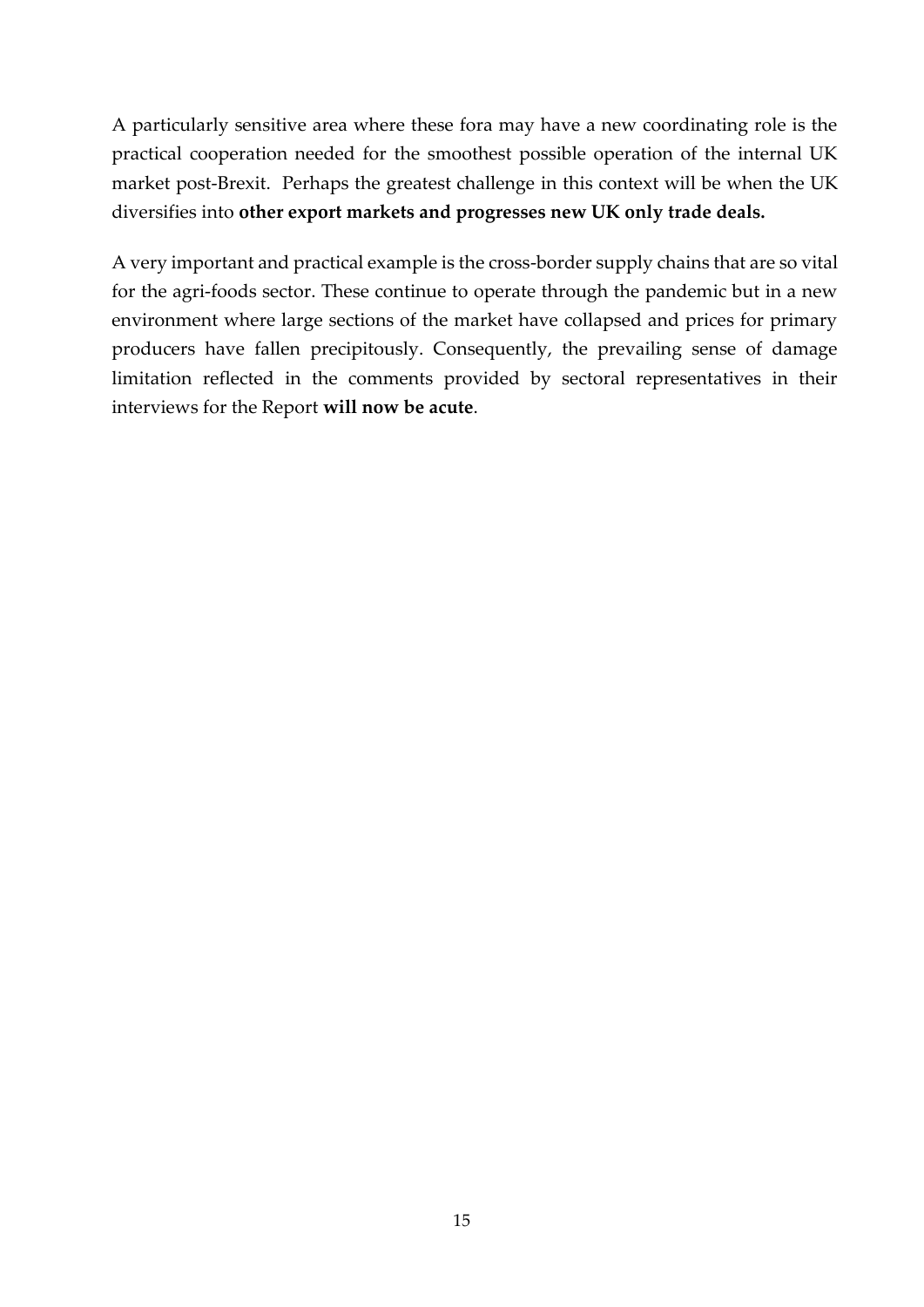# **Negotiations: The Path to the Protocol**

<span id="page-15-0"></span>The negotiations between the UK and EU that led to the Withdrawal Agreement and Protocol were focused on 4 key priority areas. These were:

- Achieving a political agreement on future trade arrangements between the UK and EU.
- Resolving the UK's outstanding financial obligation to the EU.
- Protecting and upholding the B/GFA.
- Reciprocal arrangements to maintain the rights and protection of UK and EU citizens in each jurisdiction.

One of the few enduring constants throughout the turmoil and uncertainty of Brexit was **consensus on the need to protect the B/GFA**. It is evident that all island trade and the structures necessary to maintain it have **been central to developing and agreeing** the Protocol. The B/GFA was so critical to solution-seeking and negotiation that it delayed the Withdrawal Agreement by 10 months. Eventually, the Protocol created provisions that '…*ensure that an open border is maintained on the island of Ireland, a key objective for all sides in this negotiation'*. Although, an open border was never in doubt.

As noted in 2018 an *'… an entirely borderless landscape …'* on the island of Ireland that was critical to gaining political and community support for the GFA:

*'... was only possible because the SEM had already removed legal, regulatory and customs controls on the movement of goods, capital services and labour on the island. This regulatory alignment meant that large, and particularly small, companies throughout the island could benefit from the opportunity to operate in a larger market for goods and services, and from the greater competition generated through increased economies of scale and lower costs (due to proximity)'.* This 'open border' therefore *'supported growth in the island economy, and helped to increase prosperity in Northern Ireland, which in turn helped to embed the peace process 10 .'*

However, regardless of what was intended Northern Ireland, positioned within the UK Customs Unions but subject to the rules of the EU Customs Code, will probably face additional barriers to trade across the Irish/British border (e.g. road haulage). **Regulatory divergence is expected to create additional trade and customs friction** when EU goods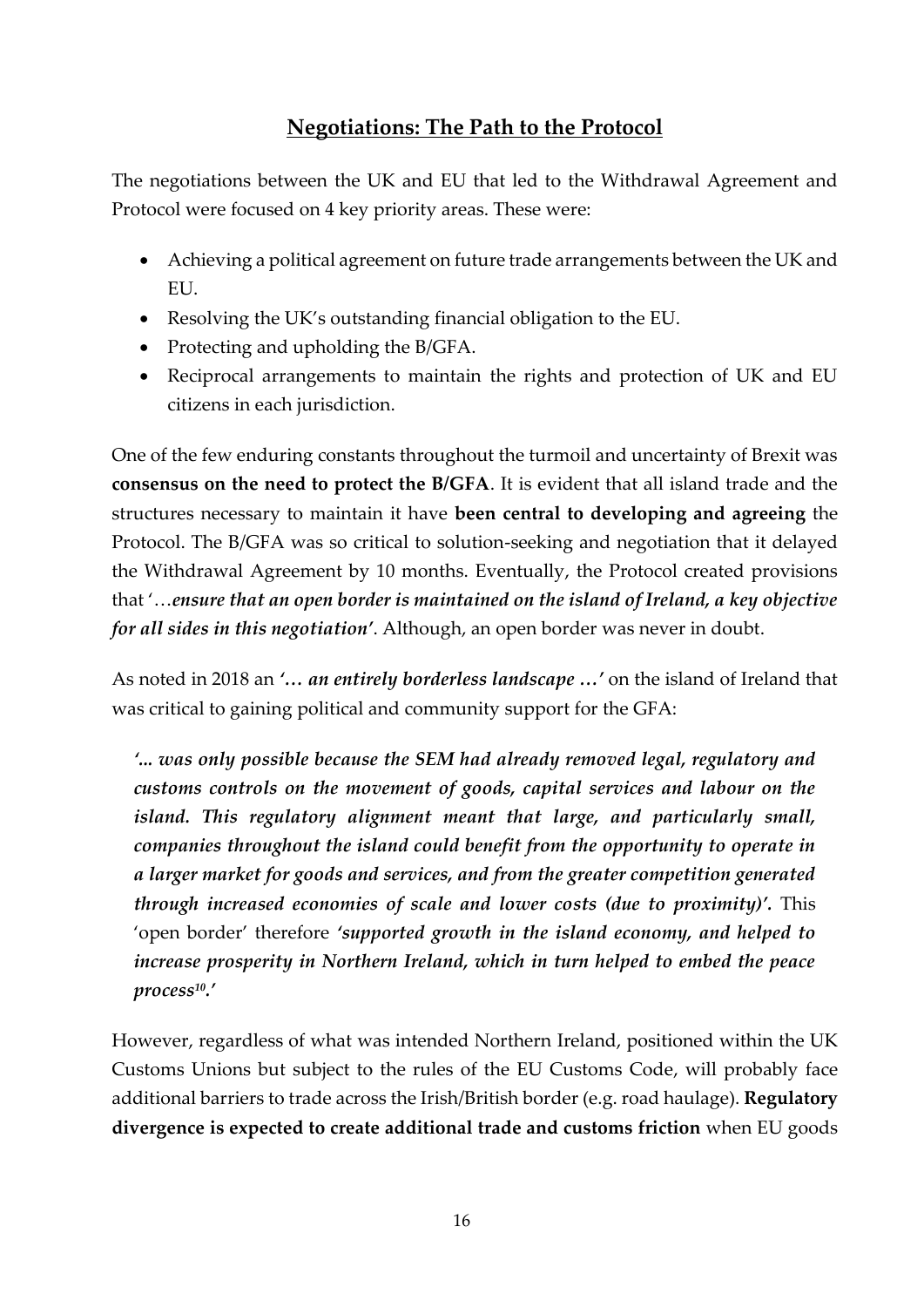move into Northern Ireland and then into Great Britain or when Great Britain goods move into Northern Ireland and then into Ireland or another EU member state.

The conclusion of negotiations that led to the Withdrawal Agreement and the Protocol in October 2019 was followed almost immediately by a series of political developments that will influence the Withdrawal Agreement's implementation and practical outworking. These include: a) the UK general election delivering the Conservative Party a significant majority in Parliament to 'get Brexit done' b) the restoration of the Northern Ireland Assembly and re-establishment of the Northern Ireland Executive c) a general election in Ireland and subsequent issues regarding the formation of a new coalition government. The implications of these events will become evident as relationships within and between the jurisdictions in these islands adjust over time.

A significant challenge to the successful operation of the Protocol, within the spirit and principles of the B/GFA, is the inevitable reduction and potential loss of trust between the jurisdictions in their interactions with each other when facilitating trade, business and community interaction. For example, because Northern Ireland is legally part of the UK Customs Union the necessary controls will be operated by Her Majesty's Customs and Revenue (HMRC). However, the HMRC (Northern Ireland) personnel will be operating in the only part of the UK where businesses moving goods can operate legally in the EU Single Market. As a result they will be working for the UK Government but have responsibilities on behalf of the EU for compliance with the arrangements required by the Protocol (what is referred to as these business and the trade they conduct from Northern Ireland being de jure in the UK but de facto in the EU). While HMRC will undertake this task with professionalism and integrity **it will be operating in an environment where divergence develops** between the UK and EU Customs Unions on regulations rules and standards.

Underpinning the operation of the Single European Market is acceptance by Member States of the **principle that the 'acquis'** or shared body of EU law is implemented and adhered to by all members. If not, the European Court of Justice (ECJ) has responsibility to issue judgements on its correct implementation by Member States. Article 12.4 of the Protocol sets out the scope for the ECJ to retain this responsibility in the unique arrangements it puts in place. The working of the Protocol must be similarly aligned and 'joined up'. For such an institutional framework to maintain congruity, politicians and their civil servants must be committed to a **process of respect, compromise and accommodation.** Such good governance is **sought by sectoral bodies**.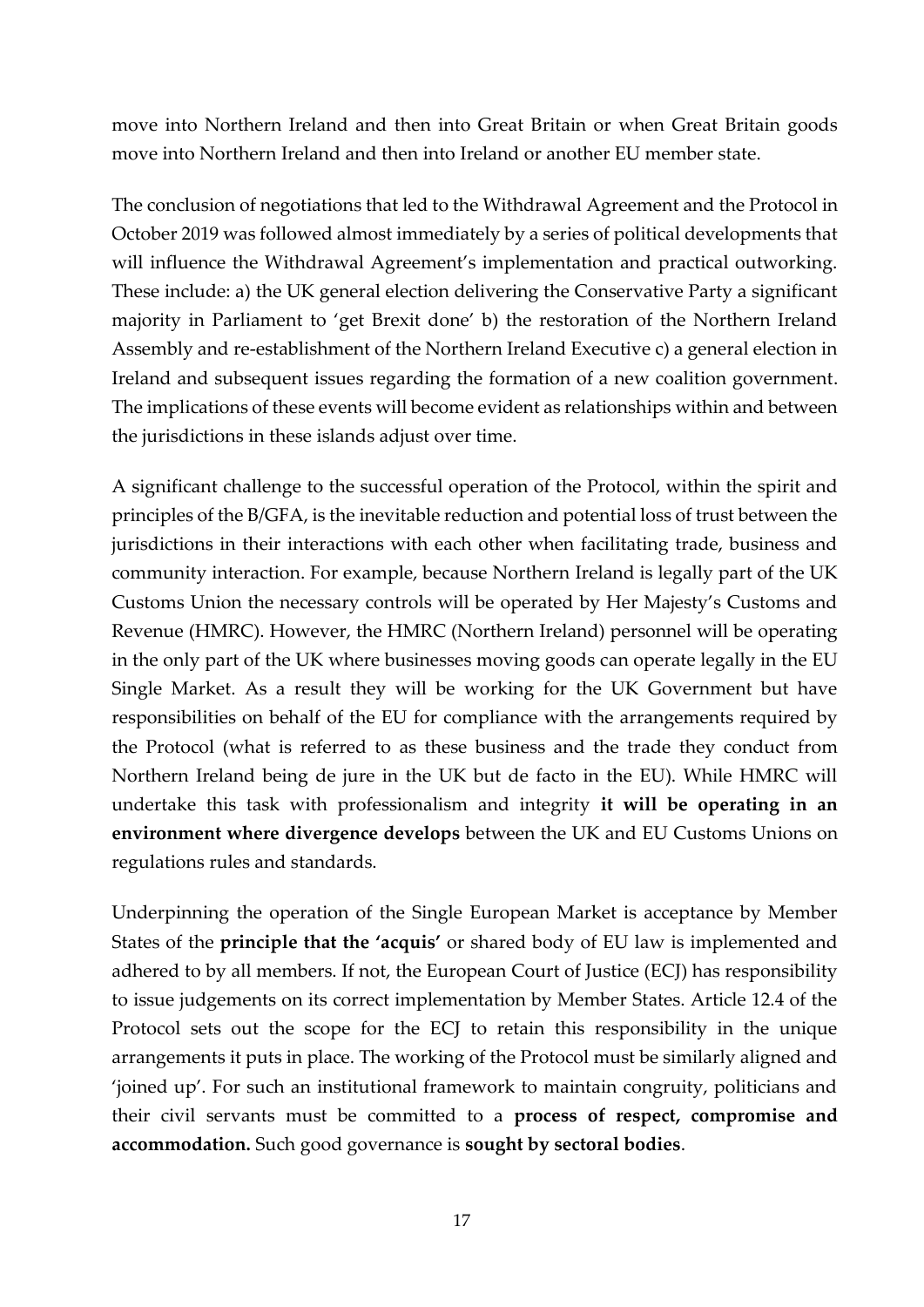# <span id="page-17-0"></span>**The Challenges of Implementing the Ireland/Northern Ireland Protocol: An Overview**

The UK's approach to the Northern Ireland Protocol published on the 27th May states the following:

- Northern Ireland will therefore enjoy new flexibilities with respect to support for its service industries. The Government will provide further information on how these provisions should be operated by public authorities before the end of the transition period.
- The Government is committed to work closely with the Irish Government to explore how to strengthen cooperation and bilateral work over the coming years.
- That includes appropriate commitments to help boost economic growth and Northern Ireland's competitiveness, and to support infrastructure and connectivity North-South and East-West.

Given it is a legally binding agreement it is presumed the consultation process set out in the Protocol will be initiated and all the parties to it **will fulfil their commitments to close working relationship** to underpin economic growth within and between Northern Ireland, Ireland and Great Britain. As noted, such consultation must be tied to Protocol arrangements to affect a positive influence that supports economic synergies and better responses to the consequences of Brexit. Whether Brexit has positive or negative consequences it is an episode that must be configured to **sustain a form of prosperity that embeds peace.** 

In advance of this development **there is an opportunity for preliminary informal** conversations to get underway amongst those who will be taking part. This would help to begin scoping the sensitive and complex but **essential task of thinking** about how best to strengthen the political and institutional structures of the B/GFA. This initial 'ground clearing' work could/should then be provided by the Northern Ireland Assembly, the British-Irish Parliamentary Assembly, the British–Irish Intergovernmental Conference, the British-Irish Council and the North/South Ministerial Council (NSMC) along with the British and Irish Governments and as appropriate the EU.

At present it is difficult to make clear 'like for like' comparisons across the jurisdictions as data gathering and reporting approaches diverge between the UK and Ireland, Northern Ireland and Great Britain and Northern Ireland and Ireland. This is an immediate issue that the institutions should respond to – **comparable and verified data**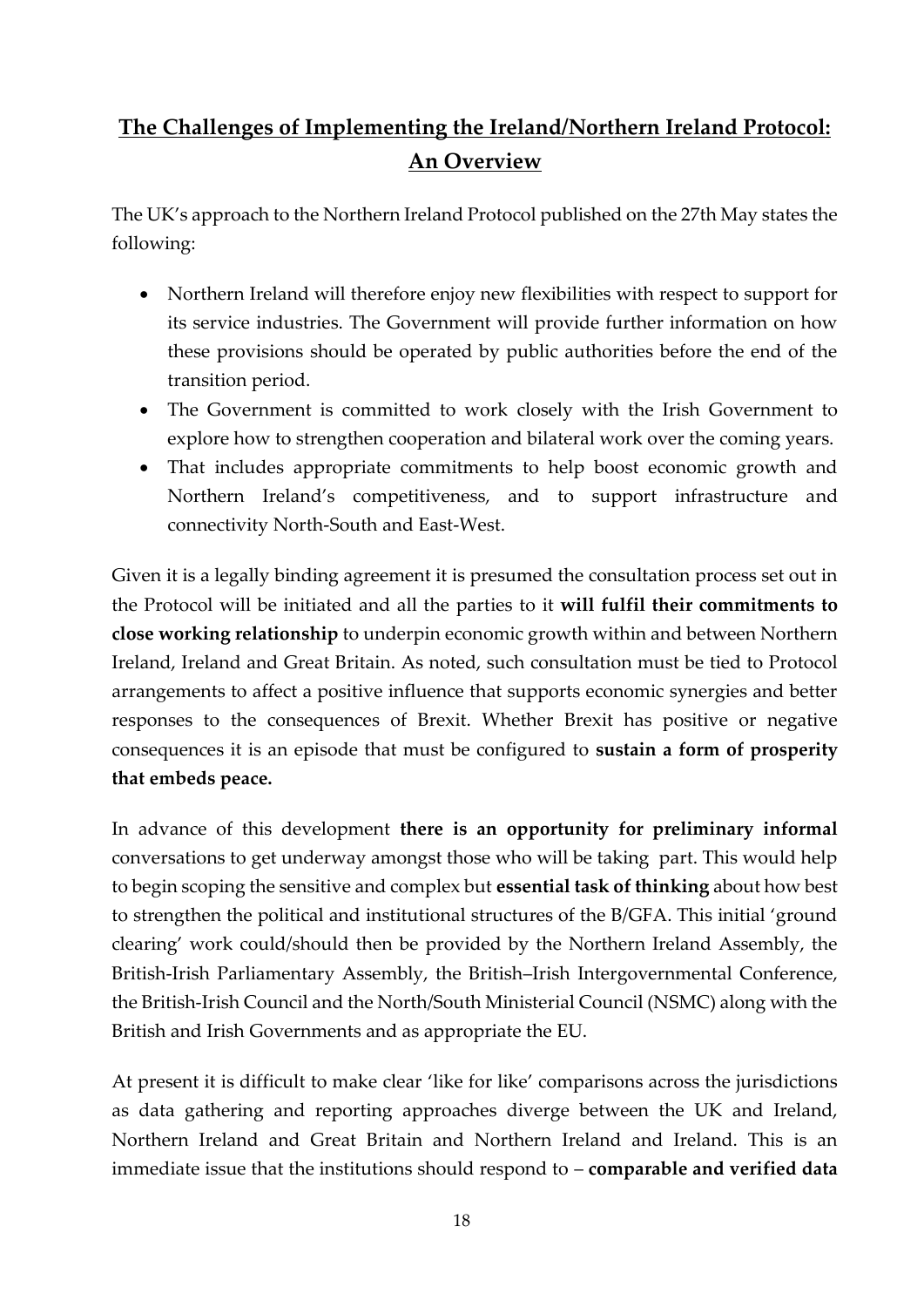**from each jurisdiction is critically important** to build economic resilience, share information and respond to issues as they arise.

Attention should remain upon the political process and the question regarding how the Protocol is administered post-Brexit. However, **the potential economic, trade and investment impacts must be strenuously weighed against possibilities and probabilities.** This is not merely a call to model potential tariff regime changes but to **seriously understand the harm that is being done by market and investment nervousness and caution.** Any serious analysis would not simply measure uncertainty but would develop that knowledge into potential solutions, resolutions, and long-term vision for the post-Brexit environment. **Uncertainty should not be permitted to define its own logic but instead problem-solving should replace problem-stating.** Governance for Brexit needs clear and concise political and sectoral leadership.

It is critical that there is an immediate examination of what Northern Ireland remaining in the EU Customs Code means in practice for companies, organisations and individuals operating as sole traders who will be impacted by this legal structure. Even if the UK and EU can negotiate a FTA it is obvious that Northern Ireland's unique binary status is the opportunity to define new markets, **drive cross-border investment, deliver more shared product development and further leverage a peace dividend** from which Ireland has so far 'banked' the most substantial economic development benefit.

**A particular challenge for Northern Ireland** within this process includes government and the sectors developing the infrastructure of support required to apply and operate within the EU Customs Code as set out in the Protocol. In so doing **The Executive should** identify investment needs and opportunities for the share of trade and business between Northern Ireland and the EU. That should include analysis of **preparedness for R&D opportunities that enable Northern Ireland's universities to continue to participate in EUs Horizon 2020 Programme and its successors.** 

**An important and sensitive issue** is how do businesses located in Northern Ireland but headquartered in Great Britain or Ireland become sites of opportunity due to access to respectively the EU and Great Britain markets. The certainties that the Irish/British border remains open, that Northern Ireland is within the EU Customs Code and the UK Customs Union presumes an outcome very different to **a 'wait and see' moment**. It is a catalyst for new thinking and planning. The consultation required by the Protocol as set out above should be considering these issues and themes and bring much needed evidence and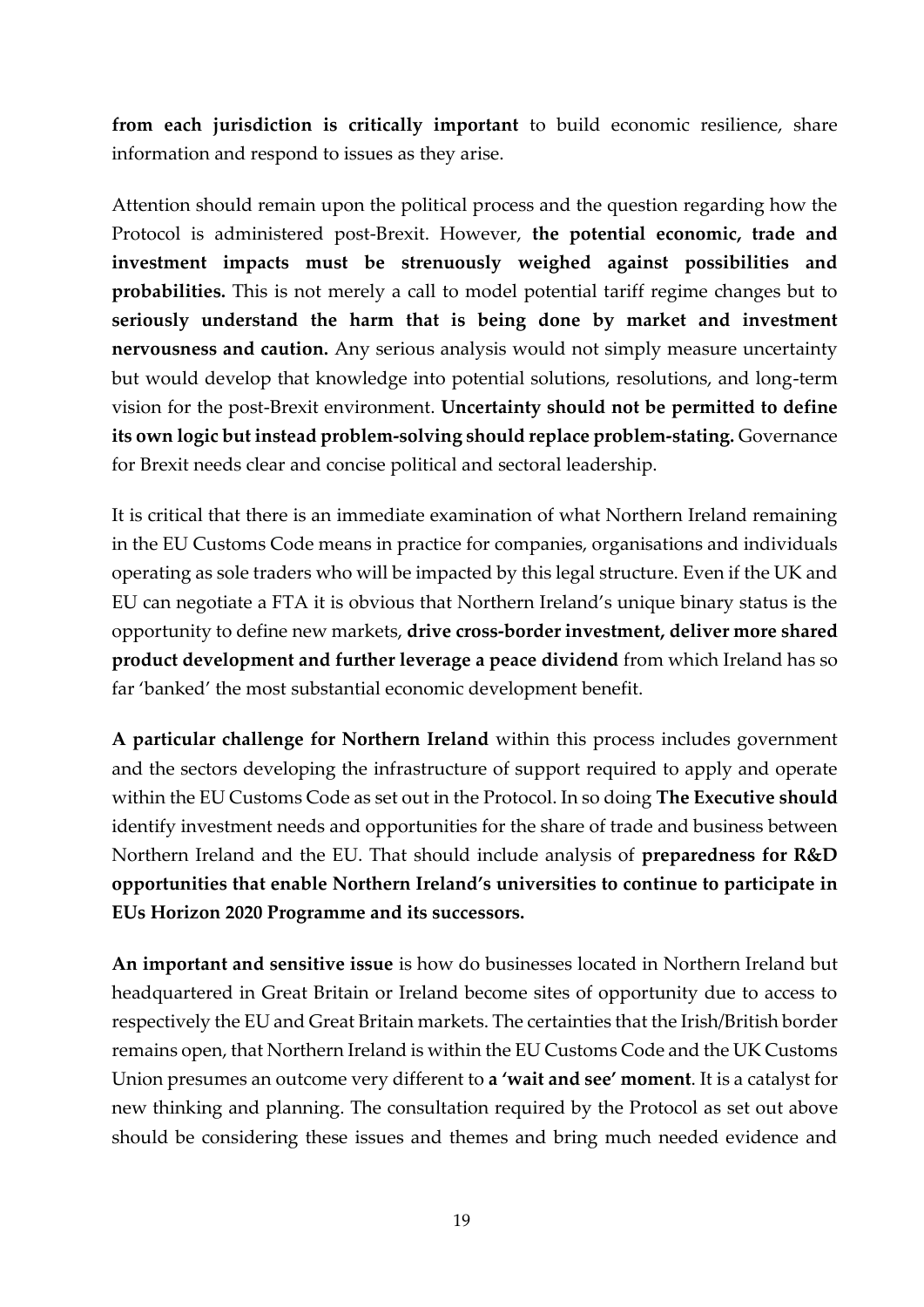expertise to future planning and strategic development. Locating the voice of sectors is critical regarding:

- Measuring outlooks that concern economic futures required to set spending and investment assessments.
- Understanding what uncertainty is and its validity or otherwise.
- Modelling uncertainty and its impact upon consumption.
- Modelling uncertainty within the Great Britain, Irish and Northern Ireland economies if an FTA is not achieved.
- Being prepared for and having comprehended the impact of scenarios that may develop post Withdrawal Agreement.
- Ensuring governments hears, comprehends, and reacts to the uncertainty stated within this report.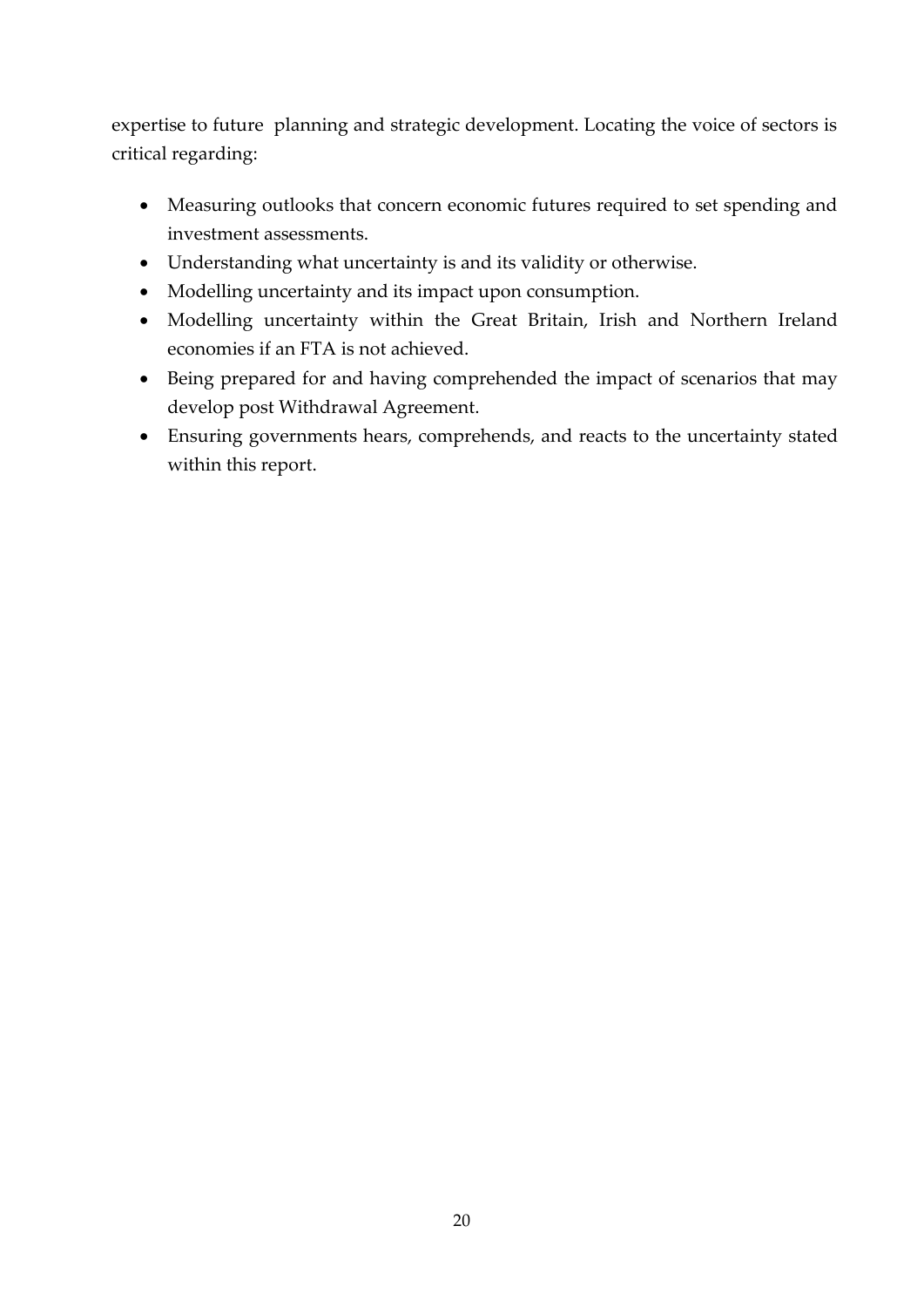# **Research Findings**

<span id="page-20-0"></span>This report was undertaken to compile sectoral perspectives on the implementation of the Withdrawal Agreement and the Protocol. It has two parts a) desk-based research on sectoral responses to the Withdrawal Agreement b) interviews with sectoral bodies in Ireland, Northern Ireland and Great Britain. It was funded by grant via the University of Liverpool.

The interviews, undertaken with representatives of sectoral business interests, were conducted over the winter of 2019/2020 following general elections in both the UK and Ireland, and the restoration of the Northern Ireland Assembly. Significantly, most of the research and interviews had taken place prior to the lockdown and before the global economic impact of the Covid-19 crisis had been recognised. This research forms an important reference point regarding future policy and economic development concerning Brexit and now Covid-19.

### <span id="page-20-1"></span>**The Lack of Clarity**

Overall, sectors contend that the Protocol and subsequent command paper have not provided enough detail regarding implementation, guidance on what checks and customs paperwork will be required and no planning around infrastructural need. Sectors clearly state that it is unclear how the Protocol and its associated rules, regulations, guidance and infrastructure will be implemented and ready for January 2021. In general:

- Sectors agreed that they are already **within the 'danger zone' regarding timing** required to react to the Protocol and the Withdrawal Agreement. It is usually estimated to take 6-9 months to adjust supply chains. A new implementation period would be potentially helpful, especially regarding confirmation and interpretation of the Protocol.
- It is, for example, difficult for small businesses to introduce software for easements or to hire customs agents. **Such agents are in high demand with low supply**  suggesting a growth in fees to be charged. Changes, as outlined in the Protocol and which may emerge in the Withdrawal Agreement, will be difficult to implement at short notice. For those working on tight margins there is a sense of not wanting to undertake required investment until it is absolutely clear that this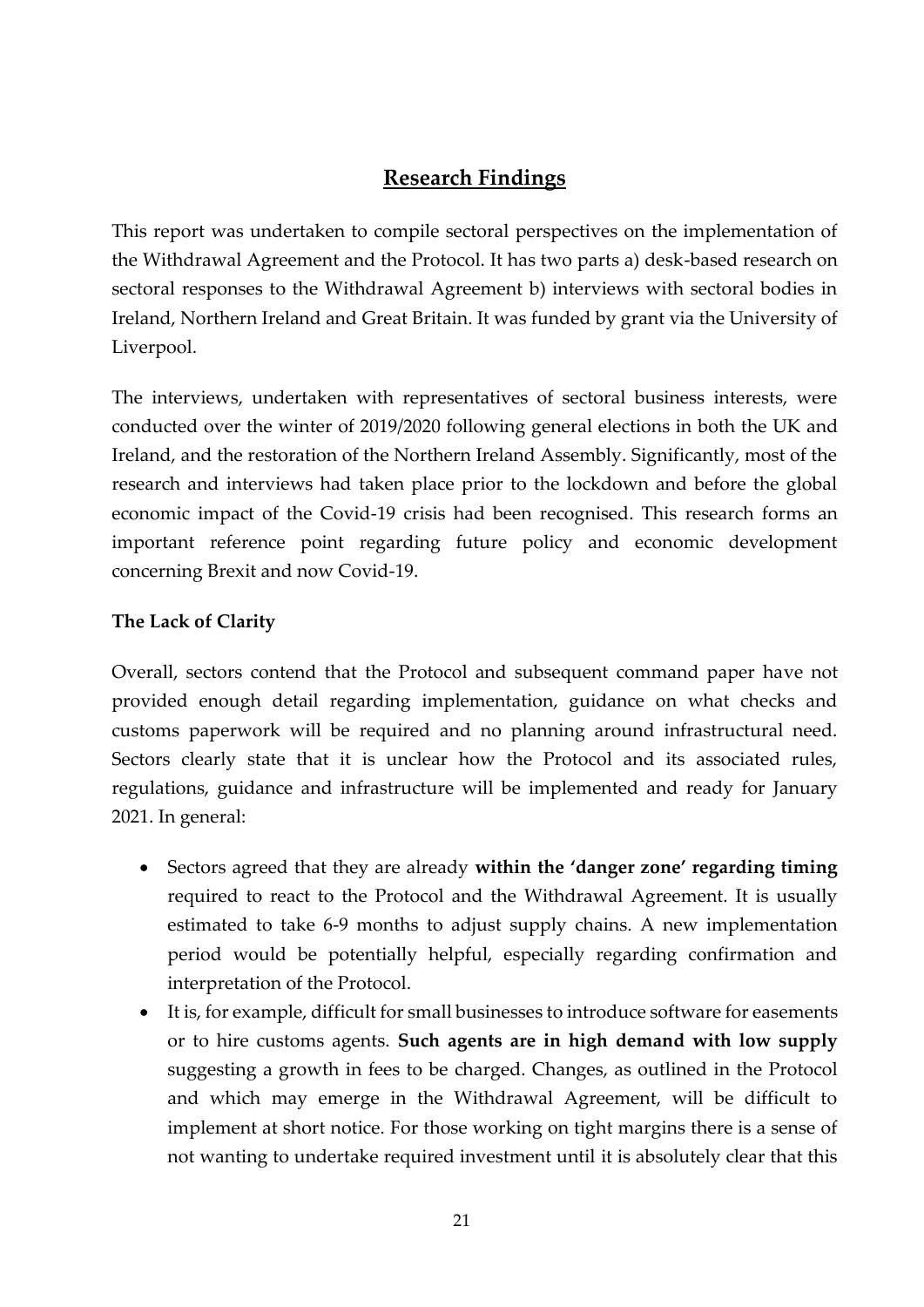is necessary. Many small businesses do not have a dedicated customs person, and there is no obvious financial support to employ them.

### **Paul Kelly, Director of Food & Drink Ireland**

*'We need to get a clearer understanding of that…(Protocol)* [so] *we're really trying to deconstruct those at the moment. Trying to clearly identify what that means in terms of scenarios: which concerns your straightforward FTA, your FTA with a certain amount of facilitations – which would be the best-case scenario, and, then, what we largely know already which is what the impacts would be in the event of a no-deal… it's really trying to get a lot of clarity on those issues and how they impact on business'.*

Without clarity uncertainty grows and this is expected to continue until a final deal is in place. Even when the Withdrawal Act is complete sectors predict exchange volatility, ongoing negotiations and even if a trade deal with the EU is secured, sectors foresee future hurdles, re-negotiation and **increased impediments.**

#### **The Institute for Government**

*'The extent to which regulatory processes will be required will also depend on the degree of alignment between the UK and the EU. This will not become clear until a trade deal is concluded, which could be just weeks before the new arrangements come into force'.*

From an economic perspective the most detailed sections of the Protocol are limited solely to trade in goods and any regulations relating to their movement. There is no mention of services including those **essential to modern production distribution and sales of goods** and as result are generating the greatest number of new jobs from economic growth. The Protocol also contains under-developed references to other areas including nondiminution of rights, state aid rules and VAT along with a commitment to maintain the **'necessary conditions'** for continued North-South cooperation in a number of areas. It also contains commitments to safeguards including the '**protection of financial interests'** by countering fraud and any other illegal activities.

# **Pamela Dennison, National Officer for the Chartered Institute of Transport & Logistics**

*'We are in limbo because we're being asked by our customers how to prepare. I can't tell them that because I don't know, the government doesn't know, trade bodies don't know'.*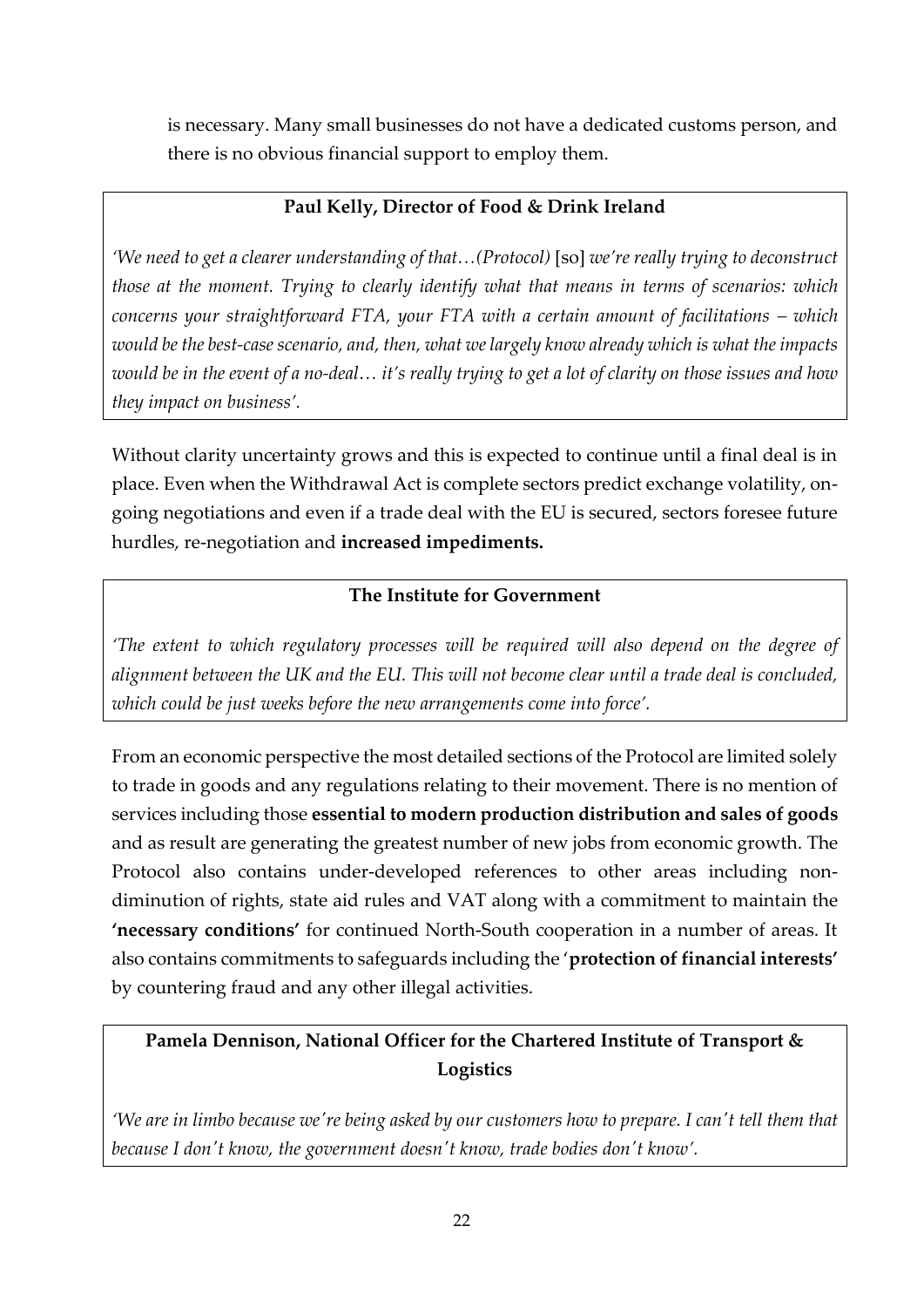For example, it is not clear how the commitments made in Article 17 of the Protocol that '*the Union and the United Kingdom shall counter fraud and any other illegal activities affecting the financial interests of the Union or the financial interests of the United Kingdom***'** will be implemented and how those decision will impact on legitimate traders and their employees on both sides of the border.

As the participants in this Report repeat throughout the arrangements their members need to put in place and oversee the implementation of these commitments could be burdensome. Sectors understand that new arrangements must be done with the clarity required to plan systems investment, detailed operational implementation and necessary training of staff to be compliant in order to **protect their business continuity and supply chain integrity.**

## **Stephen Kelly, CEO of Manufacturing Northern Ireland**

*'This uncertainty means it's impossible to plan for implementation and to understand exactly* what the implications will be. Lack of clarity around tariffs and customs fees etc. means there is no *ability to plan costs or processes. The Government has offered assurances that costs will be* refunded but there is no detail as to whether this would cover only the fees applied or the entire cost incurred – it is expected that the cost of admin will far exceed the fee. Questions have been *raised as to whether any such refund would contravene State Aid rules as companies in Ireland would not be able to avail of the same refunds when trading with Great Britain. Significant resources will be required to operate the bureaucracy including customs agents to complete and* file paperwork. This is highly trained work and any errors will add to delays and further costs'.

This issue of clarity relates to Northern Ireland's potential future position in the WTO, effectively as part of the UK Customs Union but observing the rules of the EU Customs Code. It also raises the question of whether Northern Ireland **food exporters will be able to directly benefit from UK Free Trade Agreements.**

### **Paul Kelly, Director of Food & Drink Ireland**

*Paul Kelly noted that a highly important issue was that the UK and EU should decide what sort of Brexit settlement there should be but that any FTA should have a generous, phased implementation period, to allow businesses time to make necessary adjustments.* 

*The trade agreement between the EU and Japan had a 15 year implementation period, to allow Japanese firms time to adjust.*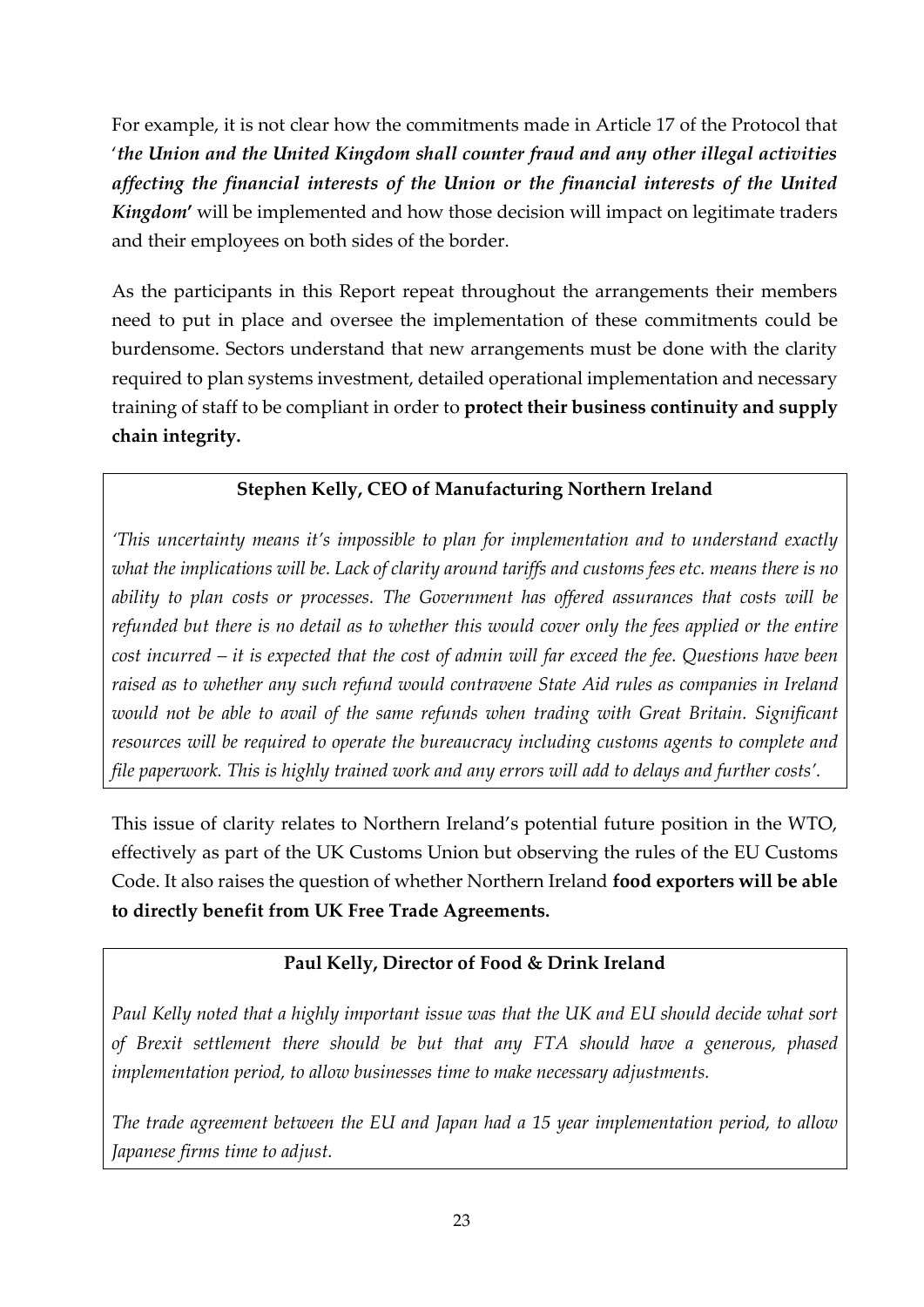If, for example, the US lowers tariffs to UK produce this should apply to Northern Ireland. However, the US may wish to ensure that exports from Northern Ireland were not in fact coming from the EU first. This might provide a problem of proof to Northern Ireland exporters, or fraud in terms of exports. Similarly imports from an FTA partner would enter Northern Ireland at **the EU not UK tariff, and would have to follow EU** regulations. Having arrangements that local firms implement to satisfy all concerned could be classified as a **Strand One challenge unique to Northern Ireland.**

#### **Evidence from EU Select Committee of the House of Lords**

**David Henig** (Director, European Centre for International Political Economy Think Tank) described the *'heavy inter-relationship' between the Northern Ireland protocol and EU law, as '… not always made obvious…not…well studied'* with *'a real lack of a very detailed guide as to what all this means'.* 

**Colin Murray** (Law, Newcastle University) positioned Northern Ireland as sitting **'at the centre of a very complicated and convoluted Venn diagram' in which the EU and UK market rules would 'overlap in the years to come' without clarity and proper legal definition**<sup>11</sup> .

**Les Stracey** (Director of Corporate Affairs, Stena Line) stated **'we're running out of time to put systems in place, to put infrastructure in place'.**<sup>12</sup>

**Pamela Dennison** (Chair of the Freight Transport Association Northern Ireland) warned that hauliers who deliver to both UK and Ireland will be in **'a very volatile area'** having to deal with both the Northern Ireland protocol and EU regulations and called upon government to **'stop telling businesses what you think they want to hear and tell them what's going on'. <sup>13</sup>**

#### <span id="page-23-0"></span>**UK & Ireland: The Importance of the Trading Relationships**

The majority of sectors included in this study are **finding the UK exiting the EU problematic,** not just in terms of how the UK finds its global trading identity outside of the EU, but also regarding how these islands trade with each other. Much of the sectoral response in Northern Ireland and Ireland is focused on the implications for trading into the Great Britain market. Whilst some sectors have suggested that increased friction in trade with Great Britain **will force firms to pivot towards the all-island market**, there is little evidence that formal planning or development of that option is underway. This cautiousness may be explained by the uncertainty firms are experiencing and finding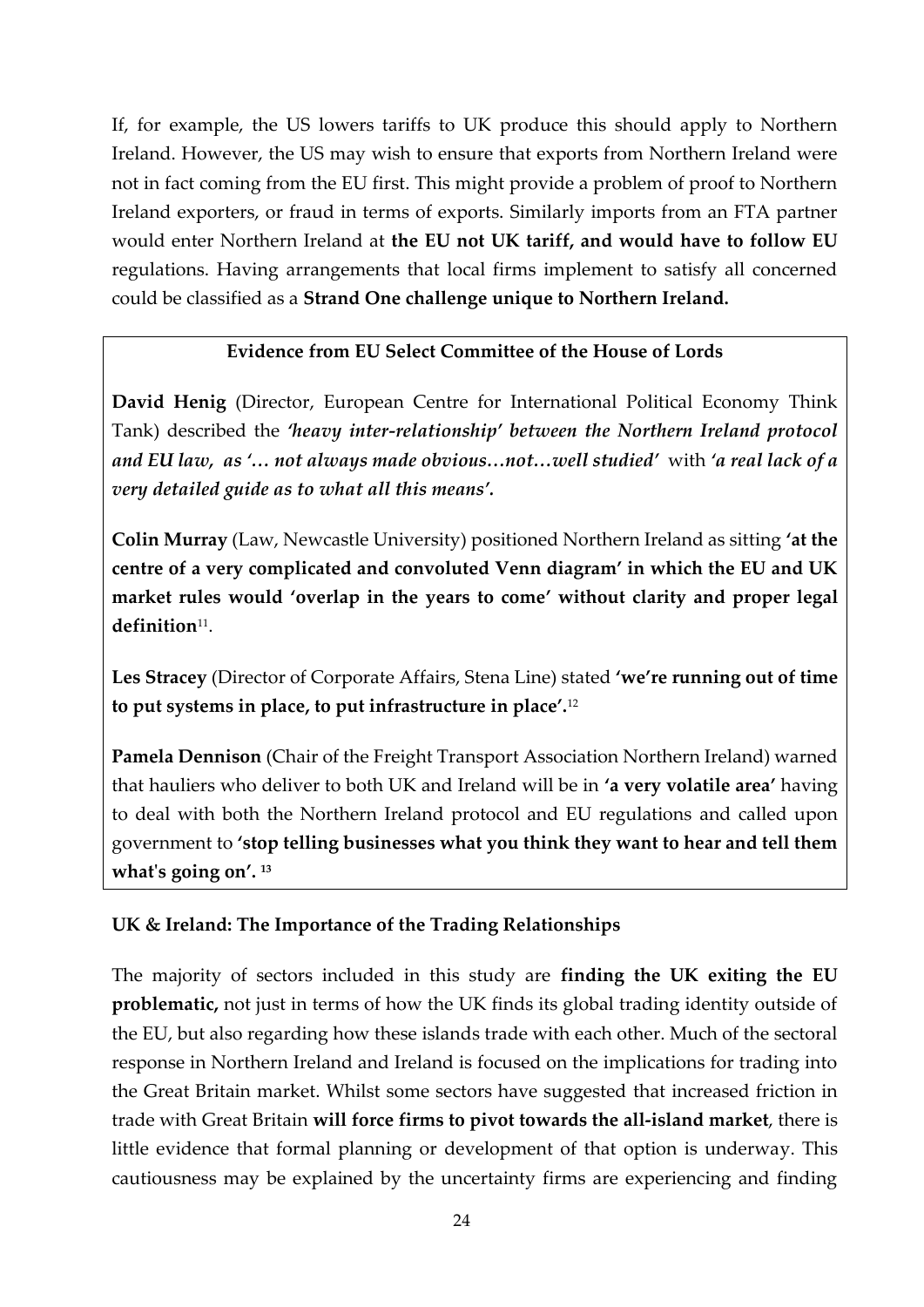themselves caught in - a situation where they do not yet understand the impact of new arrangements on existing markets. Many have adopted **a 'wait and see' approach**. Preferring, to hold off on investing in future markets until they understand what the Protocol implementation arrangements and an FTA mean in practice for existing markets.

The economic inter-dependency between these islands is clear in terms of the volume of trade that crosses the Irish sea. Beyond direct trade between the islands, Great Britain provides a land bridge that shortens the distance and time taken for goods travelling to and from continental Europe to Ireland. **Just in Time processes and trade in highly perishable goods are facilitated via this route**. It is noted that some Irish businesses are now seeking an alternative via direct links with continental Europe. This could undermine port trade and related business activity in Great Britain and Northern Ireland. The following is important to note:

- The UK is Ireland third largest trading partner,<sup>14</sup> accounting for 50% of exports. Ireland is near completely dependent (90%) upon Great Britain when importing oil and gas.<sup>15</sup> If costs rise this could have a negative impact upon the production and domestic use markets in Ireland.
- In 2018, UK exports to Ireland were **worth £35.1 billion**; imports from Ireland were £21.6 billion, resulting in a trade surplus of £13.5 billion. The UK has had a surplus with Ireland every year since 1999. Ireland accounts for 5.5% of UK exports and 3.2% of all UK imports. Ireland was the UK's 5<sup>th</sup> largest export market and the 10<sup>th</sup> largest source of imports.<sup>16</sup>
- Northern Ireland's trade with the Ireland of Ireland is **particularly pronounced.** In 2018, 36% of Northern Ireland goods were exported and 28% of goods imported to/from Ireland. However, it is evident that for each of the economies on the island of Ireland a primary trading relationship is with Great Britain. Under the Withdrawal Agreement **that more voluminous and important trade, supply and production route may be the most affected by administrative/cost burdens.**
- In 2018 Ireland was the UK's **second largest source of imported food** and live animals (after the Netherlands), accounting for 11.5% of total food and live animal imports. Overall, food and live animals made up 32% of all Northern Ireland's goods exports to the Ireland of Ireland, followed by machinery and transport equipment at 16%. 36% of Northern Ireland's total goods exports were to Ireland.<sup>17</sup>
- In some sectors the reliance on the British market is profound. In 2016 for example, 49% of Irish beef was exported to the UK. In terms of dairy products 82% of Irish milk exports go to Britain.<sup>18</sup> If post-Brexit those markets decline then there could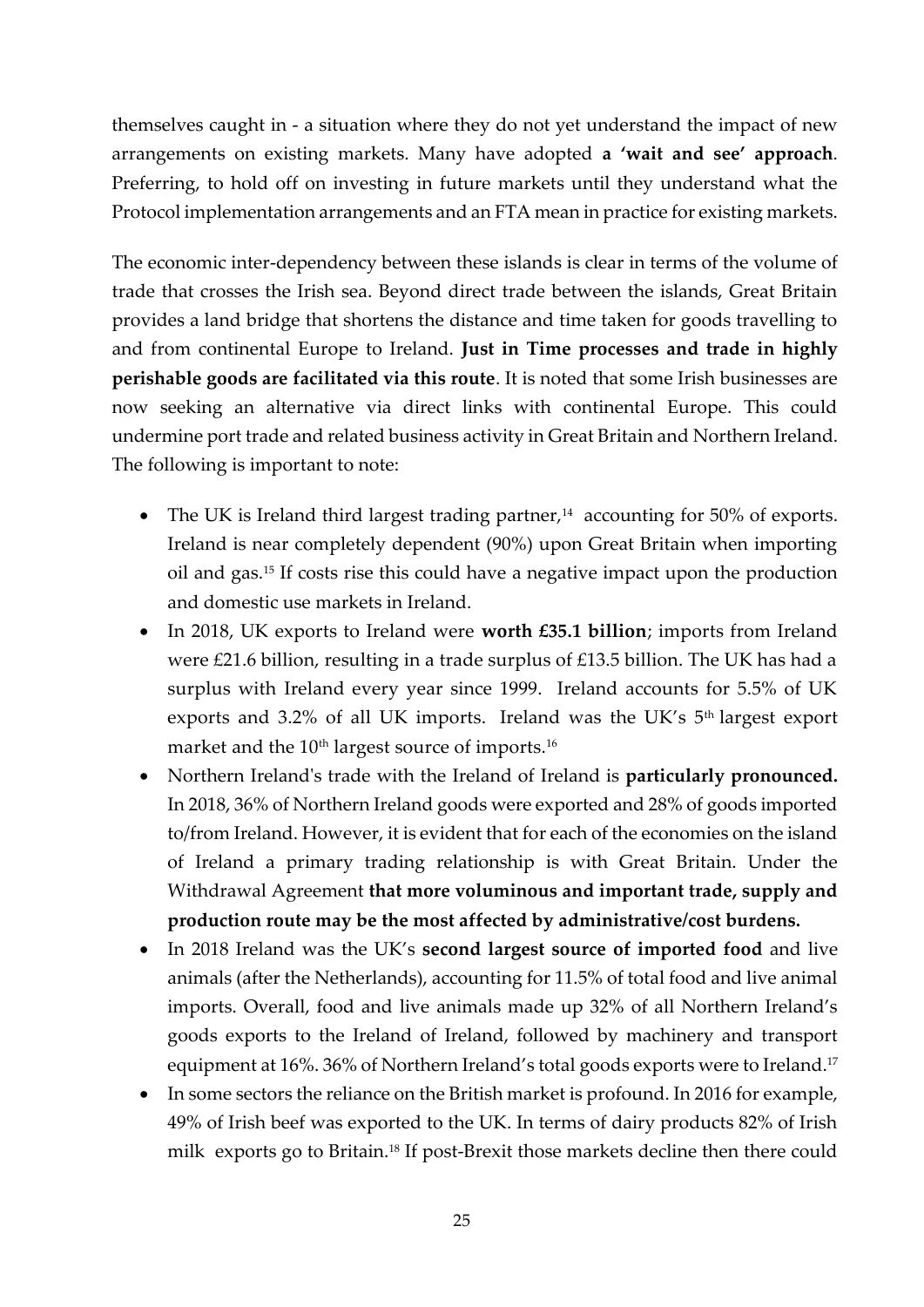be deleterious impacts upon Irish agribusiness. That could also impact upon Northern Ireland producers selling into the Great Britain market.

• As well as key export areas, there is also the issue of imports. Ireland imports more from Britain than from any other individual country. In 2017, Britain accounted for 24% of Irish imports. The EU (excluding Britain) accounted for around 40% of Irish imports.<sup>19</sup> Great Britain producers losing market share in Ireland could have **profound impacts**.

The impact on inter-island trade is potentially profound. The framework of the SEM gave companies the freedom to move goods, services, people or capital **East-West**. This has potentially been undermined. A failure to secure a proportionate FTA may fundamentally **alter the basis and costs of the East-West trade relationships**. This is **exacerbated by the lack of available** modelling and scenario planning from governments that prevents business undertaking any structured planning for Protocol implementation.

#### **Arnold Dillon, Director of Retail Ireland**

*Arnold Dillon explained: that many larger retail firms are have a presence in both the UK and in Ireland, in which 'Ireland is just an offshoot of the UK operations.'*

*In the event of regulatory divergence, these firms might reorganise their business model to separate the Irish operations from the UK operations and integrate them more with the continental EU operations.* 

*Some online retailers based in the UK could move their EU operations to Ireland, to avoid the complications of moving goods from the UK into the EU Single Market in the event of regulatory divergence.*

**For Great Britain sectors,** the impact on Northern Ireland trade and the movement of goods from Great Britain to Ireland via Northern Ireland is **a lower priority** in their post-Brexit thinking and planning. Northern Ireland's sectors fear that the current seamless trade links with Great Britain will become friction-laden under regulatory divergence. This could lead to a series of scenarios whereby:

• Great Britain companies trading into Northern Ireland but not across the Irish/British border, may find moving a relatively low volume of goods into Northern Ireland as **cost prohibitive.** In retail this could mean at least one major chain withdrawing from the Northern Ireland market with **subsequent**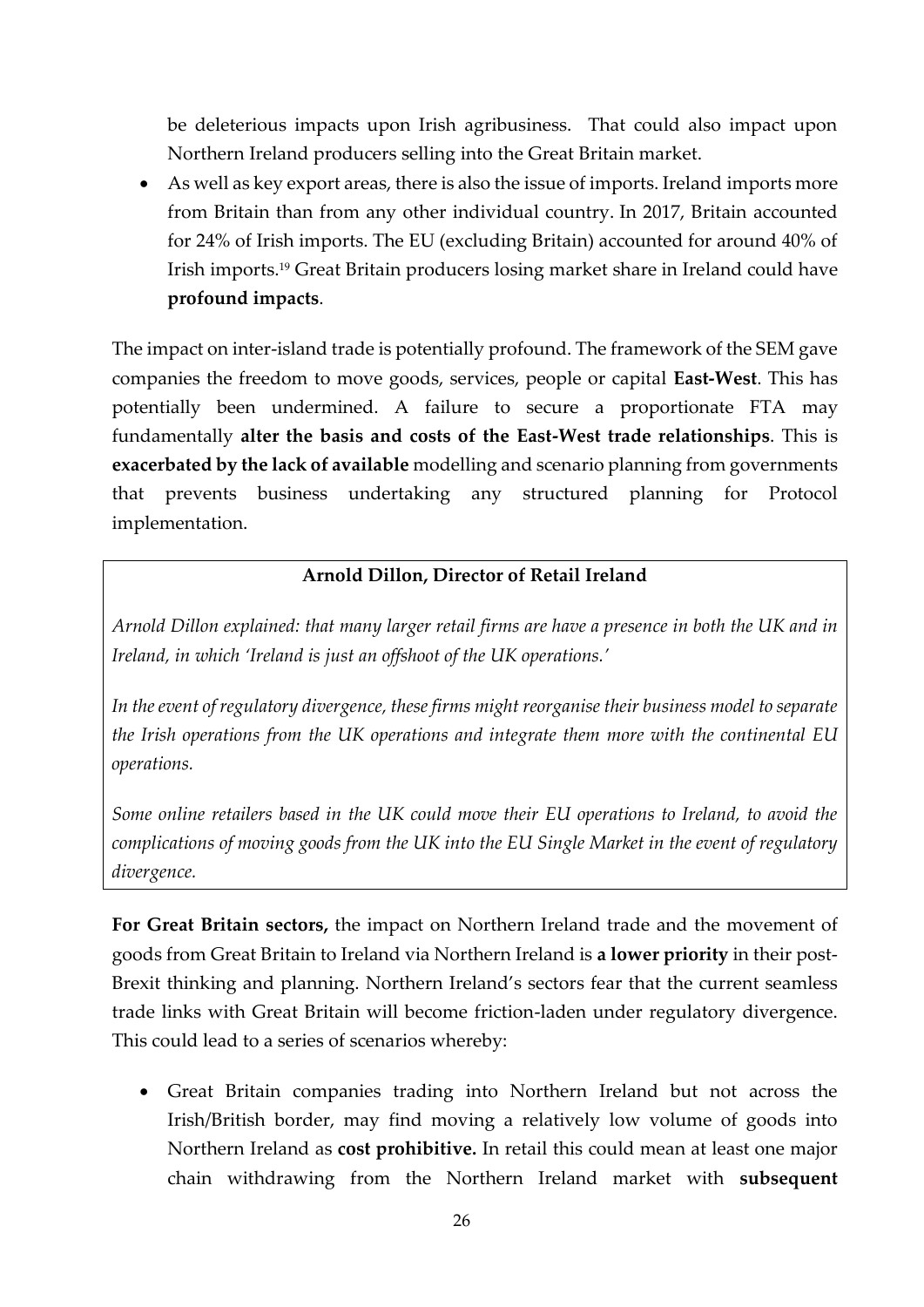**disruption to Northern Ireland supply chains, retail competition, investment and employment.**

• East-West production chains may also be hampered and **become cost prohibitive**, in sectors such as aerospace and this may lead to **abandonment of Northern Ireland suppliers.** Great Britain sector representatives have warned that they may withdraw from the Northern Ireland market and supply chains due to administrative costs and Northern Ireland companies working under **divergent standards or quality and ethics of production**.

#### **William Lavelle, Senior Executive & Head of Irish Whiskey, Drinks Ireland**

*William Lavelle stated that firms had altered their business models - particularly their supply chains, by switching source inputs from the UK to alternative suppliers in other EU Member States. Firms that used to import inputs from the continental EU through ports in Great Britain or Northern Ireland (he gave the example of firms that imported maize from France through Warrenpoint) are switching to ports in Ireland.* 

*Similarly, the firms that use Northern Ireland or Great Britain ports (Liverpool being a common one) to export their product are switching to ports in Ireland or even elsewhere in the EU (for instance, firms investigating ports in France).* 

*While many companies that export a large proportion of their product to the UK will probably continue to do so, firms that had plans to grow their exports to the UK are generally abandoning those plans.* 

*As he noted 'I am aware of companies who would have identified Great Britain as a market to grow but recently said that they were going to focus on Germany or Poland instead'.*

### **Sven Spollen-Behrens, Director of the Small Firms Association**

*'I think that's going to be the main challenge* [for SMEs in Ireland]*: the switch from the old market of first resort - the UK, to other markets in the European Union'.*

In Ireland there are also concerns regarding the potential removal of seamless trade with Great Britain these include:

• Some businesses in Ireland that rely upon the Great Britain land bridge to trade with EU are already seeking alternative EU ports.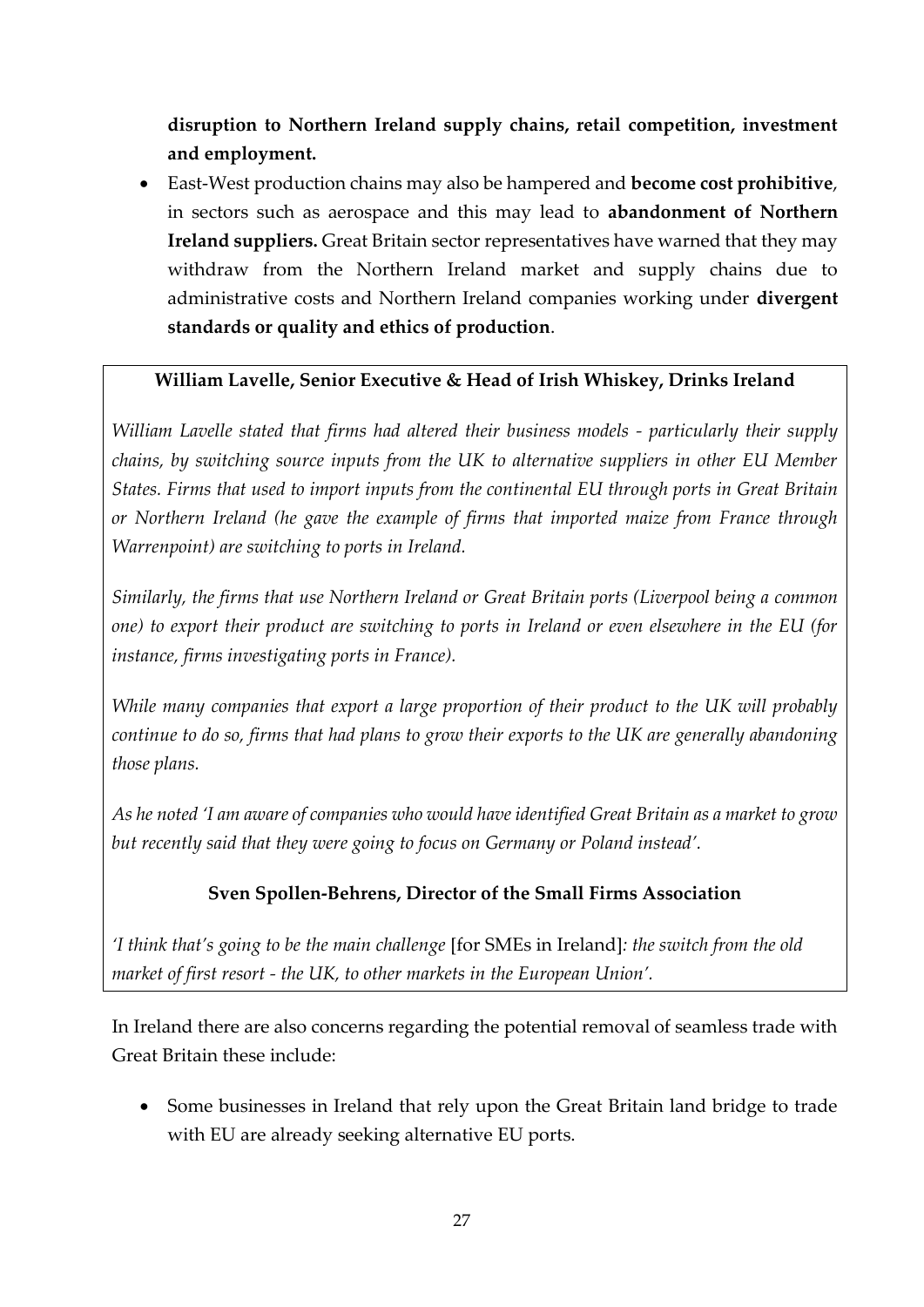- There are also supply chains and markets that are reliant upon Great Britain suppliers. Any tariffs on Great Britain-Ireland trade could **have a deleterious impact upon present trading and supply chains.**
- If Great Britain establishes new markets and supply chains that are cheaper than trading with the EU, this will undermine the Ireland to Great Britain export market.
- If Great Britain lowers production standards below EU levels, higher standard Irish goods could no longer be cost competitive in the Great Britain market.

#### **Seamus Leheny, Policy Manager for Freight Northern Ireland**

*'Lack of clarity around how the protocol will work with less than a year to operation is already having a significant impact on the ability of the sector to plan. For example, we currently use mixed consignments to transport goods. A single container for a supermarket may have thousands of different items from multiple countries. We don't yet know if paperwork and any* tariffs will have to be applied to each individual product in the consignment. If that is the case, *we may have to move single product consignments. This would totally disrupt existing freight movement, order and supply etc., and if it means inefficiencies this could drive costs to the point of the Great Britain/Northern Ireland route being unsustainable.*

*To protect the integrity of the EU single market and prevent the flooding of the EU with cheap goods from outside, access is limited through the annual allocation of permits. The UK has been allocated approximately 1300 permits and of these Northern Ireland will receive approximately 100. Permits are issued per truck not per company'.*

There will be questions for supply chains which go backwards and forwards between Northern Ireland and Great Britain, where different rules may apply. An example may be Bombardier in Northern Ireland. Aerospace is highly regulated, but the UK wishes to leave the EU Aviation Safety Agency (EASA).

Components required by Bombardier come from different regions of the UK and the EU and elsewhere, and the provenance of each component may have to be traced to demonstrate compliance. Parallel and sometimes overlapping but identical regimes will **add cost and complexity.**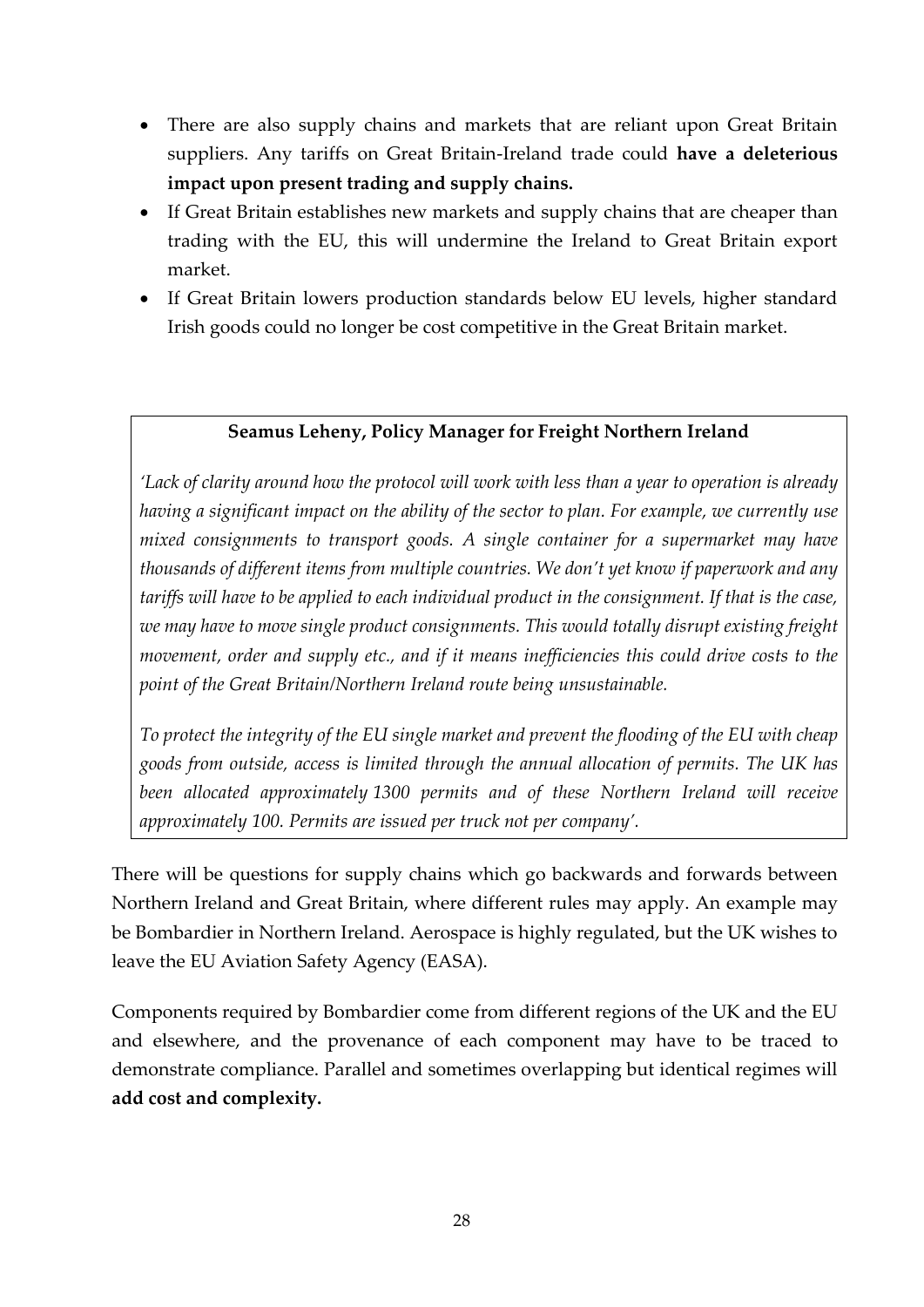For defence manufacturers and some others, it may be the case that trade between Great Britain and Northern Ireland is covered by export controls, and therefore export licenses will be required (relevant EU regulation 428/20096 is listed in the Protocol).

Food labelling in Northern Ireland **will presumably be in line with EU rules**. This could mean a separate range of products for the Northern Ireland market. Sector representatives stated that they already knew of Great Britain goods producers who were suggesting that they **will not be sending products to Northern Ireland** in the future. Should this happen the result would be reduced choice and probably increased costs in Northern Ireland.

Should the UK change food safety rules as they apply to Great Britain (Northern Ireland food safety rules will align with those of the EU) then this may introduce greater barriers to exports from Great Britain to Northern Ireland. Rules on food, particularly those of animal origin, are complex.

#### **Declan Billington, CEO of Thompsons Animal Feed**

*'The biggest impact will be on our ability to trade across the Irish Sea with Great Britain. The depth of the impact will be determined by the trade agreement negotiated between the UK and EU. Despite being part of the UK customs union, the Protocol means in principle (and as a starting point) that Great Britain trade into Northern Ireland will mirror that for goods going from Dover to Calais. Also, we have yet to see what unfettered access for Northern Ireland goods into Great Britain really means in practice. Without a free trade agreement there will be friction in trade between Great Britain and Northern Ireland that will lead to delays, price increases and other knock-on effects in the Northern Ireland marketplace. Business will take the path of least resistance and this may lead to supply chains and markets recalibrating away from Great Britain into the EU … Even with a free trade agreement which would eliminate the tariff element of the* bureaucracy, there is still no clarity as to what the level of required bureaucracy will be. The checks *and regulations that apply differ across different products and food groups. For example, Northern Ireland will still have to adhere to EU veterinarian standards, physical inspections etc.'*

For example, ice cream can be classed as a product of animal origin and may go through several checks because of this. Therefore, there is a need to calculate the number of products that may be caught up in such rules. The absence of border controls requiring companies to declare details of these movements to **customs means government statisticians are not able to collate individual totals into sector wide summaries**. Instead this information belongs only to the companies themselves (indeed sharing it on a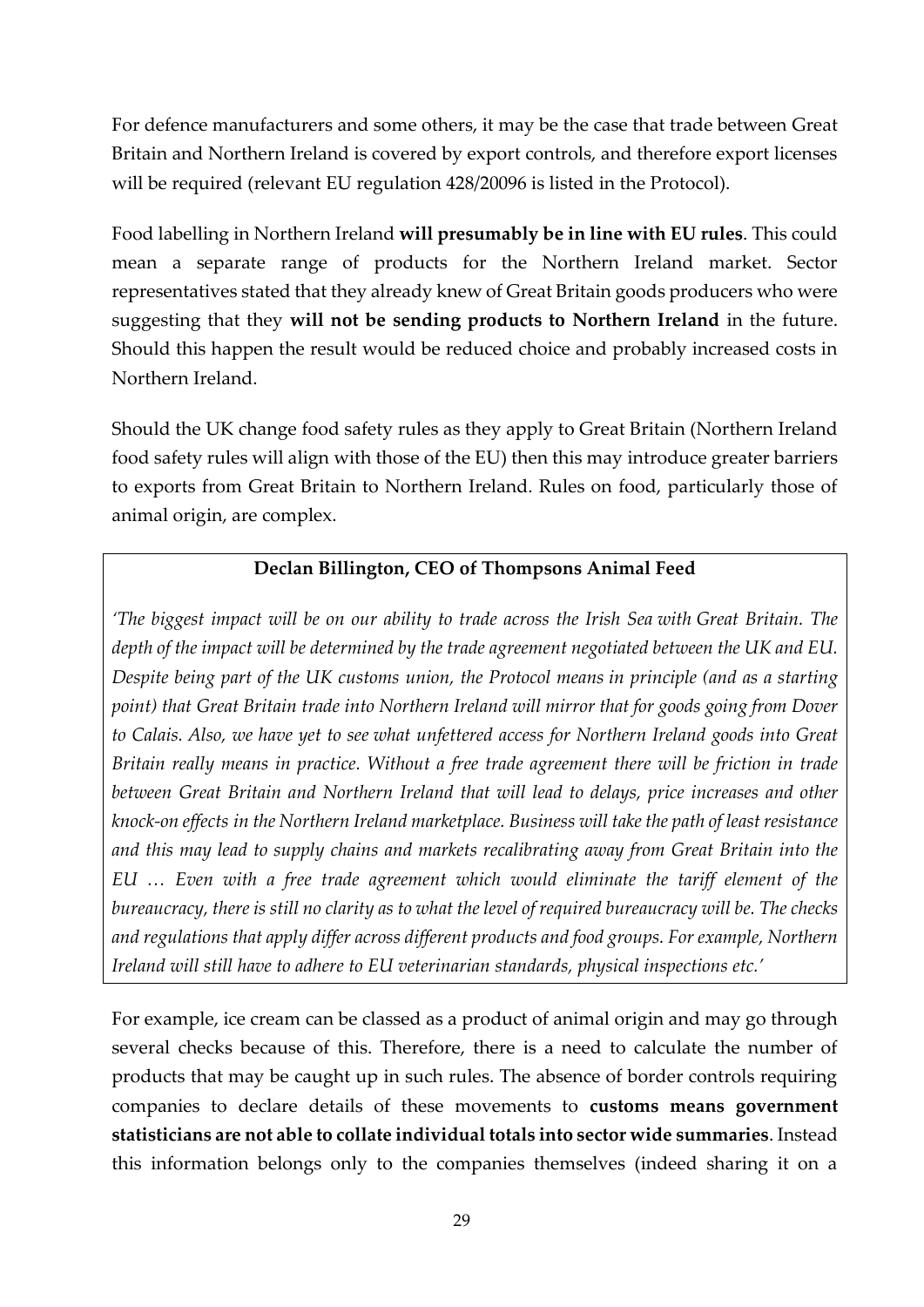collective basis in some instances could risk breaching competition rules). As a result, it is only by consulting those companies that governments will gain reliable insights into the scale of the commercial impact of their decisions and how potentially costly they become.

#### **Paul Kelly, Director of Food & Drink Ireland**

*Paul Kelly stated there was great potential within the framework of a comprehensive FTA for the reduction (but not total elimination) of these non-tariff barriers, through 'customs cooperation, customs implementation, closer co-operation on regulatory issues'. Paul Kelly gave the example of the veterinary agreement that is currently in place between the EU and New Zealand. This, he said, involved both sides agreeing that the other's veterinary control regimes were satisfactory. Thus, the level of physical checks of products coming in from New Zealand to the EU, and vice versa, is far less than is usually the case for trade between the EU and a Third Country.*

It is assumed that Northern Ireland will still have access to the EU rapid alert system for food safety RASFF (Food and Feed Safety Alerts), but Great Britain will not, and will set up its own system. Northern Ireland will probably have to report twice, into both systems. Food travelling to Northern Ireland will presumably have to use TRACES (Trace Control and Expert System) while imports to the UK should use IPAFFS8 (Import of products, animals, food and feed system), probably including North-South trade on the island of Ireland, but certainly from Ireland to Great Britain. Whatever combination is used will be untried. Some sectors suggest TRACES the UK system is logical, though many have never used it.

For example, will food production continue to be marketed globally as from a 'food island' where a 'gold standard' of safety and security is effectively applied from 'farm to fork' on a seamless joined up collaborative basis across and between the two jurisdictions? Or, if something goes wrong in terms of food security will the response be aligned to one of the two phytosanitary areas?

### **Sven Spollen-Behrens, Director of the Small Firms Association**

*'Regulatory dealignment could open the door for undercutting of regulations … which would abolish the idea of a level playing-field'.*

Supply of medicines to Northern Ireland is currently via Great Britain, sometimes having been sourced first from the EU. This may have to change in the future. Routes to supply are likely to follow regulatory provisions, then begin to follow a suitable route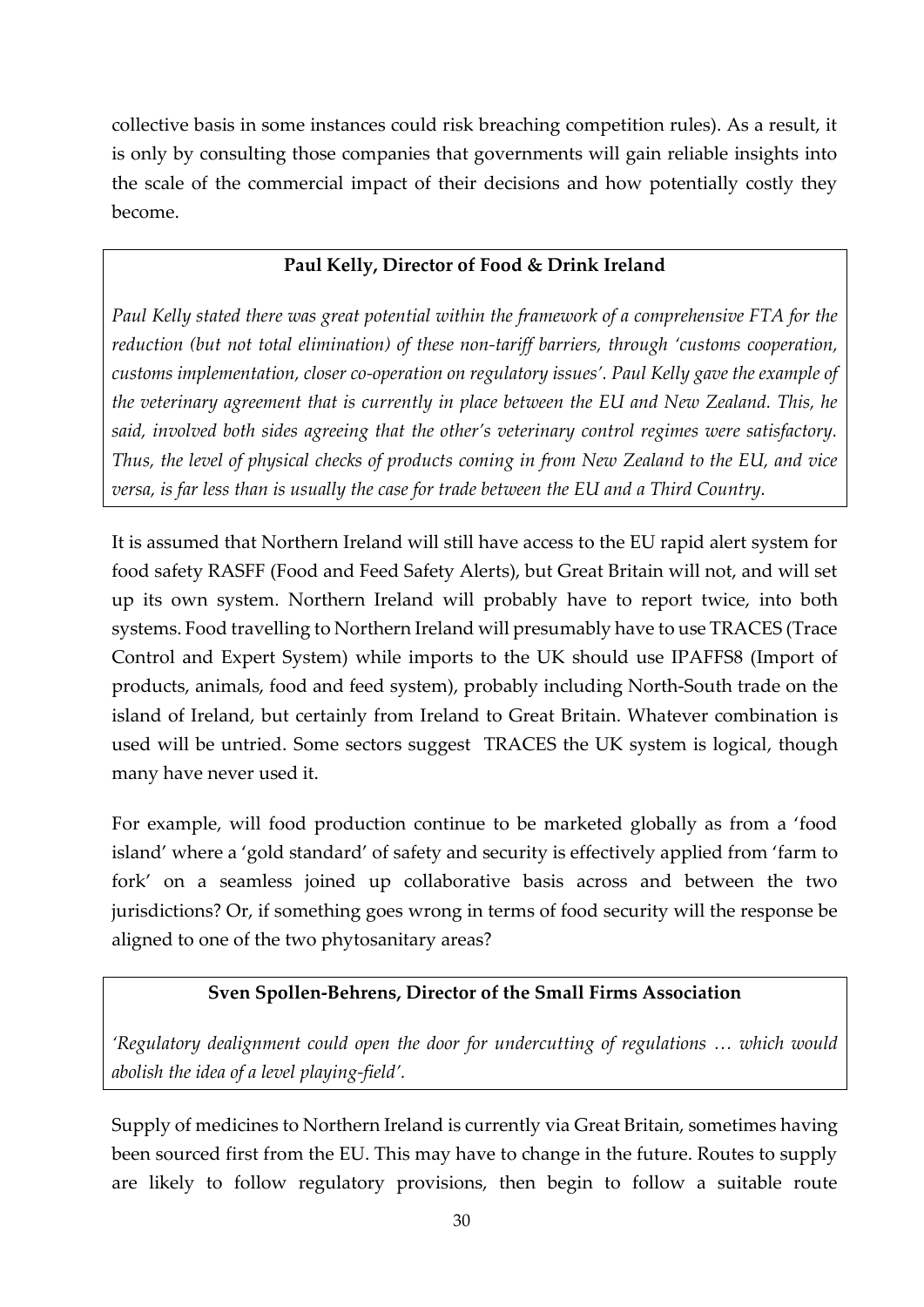considering customs and border arrangements. Even moving to an Ireland distributor could be complex regarding VAT and pricing regimes. Firms in Northern Ireland fear such economic realignment leading to Great Britain and EU business reacting to new laws and related complexities may remove them from supply chains. As they note various products are **processed in different stages in Northern Ireland and Great Britain and there are risks in this becoming too frictional.**

A further example of the complexity of Northern Ireland being subject to the rules of two economic unions, was identified by alcohol producers. Those on the island of Ireland, may operate under regulatory regimes that differ around spirit categories, bottle sizes and labelling rules. As highlighted above this could mean producers in Northern Ireland who sell into each market **operating to different product specifications.** Alcohol production in Ireland is related to goods sourced in Great Britain such as specialist malts, yeast, and glass bottles. Any rise in costs would create additional financial burdens and the need to **source goods elsewhere.**

As the British Retail Consortium has noted, a failure to secure a low friction trade deal between the UK and EU will lead to goods flowing between Great Britain and Ireland being placed under the additional burden of VAT and excise documents, freight documents, health and veterinary paperwork (including Export Health Certificates), exit and entry summary declarations (customs) and safety and security permits.

#### <span id="page-30-0"></span>**Increased Cost of Trade?**

The post-Brexit environment will probably bring increased scrutiny and the need to demonstrate compliance with the new rules of regulatory divergence. This will inevitably create a burden upon business, which is as yet unknown and un-costed.

Core to this burden will be the requirement for firms to administer the new rules and regulations and develop and integrate these into their business processes. This will add to both the time and cost of doing business. Impacts can also be expected on sourcing, production and distribution, **together with the cost of financing, employment and marketing.** Adherence to any new regulations must be evidenced and compliance demonstrated through documented records being available for checking, scrutiny and validation by relevant authorities, either online and/or retained for physical inspection in their plants or at ports and airports. These additional controls will inevitably impact upon **management decisions regarding how their business is run** and where and in what they invest to improve and grow their operations.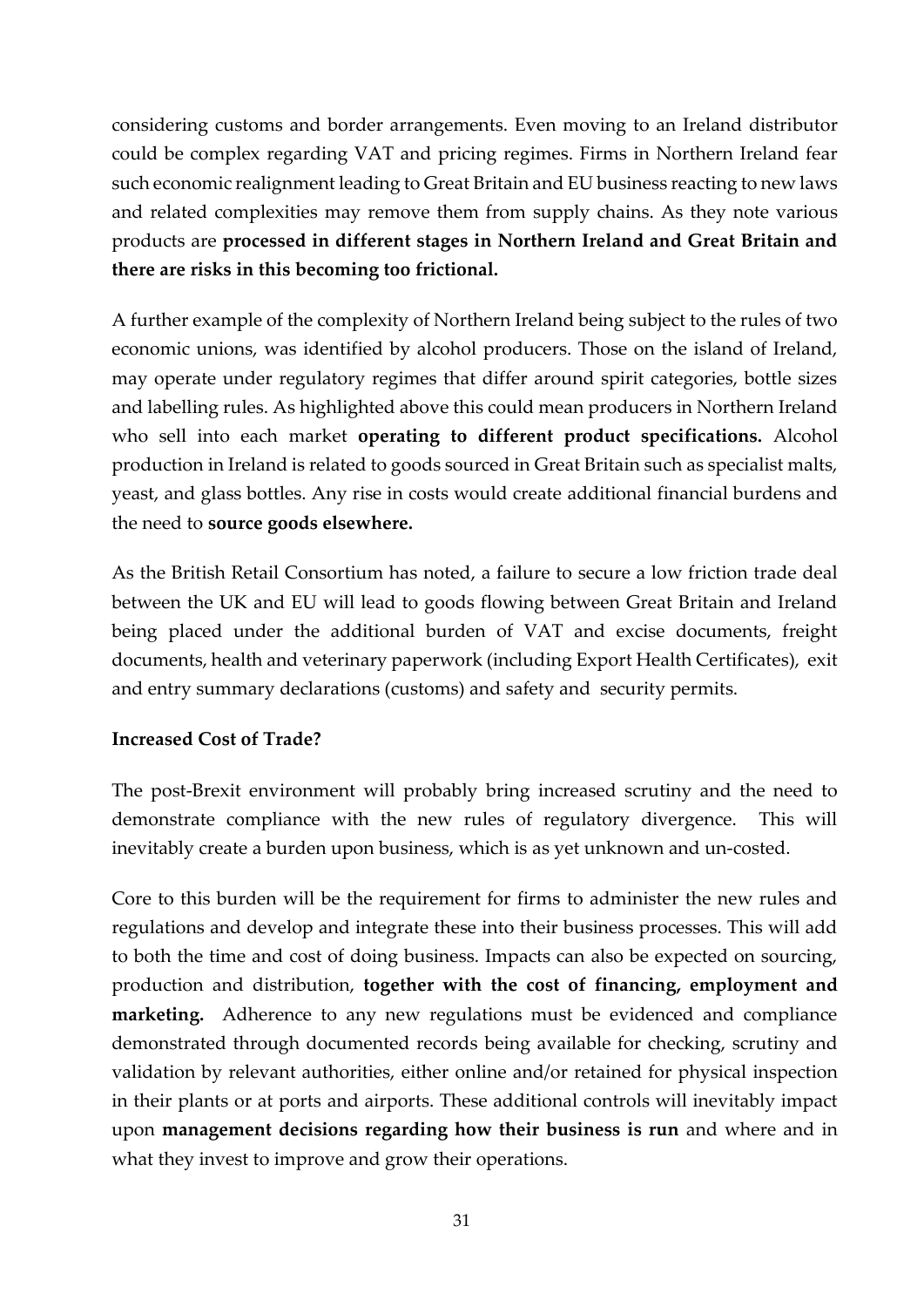With each sector potentially facing increased paperwork but unaware of what that will involve and the costs therein, there is a growing sense that supply and production chains will become ever more costly. Added to that complex mix is the impact of a trade deal between the UK and EU.

Sectors are concerned that East-West checks could lead to excessively bureaucratic burdens between Great Britain and Northern Ireland. Northern Ireland trades **substantially more with Great Britain than it does with Ireland**, the EU and rest of the world combined.'<sup>20</sup> At present, in Ireland, the number of customs declarations for all shipments coming from Great Britain is around 1.6 million. This is expected to grow **to 20+ million**. As Tom Thornton, *Brexit Chairperson, Irish International Freight Association (IIFA)* noted this **'***is a substantial challenge'.* Completing a customs declaration requires paperwork which identifies the cargo and gives enough detail to establish the value, weights, commodity code, origin and packing. Companies need to be preparing their capability to provide this detail at the time of or prior to dispatch of a consignment. This means in practice many businesses having to engage with complex declarations with multiple tariff classifications. A reminder that companies need to be preparing to have documentation produced in an electronic format so that it can be imported into customs facing software accessing the AEP system. This can be costly.

#### **Les Stracey, Director of Corporate Affairs for Stena Line**

*'These sailings (Great Britain to Northern Ireland) carry 40,000 freight units, 97% of which involve only Great Britain to Northern Ireland trade (and vice versa), in other words, trade not destined for south of the border. Will we have to comply with checks only on the 3% which crosses the border, or for the entire cargo?'*

It is clear from the Protocol that Northern Ireland will continue to follow EU product standards and regulations. EU rules evolve over time and if no longer aligned with UK equivalents this divergence may cause additional difficulties for companies who incur cost and complexity in producing to **two different standards** in the same plant and/or production process. As a result, companies may be presented with having to make decisions on location and/or relocating their production (i.e. from Northern Ireland to Ireland for EU destined items and vice versa for companies in Ireland for Great Britain destined items). **A scenario that unwinds the win/win gains secured** because of Ireland and Northern Ireland being in the EU and Single Market with free movement of goods, regulatory alignment, and the same overarching institutional and legal framework.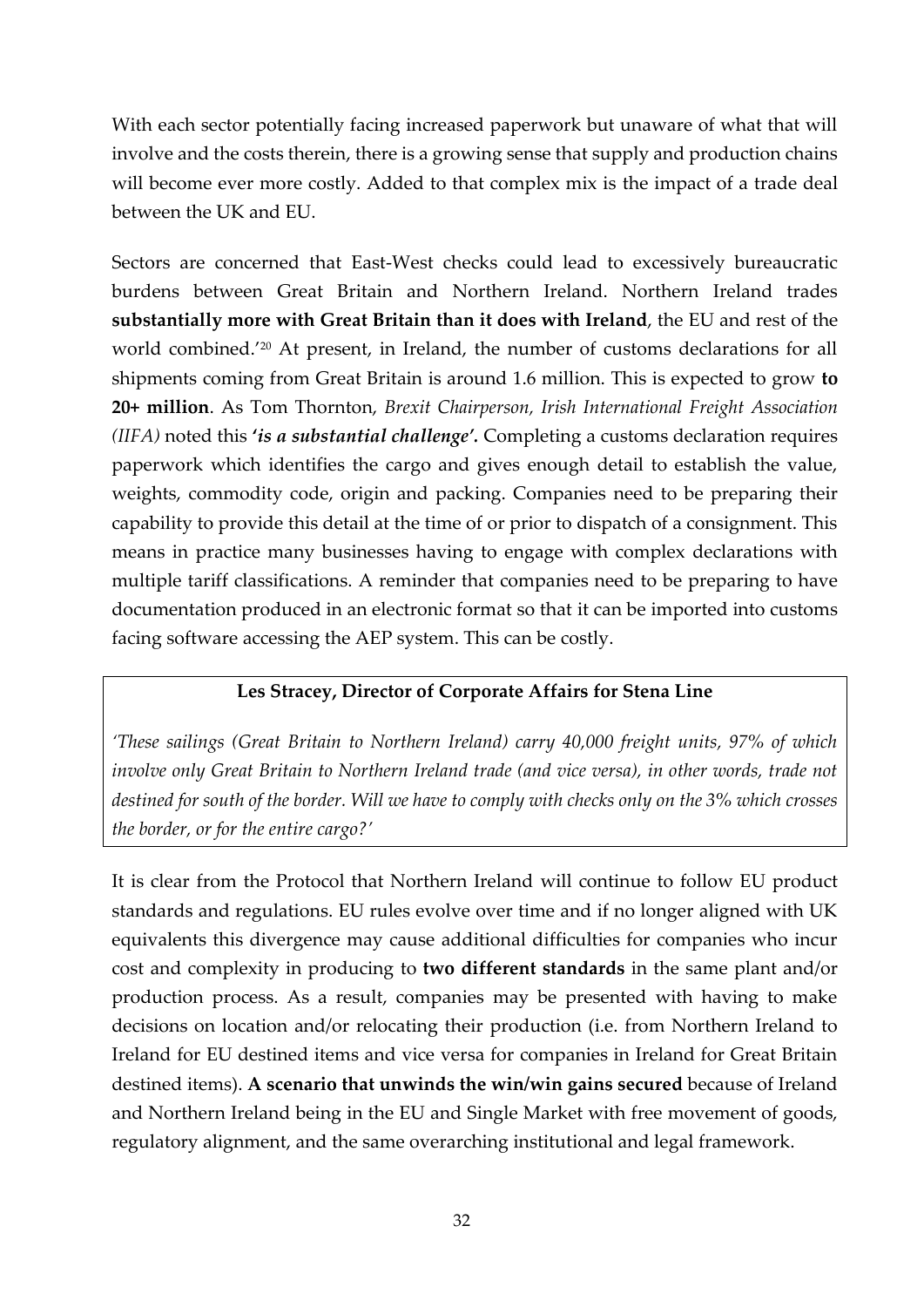#### **Seamus Leheny, Policy Manager for Freight Northern Ireland**

*'A further potential impact comes from the UK Government's promise to refund costs. Again, it* is not clear if some or all the costs incurred will be refunded, how the refund will be applied and what the process will be. Costs could be substantial if bank guarantees are needed and this is money that businesses will have to find and pay up front and then claim back, causing a further layer of cost and bureaucracy ... for example, in the case of an all island retail business, if goods come into *Northern Ireland from Great Britain and then move onward into Ireland the tariffs will be paid in Northern Ireland and then refunded by the UK Government. Other companies in Ireland who* trade directly with Great Britain will also have to pay any tariffs but these won't be eligible for *refund. This gives a company trading and importing to Northern Ireland a direct cost advantage over competitors directly importing to the south selling the same goods'.*

It is unclear how companies in Northern Ireland will be able to access EU wide conformity assessment testing. Could this be blocked if Great Britain companies set up subsidiaries in Northern Ireland for this specific purpose? Goods entering Northern Ireland will also face EU anti-dumping duties which in some cases have been dropped by the UK. This could **create incentives for illicit trade**, as well as confusion for consumers in Northern Ireland - a further cost burden.

### **Aodhan Connelly, Director of the Northern Ireland Retail Consortium**

*'The retail sector works a high-volume low margin business model. Additional costs can quickly make the model untenable at which point retailers will look at what they need to do. The equation* is simple. If the new costs are higher than the profits, then either the product or the business model *becomes unviable. In most cases with the large retailers, Northern Ireland sales contribute around 1% to their turnover. In the event of regulatory divergence, these firms might reorganise their business model to separate the Irish operations from the UK operations and integrate them more with the continental EU operations of they are able to continue at all.*

*Some online retailers based in the UK could move their EU operations to Ireland, to avoid the complications of moving goods from the UK into the EU Single Market in the event of regulatory divergence. This will all be dependent on how the Northern Ireland Protocol is implemented and what sort of FTA, if any, the UK gets with the EU'.*

There is concern regarding customs paperwork and importers in Northern Ireland having to pay tariffs even if they are ultimately reclaimed. Tariffs may still be paid in the event of a trade deal if goods do not meet product specific rules of origin. Goods imported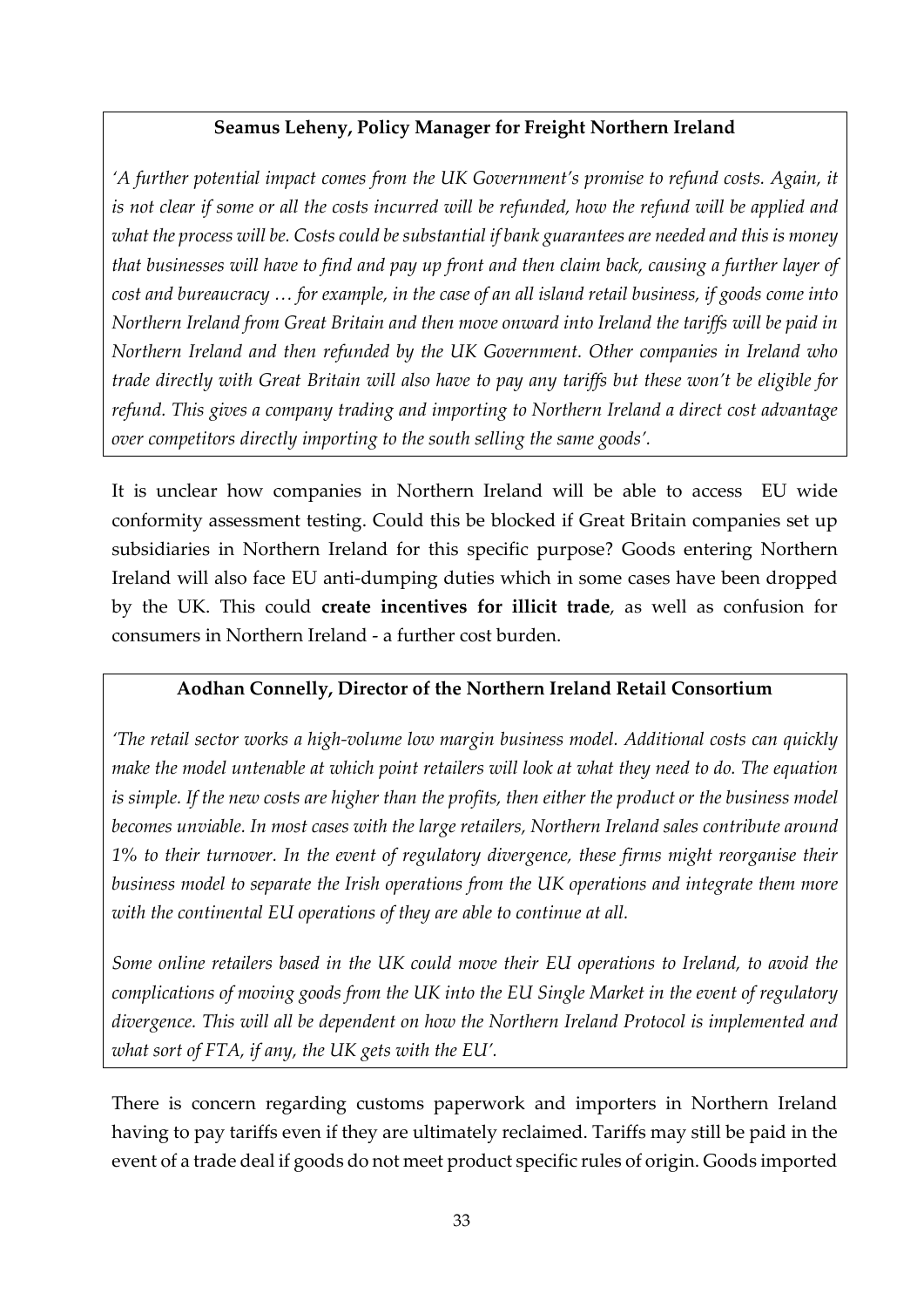# **David Lavery, CEO of the Law Society of Northern Ireland, and Dr Frank Geddis, Head of Research & Governance at the Law Society of Northern Ireland**

*'There are a number of different strands to the impact of Brexit on legal practice and the ability to provide services to clients across borders. The first of these strands is the question of admission to practice and the ability of clients to access their lawyer of choice. At the UK/EU level, Brexit entails the loss of reciprocal agreements on recognition of qualifications which have opened up the market for legal services. Whilst it is hoped some of the mutually beneficial co-operation can be re-built over time, it is pragmatic to prepare for a changed environment. In an interconnected world in terms of family relationships and commerce, cross-border co-operation is important.*

*At national level, there is scope for jurisdictions to enter into bilateral arrangements which offer deeper access to the individual markets. In this context, the overriding priority for the Law Society of Northern Ireland has been to work with the Law Society of Ireland to re-affirm the commitment of both jurisdictions to seamless cross-border practice on the island of Ireland, irrespective of the outcome of the Brexit negotiations. This is crucial for a number of reasons including businesses operations across the island and the reality of life in border communities. Co-operation between our respective professions pre-dates the establishment of the European Union and reflects our close historical ties and enduring social and economic connections. The conclusion of a Memorandum of Understanding between our Societies to set out the continuation of this relationship is an important symbol of our commitment to clients on a cross-border basis.* 

*Another key strand of the Brexit impact is the withdrawal of the UK from a raft of reciprocal agreements in key areas governing the recognition and enforcement of judgments in civil, family and commercial matters. Effective mechanisms to enforce legal obligations and rights across borders underpins access to justice for the vulnerable in areas such as family law and domestic abuse law. They support the global economy by providing a context of legal certainty for the enforcement of commercial agreements. Co-operative agreements in the area of criminal justice provide important transparency and resource to ensure the effective administration of justice.* 

*A range of EU collaborative arrangements will no longer stand and it will be vital to put in place adequate and appropriate replacements. This is in the interests of both parties.* 

into Northern Ireland from outside the EU or UK may initially pay EU tariffs but then a rebate to the UK tariff if the rates differ. Again, in some cases **such outlay would be initially costly.**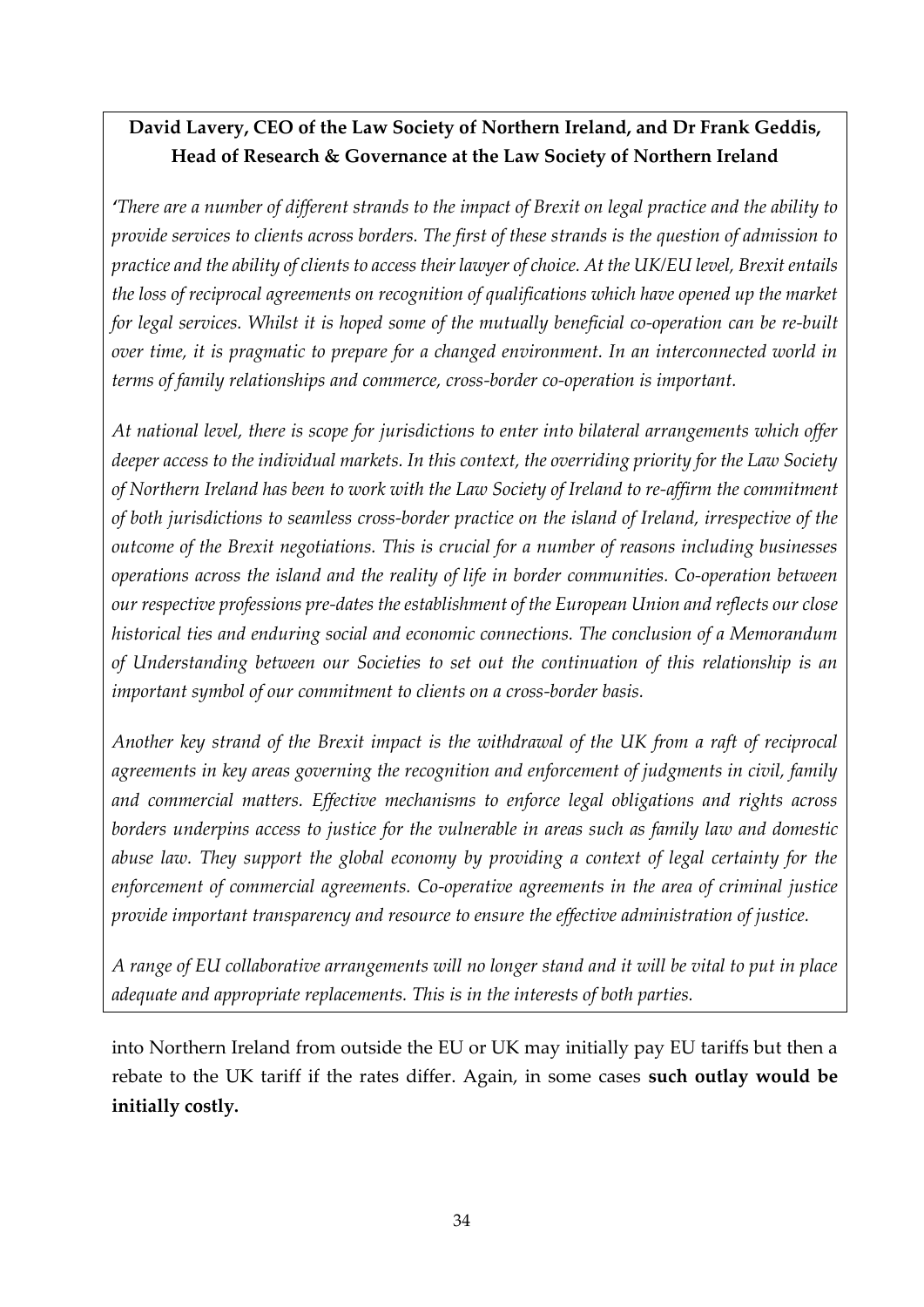Northern Ireland will remain subject to the EU's system of export controls for defence, including for dual use goods which may have a civil or military use. It is likely that such goods transferring between Great Britain and Northern Ireland will have to go through the relevant licensing procedures, although this has not yet been confirmed. At present a London based team manages the relevant processes, and it is not clear if they would be able to also manage the process for Northern Ireland. Collins Aerospace is a major Northern Ireland producer of aircraft seats which are sold globally. **It is not clear what impact the Protocol may have on their business model.** There are qualifications for working in aircraft engineering, which in the future may differ between UK and EU, or not be mutually recognised.

Sectors are already declaring that the perceived imposition of such red tape and related tariff and other frictions means that businesses, in Ireland, are looking to non-Great Britain supply chains to reduce potential administrative costs and lag times and are being encouraged and supported by the Irish Government and its agencies to do so.

#### **Brian Barry, Irish Farmers' Association**

*'When I talk about the loss of value, what we're concerned about is that the loss of value in the UK market translates into a very serious hit on farm incomes and the viability of farms, particularly in those sectors – beef, in particular, mushrooms - those kinds of sectors. That's where we would see the main impacts and that's where our main worries are'.*

#### <span id="page-34-0"></span>**Labour Market: Migrant Worker Issues**

A core message of the Leave Campaign in the EU Referendum was '*to take back control of our borders'*. Now the UK has left the EU it must re-introduce border controls<sup>21</sup>. Indeed, it has moved quickly to do so in the proposed form of a new migration and immigration control regime and related legislation. As of 1st January 2021, **free movement between the EU and UK will end** and the UK will introduce a points-based system. The British Government has imposed a minimum salary of  $£25,600^{22}$ . The skills threshold will be set at RQF3. The government aims to suspend the cap on the skilled worker route thereby bringing in more skilled labour. However, for lower-skilled workers, the government has significantly raised the threshold for entry to the UK. They state:

'**As such, it is important that employers move away from a reliance on the UK's immigration system as an alternative to investment in staff retention, productivity, and wider investment in technology and automation<sup>23</sup> .'**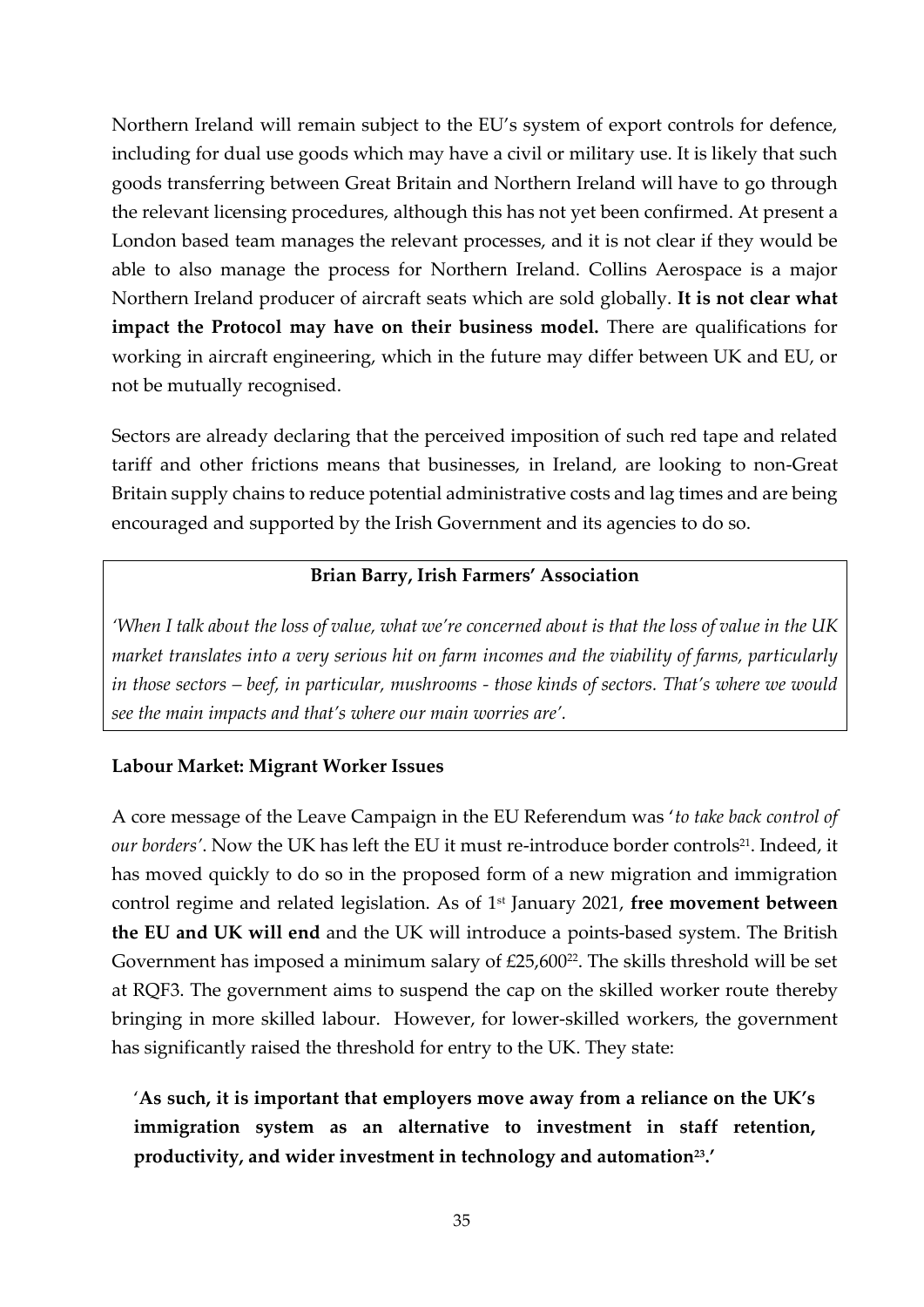#### **Declan Billington, CEO of Thompson's Animal Feed**

*'In addition to this, all the interdependent sectors are resourced by people from across and outside the EU and most are paid a salary well below the £25,600 immigration salary threshold. Resourcing these sectors will become difficult as more migrant workers return to their home countries or leave the industry and cannot be replaced. This is a disadvantage Ireland, (a competitor we share a land border with which allows free flow of livestock) will not have in trading into the Great Britain market.'*

The Protocol reiterates the commitment to retaining the Common Travel Area that enables British and Irish citizens to move freely between the two jurisdictions to work live and be treated equally. Elsewhere the Withdrawal Agreement includes arrangements on the position of other EU citizens in the UK and British citizens elsewhere in the EU.

An immediate concern to those interviewed for this Report is the impact on business in Northern Ireland of the new UK wide immigration laws and the migration regime.

Northern Ireland relies on overseas workers in a number of key sectors and it is expected that this will potentially result in labour shortages in haulage, food processing, construction, hospitality and social care sectors. However, arguably in a wider civic and economic development con**text this is a partial view of the impact** of UKs new migration controls and overlooks the challenge for the entire island of Ireland. Although, this will impact directly upon Northern Ireland employers in terms of sourcing labour, it is evident that migrant workers across the island are those most likely to be engaged in short-term, insecure and low paid work.

Moreover, for businesses operating across the two jurisdictions on the island of Ireland, it is unclear whether an employee of a business who is not a UK or Irish citizen would **be able to move freely and work for that same firm in both Ireland and Northern Ireland**. Non-residential migrants, such as a Czech Republic citizen working in Dublin may be required to work occasionally in NI. Sectors state that there appears to be no consideration if and how such persons could enter the UK to work, whether they would be insured and again, what the additional costs would be if such labour could not move freely. Again, pre-Brexit such movement, critical to certain sectors, was seamless.

<span id="page-35-0"></span>An insight into the **complexities, difficulties and challenges** that can arise in the wider island of Ireland labour market for those who work in one jurisdiction and live in the other has been provided by misalignments between employment and unemployment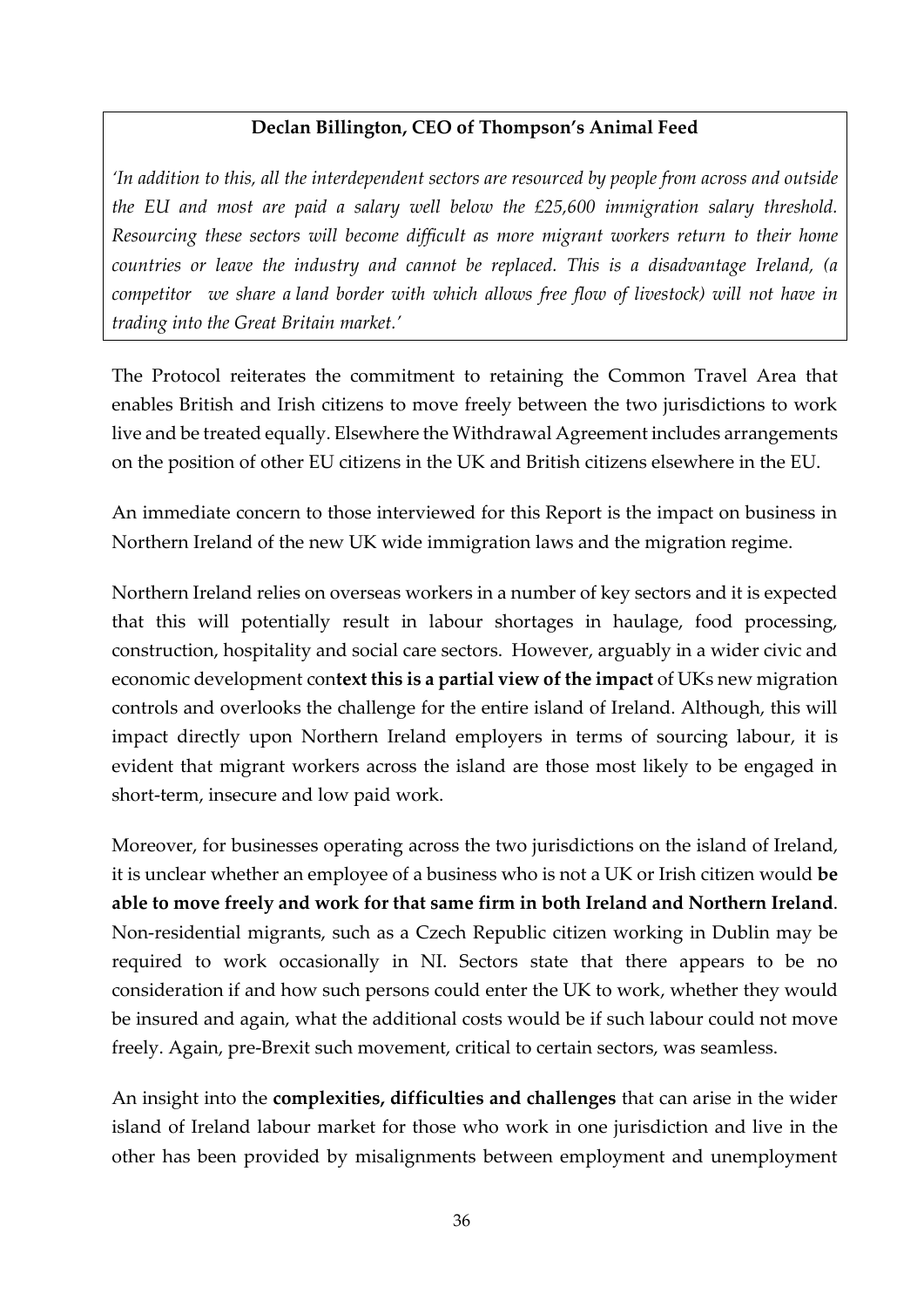supports introduced separately by the UK and Ireland as part of their Covid-19 economic response measures. There is also an issue regarding prescription fraud (free in Northern Ireland) and children resident in Ireland but attending Northern Ireland schools. Within an increasing all-island economic landscape such issues could be resolved to protect both those of working age and the public finances of each jurisdiction.

#### **Movement of Goods**

Freight bodies in all 3 jurisdictions are concerned not just about Northern Ireland-Great Britain trade, but all Ireland goods movement, given that **there is nothing in the Protocol on transport**. If there is no UK-EU agreement, hauliers will have to rely on ECMT (European Conference of Ministers of Transport) permits which are not sufficient. Transport is intrinsically linked to goods but without permits goods may have to move between trucks at the border. The Common Travel Area rules help if the driver is a UK or Irish citizen, but there are unanswered questions as to whether that position applies to other EU nationals.

#### **Seamus Leheny, Policy Manager for Freight Northern Ireland**

*In common with the other sectors interviewed for this research, Freight Transport Association* agrees that the more the UK diverges from the EU the greater friction this will bring to trade across *the Irish Sea. In addition, mutual recognition of qualifications is a key issue for freight. Lorry Driving is unusual amongst these sectors in that individuals must pay to become qualified – UK training and accreditation currently costs in the region of £2.5-£3K. If EU driving qualifications are no longer recognised in the UK this will cause problems in Northern Ireland where we rely on drivers from other EU countries. The cost of UK accreditation together with the costs of immigration will make Northern Ireland unattractive to drivers. Interesting fact: 80% of trucks on English roads have crossed the channel. The UK has a current driver shortage of 60,000. European drivers plug these gaps by picking up and dropping off loads in Great Britain before returning to Europe. Without these drivers the ability to move goods across Great Britain could be compromised … the minimum salary threshold together with the costs of registering to live here as a non-national (estimated to be approx. £2500 per person) willrestrict the availability of labour'.*

Haulage regulations are slightly different between UK and Ireland, and this is managed regionally. There are international rules such as AETR (European Agreement concerning the Work of Crews of Vehicles engaged in International Road Transport). There are also EU rules such as hours permitted driving. UK companies deliver to Ireland, Irish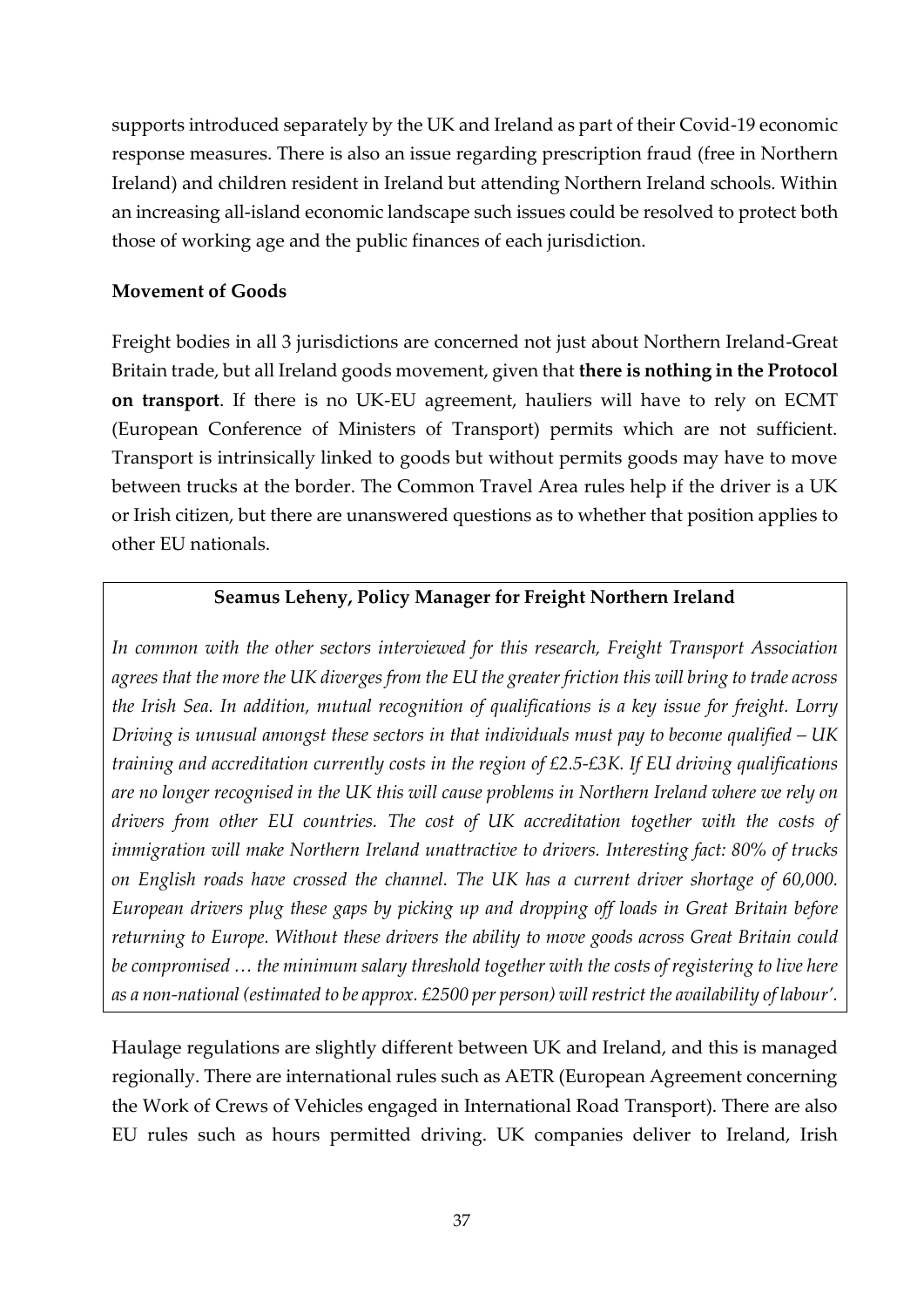companies are also prominent across the UK. Any divergence between these rules will be problematic.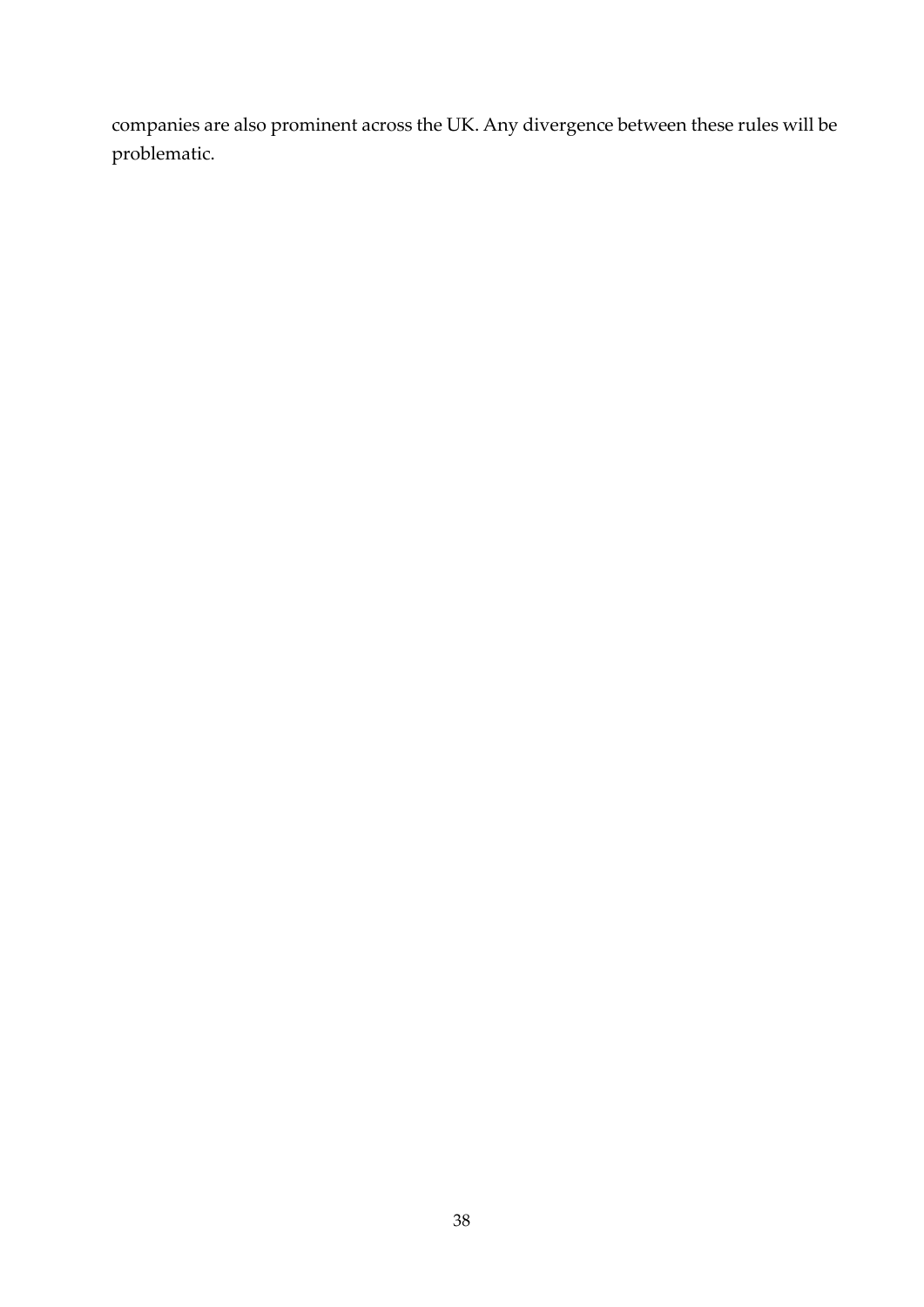## **Scenario Planning**

<span id="page-38-0"></span>This is a fluid moment for economic, trade and customs strategies across these islands. Brexit remains a significant and, according to those interviewed, a **still unfolding jolt** to economic futures that presents more questions than answers. Combined, Covid-19 and Brexit are understood by sectoral representatives **as conditioning the need to develop** and enhance civic and business competencies, relationships, and synergies North-South and East-West to offset negative impacts.

These events should be met by the most **significant thinking thus far** that plans and strategises on **how we merge the peace-process with job and wealth creation, economyled social justice, the boosting of social economy and skills advancement through greater all-islands co-operation.** With Northern Ireland adhering to the EU customs code and Ireland remaining a full EU Member State it is obvious that the B/GFA and its institutions and structures become **ever more importan**t <sup>24</sup>. However, there are two points of reference that will need to be monitored and evaluated. These are 1) has protecting the B/GFA and the border between Great Britain and Northern Ireland undermined the Northern Ireland economy? 2) Will the Withdrawal Agreement drive new synergies and stimulate a more growth-oriented Northern Ireland/all island economy?

It is likely that trading with Great Britain will become more complex whereas North-South trade should remain less so. Any decline in the interactions between Great Britain and the two economies may be another catalyst for greater all-island synergies. Again, there is a need for political and civic leadership to map out what future trading and production relationships will be. At present much is based upon a **'wait and see' model as opposed to emphasising the need for future-led opportunity sets**. There has been little vision from either the UK Government or Northern Ireland Assembly as to how future trade will operate under the Protocol, and this is something that both should be addressing with urgency.

As a state independent of the EU, from  $1<sup>st</sup>$  January 2021 the UK needs to replace the entire suite of EU trading relationships and agreements it has removed itself from to trade in the global economy. This work is currently underway but until it is concluded UK businesses cannot evaluate, plan for and adjust to the new regulatory environment. Ironically, because of the Protocol businesses in Northern Ireland already know how they will continue to trade with Ireland and the EU, **but are less sure about how they will trade with Great Britain.** As we have noted several times that relative surety of EU trade should trigger the scenarios that will grow that trade.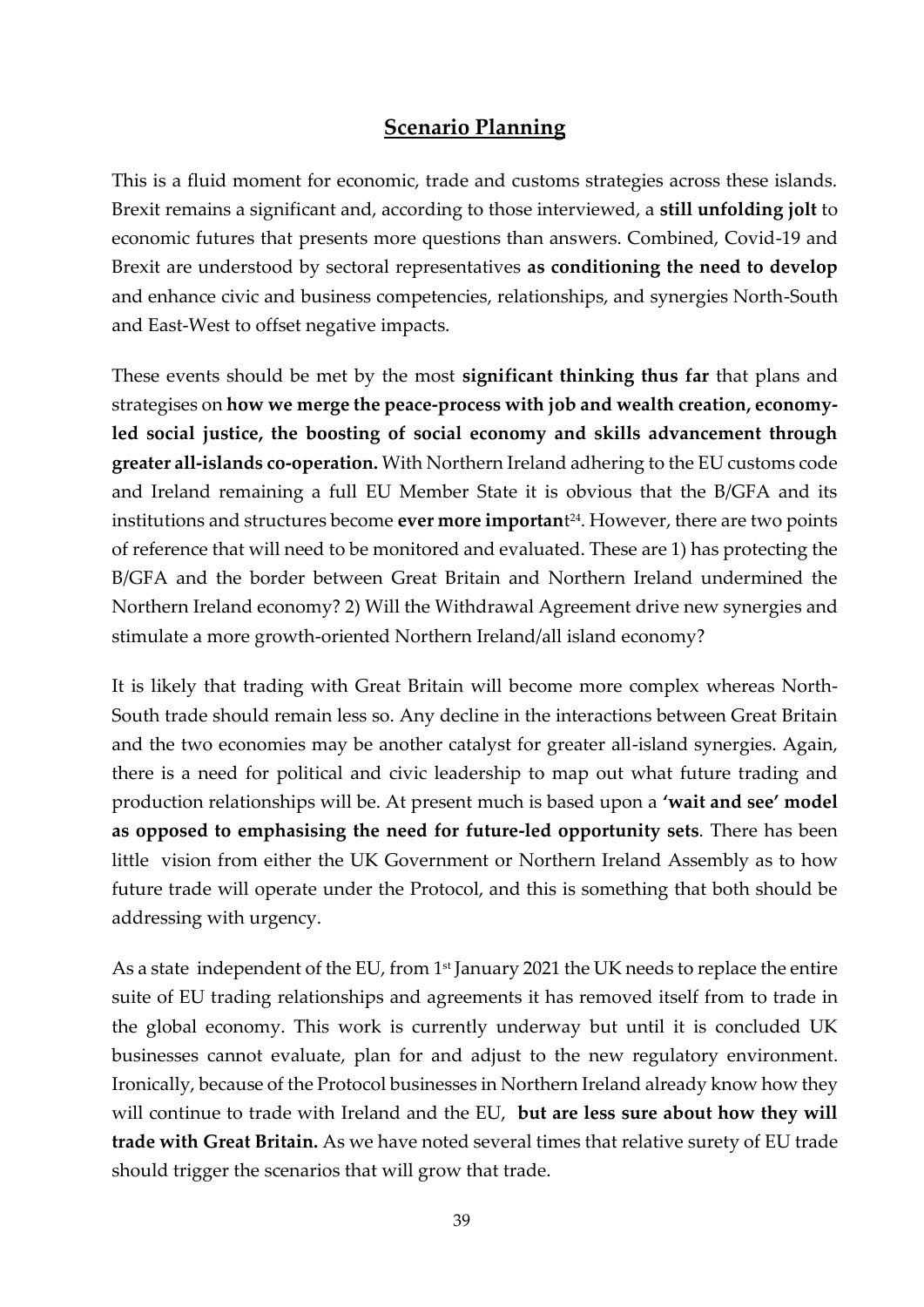It is critical to understand that the Protocol is part of a wider Withdrawal Agreement process whose arrangements will be legally operative and also come into force when the Transition Period ends. Implementation in the special circumstances of Northern Ireland will continue to be scrutinised and reviewed by the Joint Committee<sup>25</sup>. The extent to which NI diverges from UK trading regulations will depend upon the level of friction in the deal negotiated between the UK and EU.

The Protocol is not static and may be less relevant after FTA negotiations or indeed altered via future negotiations. In addition, the 'democratic consent' provisions included in the Protocol **create the capacity for the Northern Ireland Assembly to disapply the Protocol.** It is almost a century since Northern Ireland became a separately governed, or in today's terms devolved, part of the UK and the Irish Free State was established. This meant the island had two jurisdictions that have since evolved a new trading relationship with Great Britain and with each other. Several Anglo-Irish agreements over the decades between Dublin and London helped to shape the direction and key details of this evolution south of the border. In particular, the Anglo-Irish Trade Agreement of 1938 and the Anglo-Irish Free Trade Agreement of 1965. However, a new and much more dynamic phase got underway when Ireland and the UK joined what is now the EU. A key result of this was that Northern Ireland was brought into an overarching regulatory framework for trade business and movement between and on both islands, in a close and evolving relationship with continental Europe. The UK having left the EU and its overarching regulatory environment heralds a third phase where Great Britain in the post-Brexit environment **creates a new landscape of both trade loss and opportunity**. The impact of this will be determined by the capacity to maintain and/or grow market share with Great Britain and/or beyond in the face of potential trade and customs friction between these islands.

#### <span id="page-39-0"></span>**What Should Businesses Do?**

We have outlined several issues in this report, but this is not an exhaustive list. Business in London, Belfast and Dublin need to analyse and make public all of the issues they identify to **provide the impetus for them** to be discussed and resolved. Governments in turn must **commit** to responding to those issues. It appears there are presently insufficient structures in place to adequately address these issues. Northern Ireland businesses are working closely with each other and their regional and national bodies. There is also the politically focused joint committee. However, in order to mobilise, give full consideration to the issues and undertake the consultation process set out in the Protocol requires politicians combine with business, officials, and experts to discuss matters, to reflect and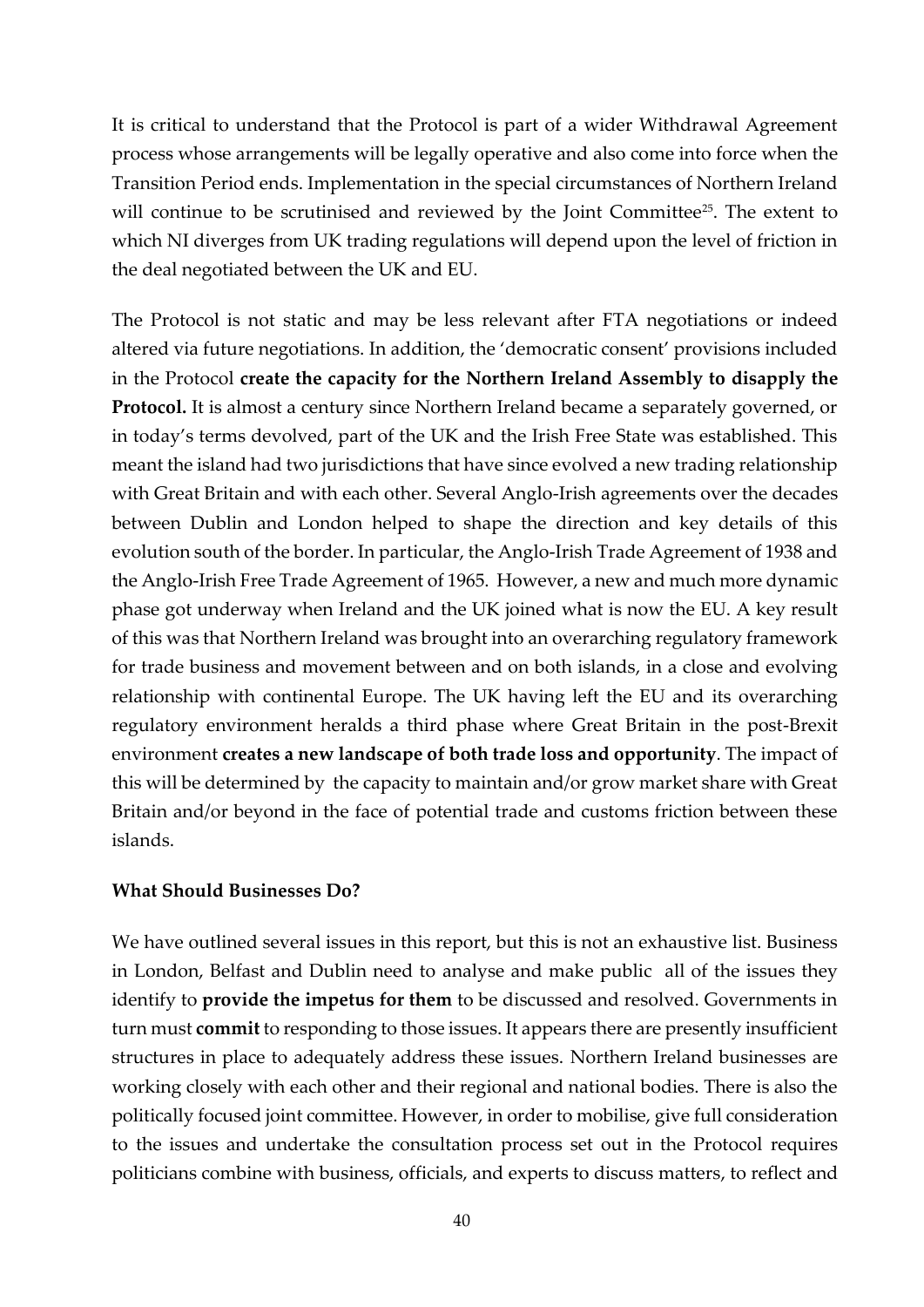resolve relevant issues. This could also catalyse framing a realistic future vision of trade North-South and East-West.

As a practical matter the EU continues to make clear that the future relationship with the UK is predicated on the satisfactory, from their perspective, implementation of the Protocol's operational requirements. Amongst the most important of these is the application in Northern Ireland of the EU Customs Code, SPS controls, processes and protections for animal health, the application of VAT and data sharing systems. The UK has published its command paper on how it intends to proceed to do so. However, at the time of publication negotiations are continuing. The contributors to this Report, from both jurisdictions, hope that negotiations are concluded sooner rather than later and, that the sectorial voices are consulted and involved in speedily progressing planning.

During the Covid crisis Brexit receded from media inspection and sectoral leaders were fearful that as planning for the Withdrawal Agreement become less visible it would also be debated less. To plan business needs a high degree of certainty as to what is expected of them and their operations to be compliant. Asserting the business and sectoral voices is critical.

#### **Tom Thornton, Brexit Chairperson for the Irish International Freight Association**

*'We need to see companies engaging in proper planning for the impact and to be better prepared in order to avoid unnecessary delays'.*

Disconnection between both parts of island does not augur well for the coordination required to avoid the wide range of issues and **potential de-alignments highlighted by those interviewed for this report.** Post-Brexit we need greater co-ordination between each. Even before the Covid-19 losses were being incurred across every sector. Therefore, **Northern Ireland business needed to focus upon the opportunities created by the unique positioning within the EU Single Market** provided by the Protocol.

#### **Stephen Kelly, CEO of Manufacturing Northern Ireland**

*'All sectors here that trade with Great Britain need the UK and EU to demonstrate goodwill towards Northern Ireland in the form of mitigation, derogation, compensation and legislation'.*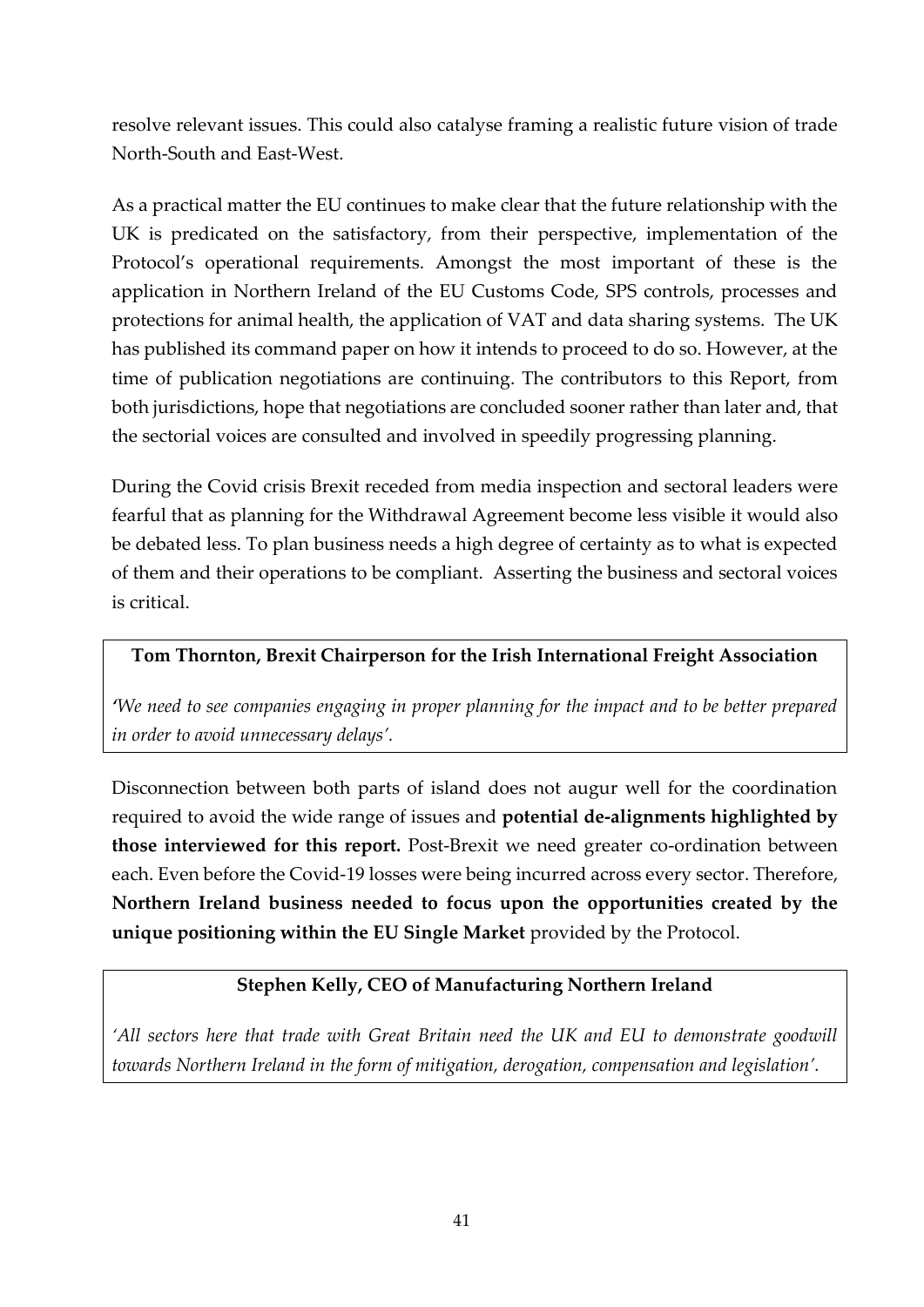#### <span id="page-41-0"></span>**What Should Institutions Do?**

The key decision-making forum for implementing the Protocol is the UK-EU Joint Committee. This met first on  $30<sup>th</sup>$  March 2020 (by video conference) with agreement to meet again in June. Advising the Joint Committee on its decisions is a specialised committee, one of six set up by the Withdrawal Agreement, whose meetings commenced on April 30<sup>th</sup>. This Committee will consider a) the movement of goods from Great Britain to Northern Ireland b) the future of agricultural subsidies to producers in Northern Ireland c) possible quotas and/or tariffs for fishery and aquaculture products brought into the EU by UK boats registered in Northern Ireland ports d) the role of the Joint Consultative Working Group<sup>26</sup>.

The discussions underway to finalise the EU-UK FTA will also have significant implications for the joined-up operation of service business both North-South and East-West especially in the sectors crucial to business operations such as banking, financial, digital and professional services. As noted throughout this Report all sides to the negotiations have committed to protecting the B/GFA. Success will necessitate a keen awareness that embedding peace-making is a work in progress, and that there is a fragility to society.

During Coivd-19 the absence of timely and/or clearly effective joined up and coordinated health and economic responses between the UK and Ireland raised the debate about the need for this to happen. This debate occurred primarily within the recently re-established Northern Ireland Executive where First and Deputy First Ministers and colleagues found themselves governing through a pandemic. A Memorandum of Understanding was subsequently signed by the Executive with the Irish Government that included coordinating measures **to make 'best efforts' to coordinate their respective public health responses.** However, it did not commit to island wide coordination based on a single epidemiological unit, as for example happened for Foot and Mouth disease in animals. As the pandemic impacted and deepened there has been an unwelcome increase in negative commentary about the 'other' jurisdiction and a revival of 'us and **them' along with 'back to back' responses** and position taking. As with Brexit, future responses to public health and economic crises as well as planning for growth and development, should be co-joined for mutual benefit.

Offering recommendations to assist the situation that are grounded in the possibility of progression in such an **environment is a challenge**. Nevertheless, the following are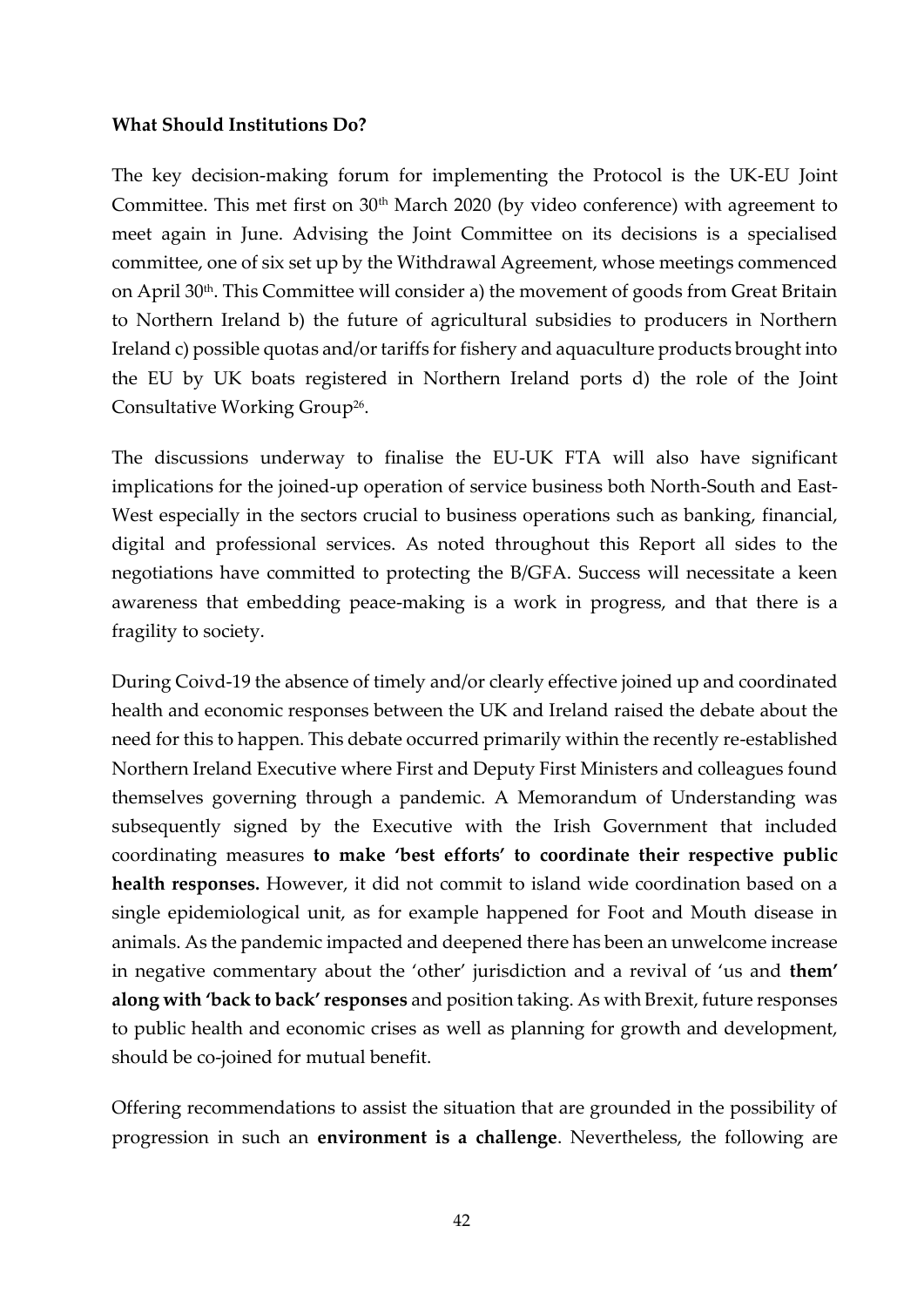offered for consideration by decision makers and policy influencers whose choices and actions on the implementation of the Protocol and agreeing a UK/EU FTA are critical:

# **The EU and UK should jointly and immediately mobilise the consultation set out in the Protocol** so that:

- The NSMC and the North/South bodies input to the work of the Specialised Committee is set out and relevant to their existing mandate. Thereby, supporting, facilitating and managing North-South Cooperation and adding value to the areas identified in the EU/UK mapping exercise.
- The relevant matters covered by the Northern Ireland Human Rights Commission, the Equality Commission for Northern Ireland and the Joint Committee of representatives of the Human Rights Commission of Northern Ireland and Ireland should respond and feed into to the Protocol and the work of the Executive regarding post-Brexit planning.
- The Joint Committee Working Group is established and begins work as a *'forum for the exchange of information and mutual consultation'* to compile reports for the Specialised Committee on the **'planned ongoing and final relevant implementation measures'** contained in the Protocol.

#### **The NSMC meets in the coming months to:**

- Plan the joining up and coordination of future Covid-19 work to identify and respond to future possible outbreaks including to build on networks and structures of North-South co-operation.
- Consider the areas of cooperation identified by the EU-UK mapping exercise that are within their respective competencies to support and assist in being protected and continued.
- Scope the on-going role and operation of the North-South bodies to support this objective and where possible promote the Protocol's implementation.
- Prepare and progress an ambitious joint North-South investment project of scale and substance to coordinate planning and delivery of the infrastructure and support. This is needed to ensure Northern Ireland and Ireland has the totality of infrastructure to sustain prosperity, well-being and peace.

**There is all-island social dialogue** that brings together representatives of business, trade unions, civic society, community and social organisations to take stock of the peace process entering its fourth decade and to think ahead on the range of issues pertinent to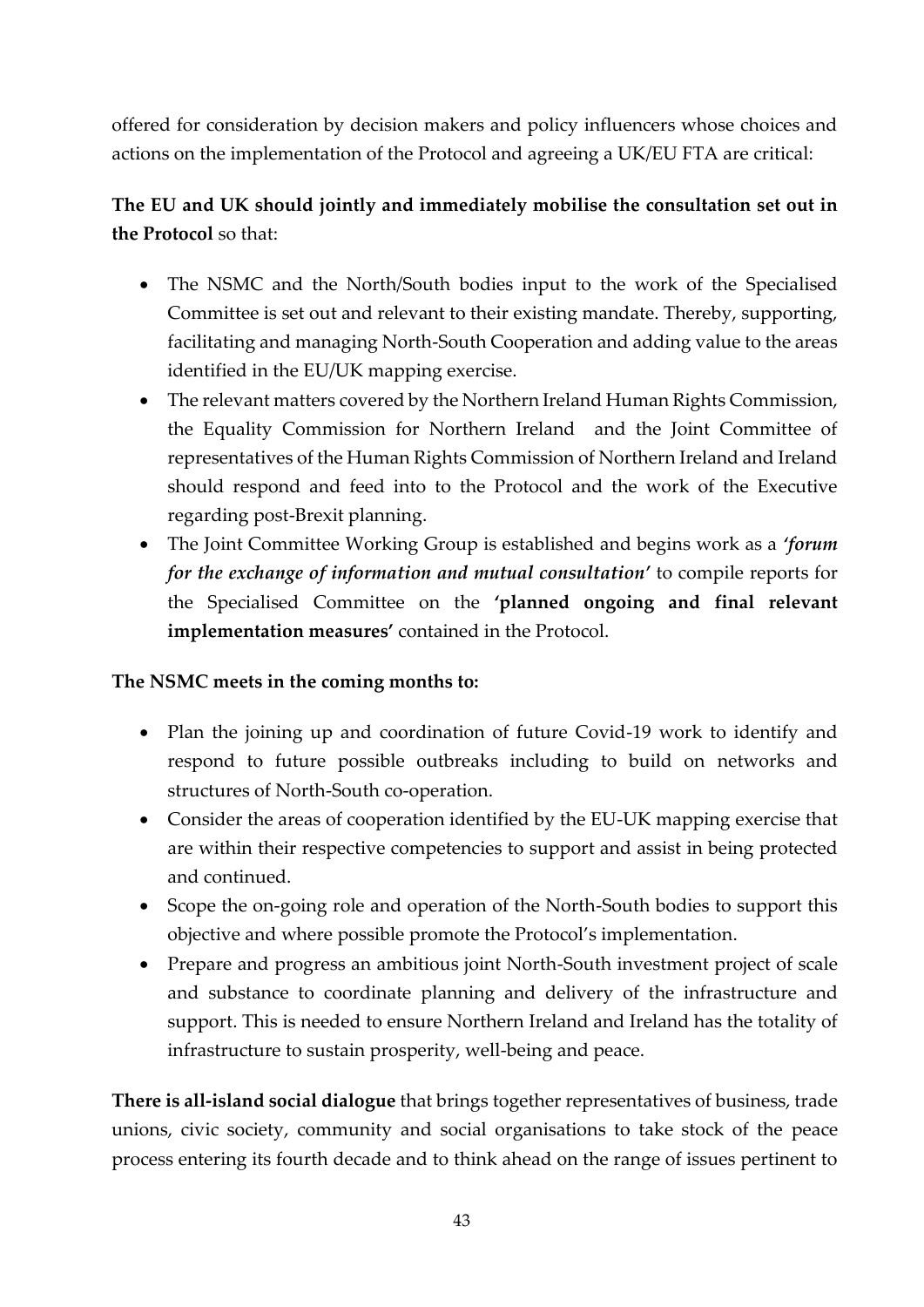embedding the peace established and sustain the prosperity in the aftermath of Brexit and Covid-19 in an island of Ireland context, such as*:*

- Considering all aspects of citizenship post Covid-19 now the UK has left the EU.
- Protecting the B/GFAs equality and rights provisions as challenges emerge.
- More defined environmental enhancement and protection.
- Enhanced all island research, thinking and teaching.
- Infrastructure investment such as for connectivity in transport, alternative energy, water, waste.
- Culture and Sports taking a lead role due to many being all island organisations.
- Responding to climate change and reducing carbon emissions.
- Re-booting/re-inventing the stranded/decimated sectors markets and small businesses.
- Strengthening resilience/minimising cost of vital on and off all island supply chains.
- Investing in improved sustainable  $3<sup>rd</sup>$  level education including to re-skill and upskill.
- Restructuring tourism/hospitality/access products services and support.
- Re-booting 'totality' of North-South infrastructure of support (e.g. energy/digital/transport/waste).

*The British/Irish Council should meet to* start the process of considering the impact and implications for the Protocol in context UK devolution. *The British Irish Intergovernmental Conference should meet* to consider the further implementation of the MoU on the Common Travel Area in light of the experience of managing the Covid-19 pandemic, relevant developments in UK immigration law and on-going East-West relations more generally*. The British/Irish and Oireachtas/Assembly groupings meet* and decide how their interaction can be made more relevant, timely and substantive to help better align Brexit related responses.

The role of **The Executive Office** is critical, but to some extent limited, given negotiations are at the UK-EU level. Executive ministers have been present in a meeting of the Joint Ministerial Committee on EU negotiations and it is clear that there have been engagements with the Paymaster General and others. It is to be expected that Executive ministers have also had conversations with the sectors. However, this is probably the time to develop more civic-influenced approach. We would encourage **The Executive Office to establish a task force of experts in trade, productivity and Brexit** to undertake an extensive review of the issues noted within this Report. This should have secretariat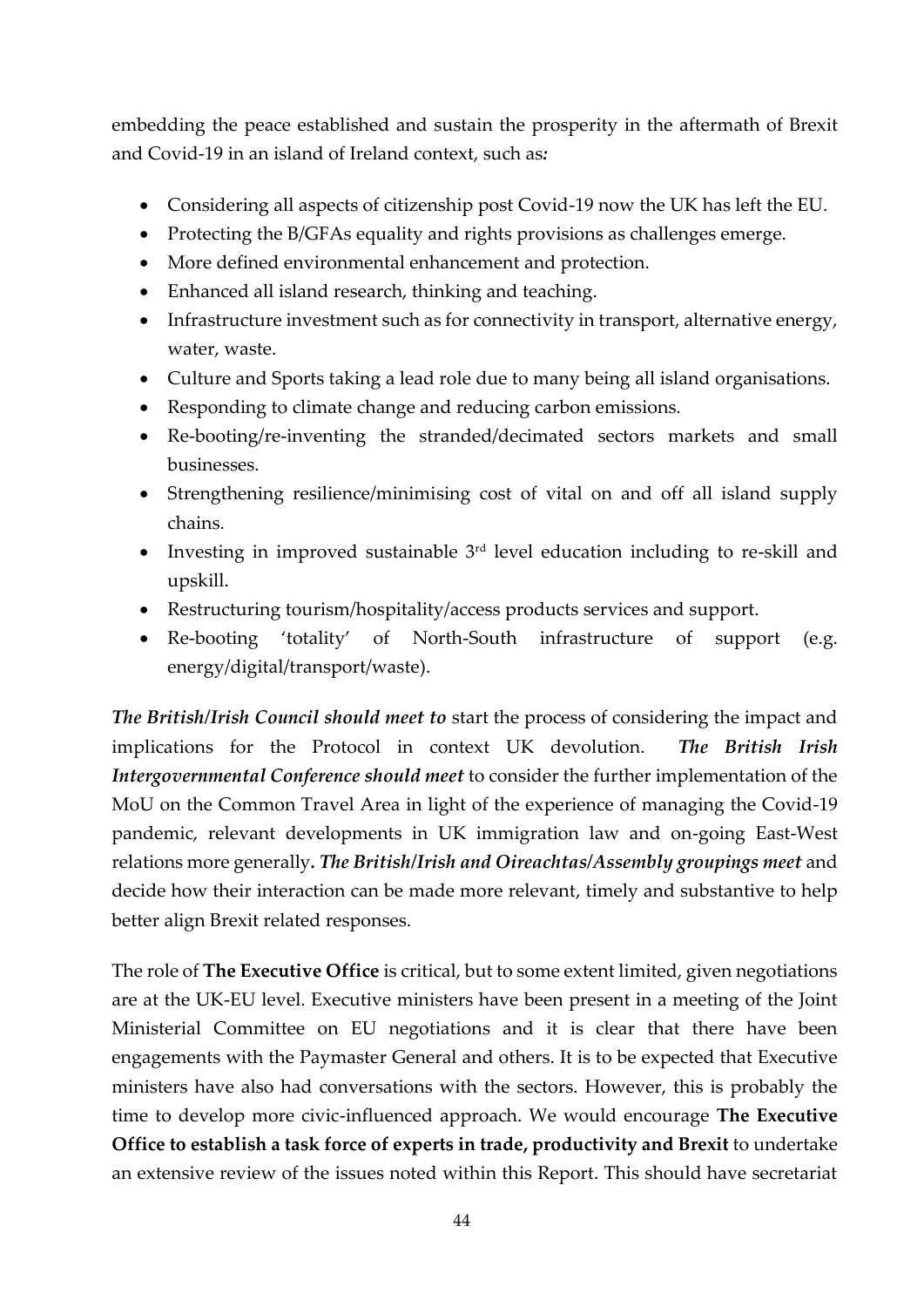from the Northern Ireland Civil Service and focus on plans relating to North-South and East-West trading relationships.

In all of these considerations the unique knowledge, insights and expertise built up and deployed by institutions, organisations, initiatives and projects that operate on North-South and/or East-West basis must be sought and contributed to. The relationships, networks experience and capacity to inform and develop Strands 1, 2 and 3 of the B/GFA need to be pursued. Evidence based approaches must be mobilised and utilised to contribute and add value to what should be a constructive and progressive process.

In the post-Brexit scenario politics and political decisions will decide if the policies pursued encourage a) support and facilitation at the operational level b) high level strategic initiatives c) required coordination, collaboration and joined-up thinking. To help the political process take this long view based on a workable level of consensus is a **considerable task**. It will however be an even more difficult task if there is **not a new intensive, proactive and equally long-term strategic engagement with civic society** by the institutions to tack sectoral concerns.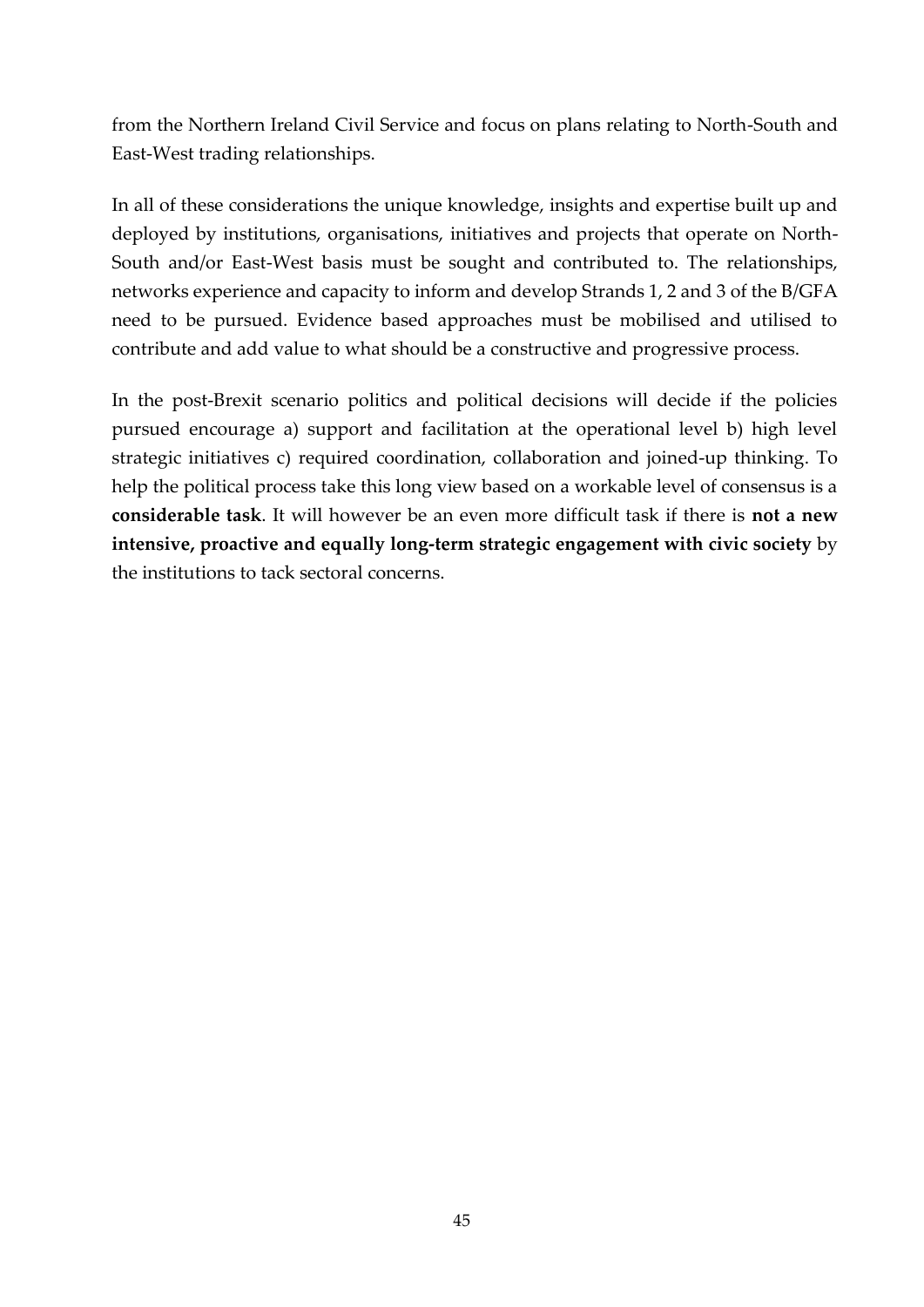## **Conclusion**

<span id="page-45-0"></span>This report offers several initial suggestions that highlight way markers towards examining and understanding the totality of potential developments. It appears peculiar that the UK government continues to insist that the Protocol, the FTA and related negotiations not only conclude but are also implemented, given the issues identified within this report and the ongoing pandemic. It is worth reminding that a significant issue that **must be constantly reviewed** is the complex structure of trade, supply chains markets and business relationships that operate East-West and North-South. Trade and related supply chains and business models are constructed around multiple movements of goods in and out of what will soon be separate UK and EU customs unions. The question arises over whether the Irish and British governments or EU have modelled the impact of the Protocol and other related scenarios upon Northern Ireland, Great Britain and Ireland.

The Protocol is based upon protecting the B/GFA. However, whilst it would appear to do so in terms of political drivers the intention to build prosperity in Northern Ireland will appear hollow and potentially destabilising if the consequences are that its **economy is undermined post-Brexit as it seeks to recover from the Covid 19 pandemic and the deep recession is it has brought about**.

The B/GFA delivered a political settlement to end violent conflict. In its next phase it must now focus on a new 'totality' of North-South and East- West economic interaction such as for skills upgrading, the development of co-operatives and social economy, productivity enhancement, specialist and diverse production and service capacity. The Protocol and Covid-19 crisis are the point at which government must create more envisioned plans for an outward looking economy in Northern Ireland. As noted in the House of Lords' European Union Committee Report entitled *The Protocol on Ireland/Northern Ireland:*

*'More than ever, it is incumbent on all parties, including the UK Government, the EU, the Irish Government, and the political parties in Northern Ireland, after the divisions of the past four years, to work in a common endeavour to prioritise and urgently address the interests, stability and prosperity of the people and communities of Northern Ireland. As we concluded in our 2016 report, anything less would diminish the efforts of all those who have worked so hard for peace and good relations across these islands' 27 .*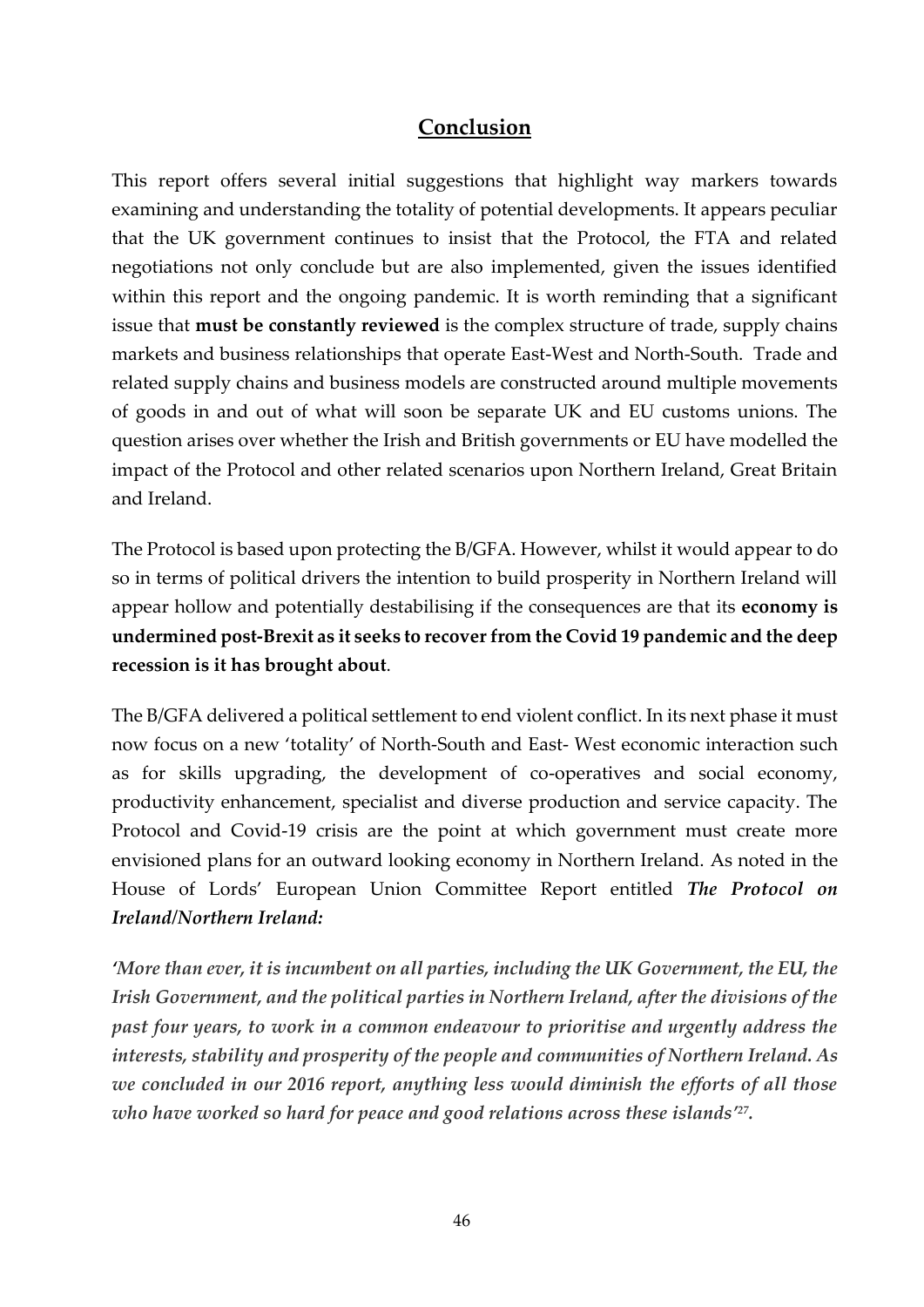This is also the moment for more defined civic-led development and influence. Trade and sectoral bodies must work with the Northern Ireland Executive along with the B/GFA's other Institutions to provide new ideas on business growth, develop greater R+D functions, and link economic practice to the next level of embedded peace-making. Such civic-led leadership needs defined, promoted and practised. Brexit brings that requirement to the foreground.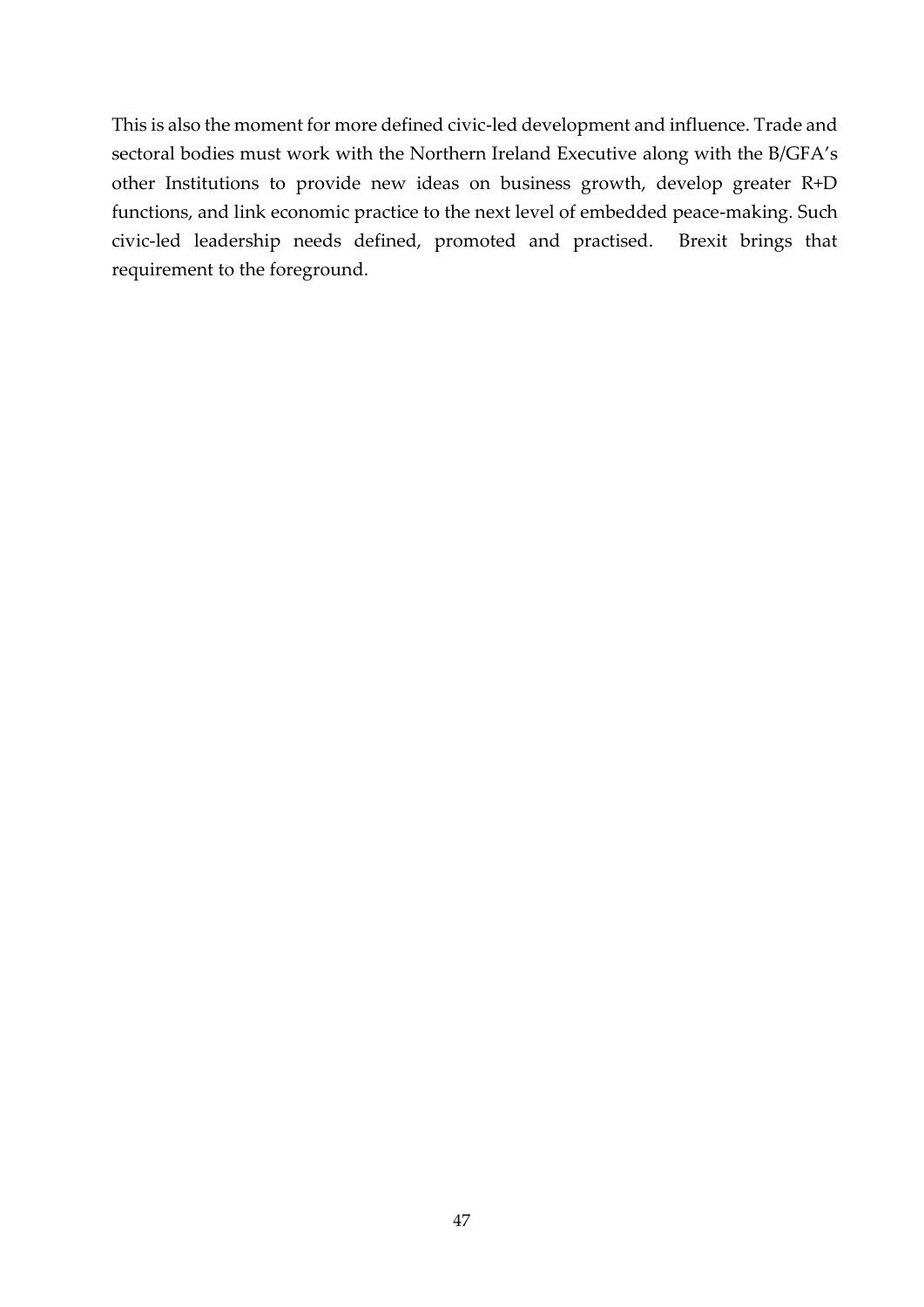# **Appendices**

#### <span id="page-47-1"></span><span id="page-47-0"></span>**Appendix 1: The Ireland/Northern Ireland Protocol**

Although short in length, the Protocol is complex document especially as its implementation and rules have not been fully defined. The main points and potential outcomes are as follows:

- Articles 5-10 set out the provisions under which Northern Ireland can remain aligned with specific EU rules in customs, goods, VAT, and the Single Electricity Market. Note: the Protocol only refers to goods and does not cover the trade in services. Northern Ireland services will probably be subject to the UK/EU FTA in common with the rest of the UK, or in the absence of a deal, WTO rules will apply.
- No customs duties or tariffs shall be payable for a good brought into Northern Ireland from another part of the United Kingdom by direct transport unless that good is at risk of subsequently being moved into the EU. This will mean goods moving between Northern Ireland and Great Britain and Great Britain and Northern Ireland would have to be checked to ensure their point of origin was not or their destination is not the EU customs union (in which case they will pay the relevant tariff). Sectors are concerned that this will produce additional administrative costs.
- A good brought into Northern Ireland from outside the Union shall be considered to be at risk of subsequently being moved into the Union unless it is established that that good: (a) will not be subject to commercial processing in Northern Ireland; and (b) fulfils the criteria established by the Joint Committee in accordance with how it determines the origin of a good. This section seeks to safeguard two EU priorities a) to protect the integrity of the Single Market and the rules of origin which means it must be clear where a good has been made and b) to create a level playing field when a good made or imported from Great Britain that has come from another third country outside the EU and is sub-standard and cannot then be sold or just moved into Ireland.
- Northern Ireland goods will be in the same competitive environment as those in Ireland therefore State Aid rules apply for any measures affecting trade between Northern Ireland and the EU. The Protocol establishes a single regulatory zone on the island of Ireland.
- Paragraph 3 provides that EU administrative customs procedures apply in Northern Ireland to make sure that goods destined for the EU comply with the correct process. This adds an extra layer of bureaucracy and friction to trade.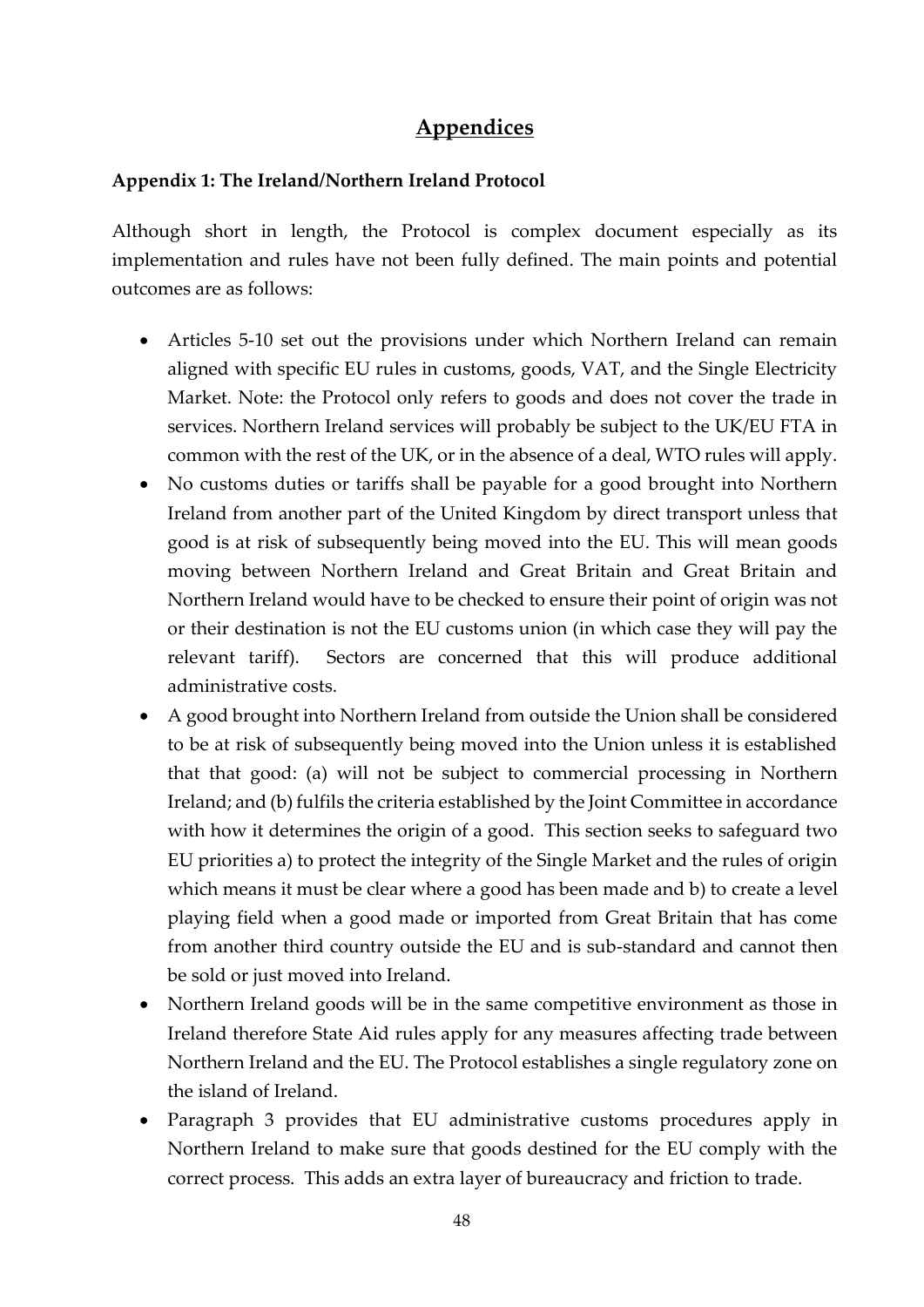• Northern Ireland also remains within the United Kingdom's customs territory (Article 4). However, this is potentially problematic. If Great Britain goods are produced at a lower standard or if the UK establishes free trade deals with non-EU countries and in both cases that means cheaper goods within the Great Britain market that could undermine trade from the island of Ireland to Great Britain. Businesses could sell lower standard goods to Great Britain but that would entail changes in production and the production of goods that could not be sold into the EU market.

It should be noted that this arrangement has been designed to operate without a Free Trade Agreement between the United Kingdom and the EU. If an ambitious agreement with low or zero tariffs and quotas is concluded before the Protocol comes into force, then a significant proportion of goods would qualify for zero tariffs in any case. If the UK achieves lower or no tariff arrangements with the EU that should maintain relatively similar access to the Great Britain market which is critically important to East-West relationships. If a free trade deal is not achieved, it would, according to the sectors, have detrimental impacts. In both cases there will still most probably be additional paperwork, checks and other costs and friction.

Therefore, at the end of the Transition Period  $-1$ <sup>st</sup> January 2021 and not contingent upon the UK and EU reaching any other agreement, the Protocol will mean that Northern Ireland will:

- Align with EU SPS rules, including those relating to the placing on the market of Agri-food goods.
- Agri-food goods entering Northern Ireland from Great Britain would do so via a Border Inspection Post or Designated Point of Entry as required by EU law, building on the provisions that already exist to support the SEU. They will be subject to identity and documentary checks and physical examination by UK authorities as required by the relevant EU rules.
- Northern Ireland will also align with all relevant EU rules relating to the placing on the market of manufactured goods. This would reinforce the arrangements above by ensuring that regulatory checks can be implemented at the boundary of the zone, as appropriate and in line with relevant EU law, minimising the potential for non-compliance. This would be supplemented by in-market surveillance, as it is now.'
- The Protocol places Northern Ireland formally within the UK customs territory and part of any future trade deals the UK makes with countries outside of the EU.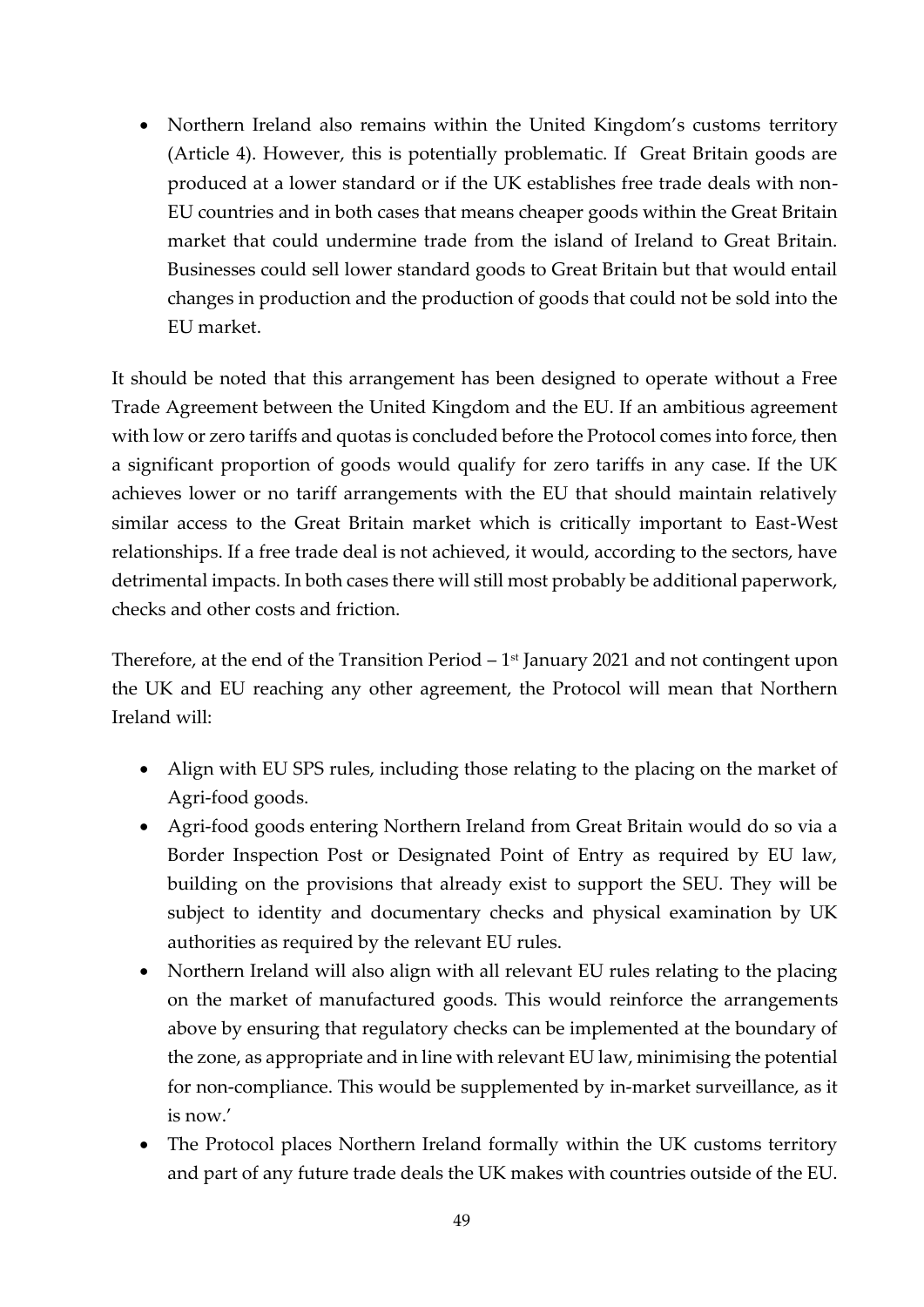However, in order to protect trade on the island of Ireland and to avoid Northern Ireland becoming a 'back door' for goods from Great Britain moving into the EU, customs and tariffs will have to be applied on goods coming into Northern Ireland from Great Britain if there is any possibility of those goods moving to Ireland<sup>28</sup>

There are also political and related institutional changes that apply to the Protocol. The implementation and application of the Protocol will be managed by United Kingdom authorities where Northern Ireland and EU authorities may be present. All the arrangements are underpinned by the right of Northern Ireland to withdraw its consent with default in these circumstances being standard EU-UK arrangements.

The following consequences flow from a democratic consent decision (first tested after 4 years from the end of the Transition Period) by the Assembly: a) If Northern Ireland votes in favour of alignment by a simple majority, then it will continue. If it does not, Northern Ireland's alignment with EU law will come to an end two years later. b) If there is only a simple majority to continue alignment, a further consent decision will be required at the end of the next four-year period c) If there is cross-community support to continue alignment, a further consent process will be required only at the end of a period of eight years. Cross-community support is defined at article 18(6): broadly, it means either, most Assembly members and most of both communities, or 60% of Assembly members and at least 40% of each community.

There is potential for the Protocol and the Withdrawal Agreement to lead to intercommunity political tensions. This could mean that the relatively mundane workings of goods standards/regulations, proving the source of origin of goods and other trade rules could become a catalyst for wider inter-community tensions. If the Assembly agrees to no longer remain aligned to the Withdrawal Agreement this could lead to further economic damage and business uncertainty. This again highlights the role civic-business leadership should play in developing agency for tighter integration of the peace process and its development via job and wealth creation and social justice and inclusion advancement.

Issues of concern and those that will be evident in the Transition Period of the Withdrawal Agreement are embedded in the Northern Ireland Affairs Committee at Westminster inquiry **'Unfettered Access: Northern Ireland and Customs Arrangements after EU Exit'.** The aim of this inquiry will be to **'… scrutinise customs arrangements for goods moving in both directions between Northern Ireland and Great Britain under**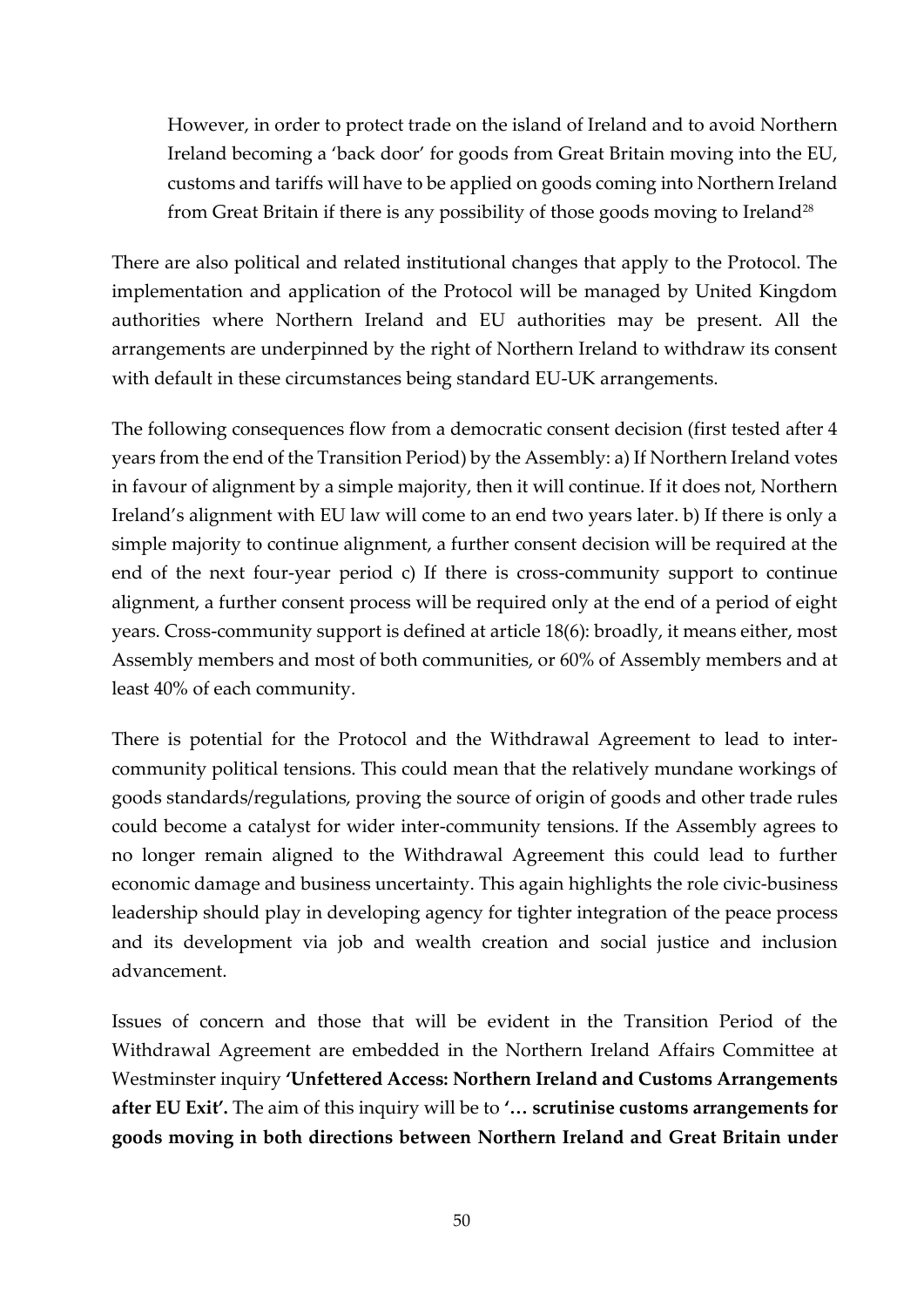**the revised Protocol'.** It is not evident how the inquiry will feed into ongoing negotiations.

This includes import-export requirements and customs checks, processes and declarations.<sup>29</sup> The scope of the inquiry is linked to the perspective and queries that are emerging from the sectors: a) whether the revised Protocol will allow goods produced in Northern Ireland unfettered access to the rest of the UK internal market; what customs checks, processes, declarations and infrastructure improvements will need to be implemented under the revised Protocol by (a) businesses and (b) customs authorities in (i) Northern Ireland and (ii) Britain in order to export goods from (A) Northern Ireland to Britain and (B) Britain to Northern Ireland; whether the UK has sufficient (a) customs agents, (b) customs officials and (c) veterinarians to facilitate the new customs arrangements; what effect the new customs arrangements will have on the (a) volume and (b) profitability of (i) East-West and (ii) East-West trade between Northern Ireland and Great Britain; what potential economic effects the revised Protocol will have on Northern Ireland; and other issues and challenges arising from the implementation of the Protocol.<sup>30</sup>

The Protocol states that the following must apply and/or be undertaken:

- The necessary conditions for continued North-South co-operation, including in the areas of environment, health, agriculture, transport, education and tourism, as well as in the areas of energy, telecommunications, broadcasting, inland fisheries, justice and security, higher education and sport.
- Permit the United Kingdom and Ireland to continue to make new arrangements that build on the provisions of the GFA in other areas of North-South cooperation.
- Establish a Joint Committee that will review the extent to which the implementation and application of the Protocol maintains the necessary conditions for North-South cooperation.
- Upheld the Court of Justice of the European Union as holding jurisdiction provided for in the Treaties.
- Maintain the Common Travel Area (CTA) between the UK, the Crown Dependencies and Ireland. British and Irish citizens can move freely between, and live in, these islands. Each living and working within the respective jurisdictions reserve the right to work, study and vote in certain elections and access perspective social welfare benefits and health services.
- When the UK formally left the EU on  $31<sup>st</sup>$  January 2020, this immediately triggered a formal Transition Phase during which the detail of the future relationship is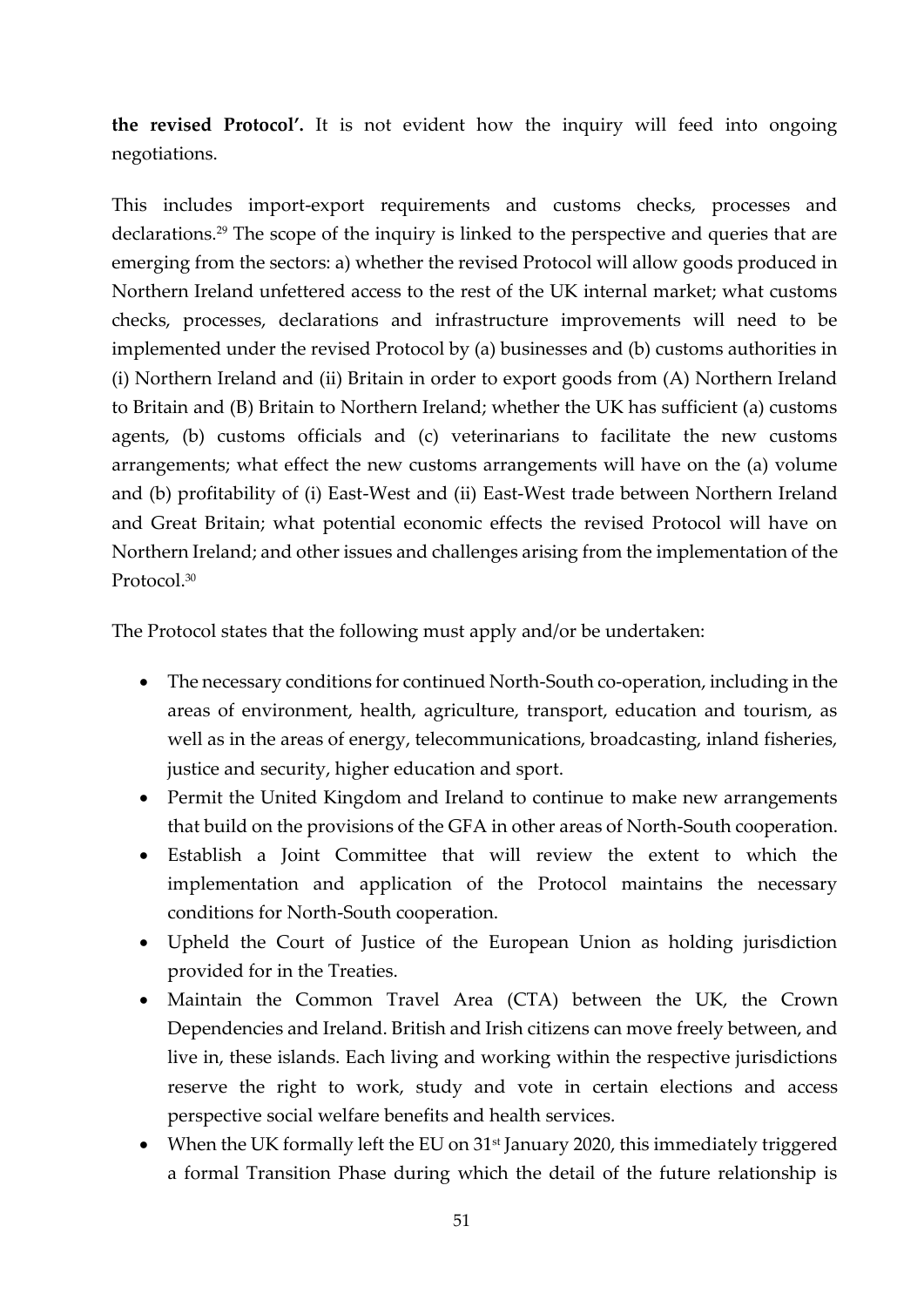being negotiated. During the Transition Period trade, travel and business operate without change and the UK continues to follow EU rules and to make payments as normal.

• The UK/EU Joint Committee is the mechanism through which the detail of future arrangements, including the Ireland/Northern Ireland Protocol is negotiated.

For the representatives of the sectoral bodies spoken to for this Report one of the greatest challenges is the removal of autonomous decision-making. Their capacity to act unimpeded that has been replaced by a difficult and dynamic situation over which they have no control. This is further exacerbated by their perceived lack of influence, where judgments and rulings are determined by representatives of the EU Council of leaders and the UK Government.

The Protocol can be seen to maintain and align with the GFA's 3 Strands these are: North-South, East-West and from Northern Ireland to both East-West and North-South. However, it substantially re-adjusts Northern Ireland's regulatory alignment. Whilst cognisant of the GFA and creating the possibility for the NSMS and North-South bodies to input to the work of the Specialised Committee this opportunity has not, at the time of completing this report, been activated and its potential leveraged to benefit from existing structures and relationships and positioned within civic-led responses that evolve and combine long-term responses. **As a result, valuable time is being lost to further develop political and civic-leadership mechanisms that work both the North-South and East-West dynamics.** 

The Protocol brings with its regulatory divergence that is likely to have long term consequences for competitiveness, investment, and production chains. As the detail of the divergence unfolds those consequences will emerge and may be different within and between Northern Ireland, Ireland, and Great Britain.

Going forward, business activity across the island of Ireland could be influenced by the Protocol. The defining feature at present is uncertainty 1) will there be a UK-EU FTA? If so, how it affects Northern Ireland? Will there be future trade deals? Why is there no clear position or direction from the Northern Ireland Executive regarding the Protocol FTA negotiations? Why has the North /South Ministerial Council, the only all island political forum in which to discuss Brexit, only met once during the Transition Period?

A consent mechanism requires that the Northern Ireland Assembly votes on the continuation of Articles 5-10 initially, after 4 years of operation and subsequently either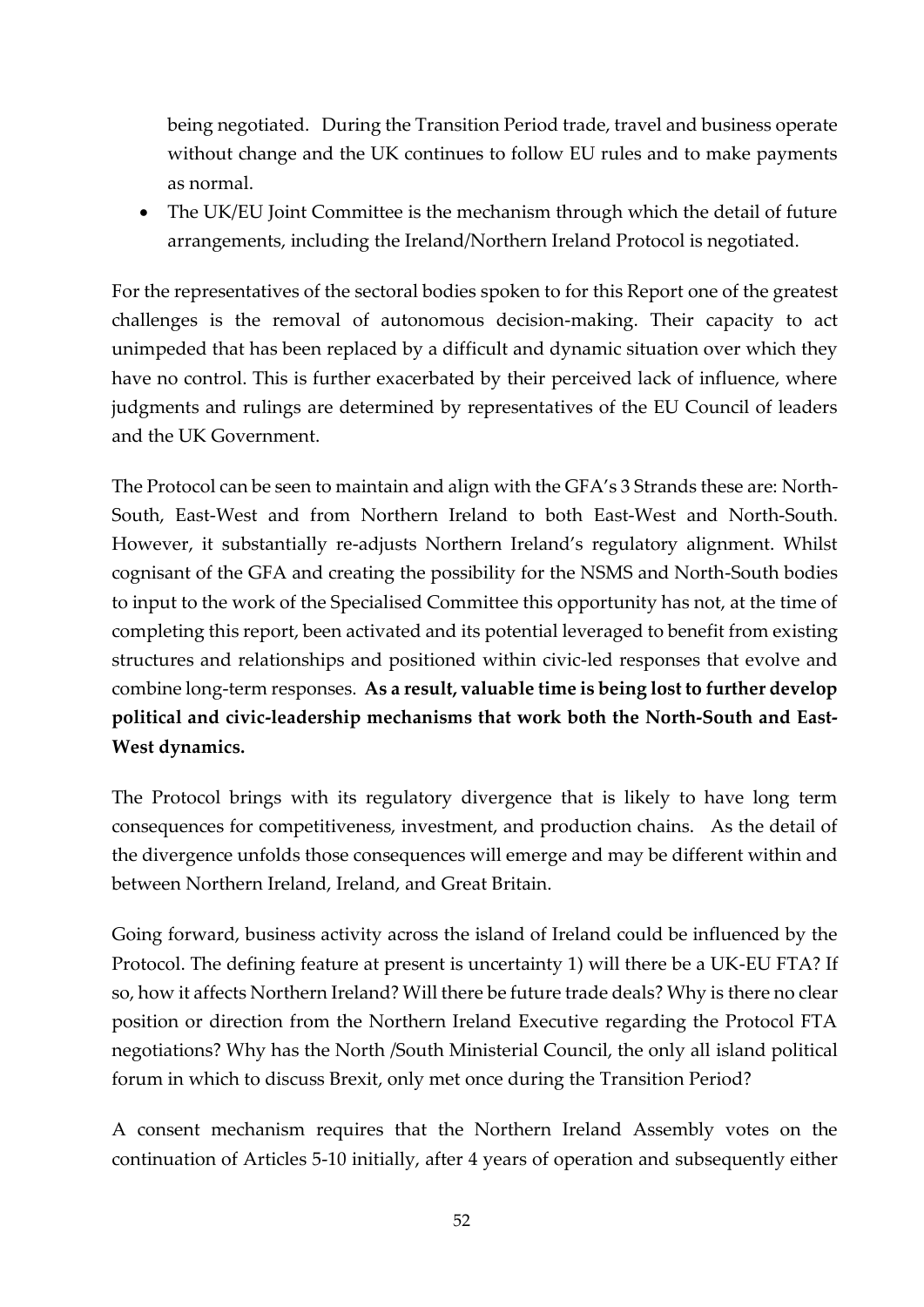every following 4 or 8 years, depending on the size of the majority of the vote. Each vote must be preceded by a period of public consultation. This again highlights that Brexit will remain fluid and contested

If the Assembly voted to rescind Articles 5-10 of the Protocol this would have consequences for all-island trade. Northern Ireland would become a 3rd country and trade with Ireland becomes subject to whatever trade agreement exists between the EU and UK. The consequences of this are profound, for example Northern Ireland does not have the capacity to process all of its milk and 30% of raw milk goes to Ireland for processing. Also, 70% of chicken reared on the island is processed in Northern Ireland. Subjecting products like these to 3rd country requirements may render them cost-prohibitive and undermine sectors due to increased trade friction.

Further, there may be consequences for Northern Ireland firms trading with Great Britain. Any difficulties in west-East-West trade arising from the Protocol, as outlined elsewhere in this report, may result in Northern Ireland firms developing greater reliance on the all-island and EU markets. Rescinding the protocol will mean these firms having to re-establish markets within Great Britain, potentially within an environment of lower production standards. This would leave Northern Ireland firms fully operating to UK Customs Union rules but uncompetitive within the UK market.

If the UK and EU negotiate a relatively frictionless trade and customs FTA the threat to economic stability will be lower than anticipated. If it does not create or produce such an outcome the risk to economic stability is high. Clearly the impact of the measures deployed world-wide in response to Covid-19 has already created an unanticipated and unplanned for economic instability. In Northern Ireland this creates an additional risk that the peace process will come under new and renewed pressure from social unrest resulting from large scale unemployment, especially as the labour market has just achieved a form of full employment.

Before the impact of Brexit arrives, the UK and Ireland along with all other nations is at a virtual economic standstill. Initially it was hoped there would be a relatively rapid restart to economic activity and so the recovery would be 'V' shaped. This may still be the case, but it is increasingly less certain and what seems more likely is a phased re-start that will be to some degree uncoordinated between regions both globally, across Europe and within countries resulting in additional challenges for both North-South and East-West cross border business. If this is the case restoring existing, and locating new, markets during the recovery is critical. If the UK negotiates 3<sup>rd</sup> country trade deals, then this may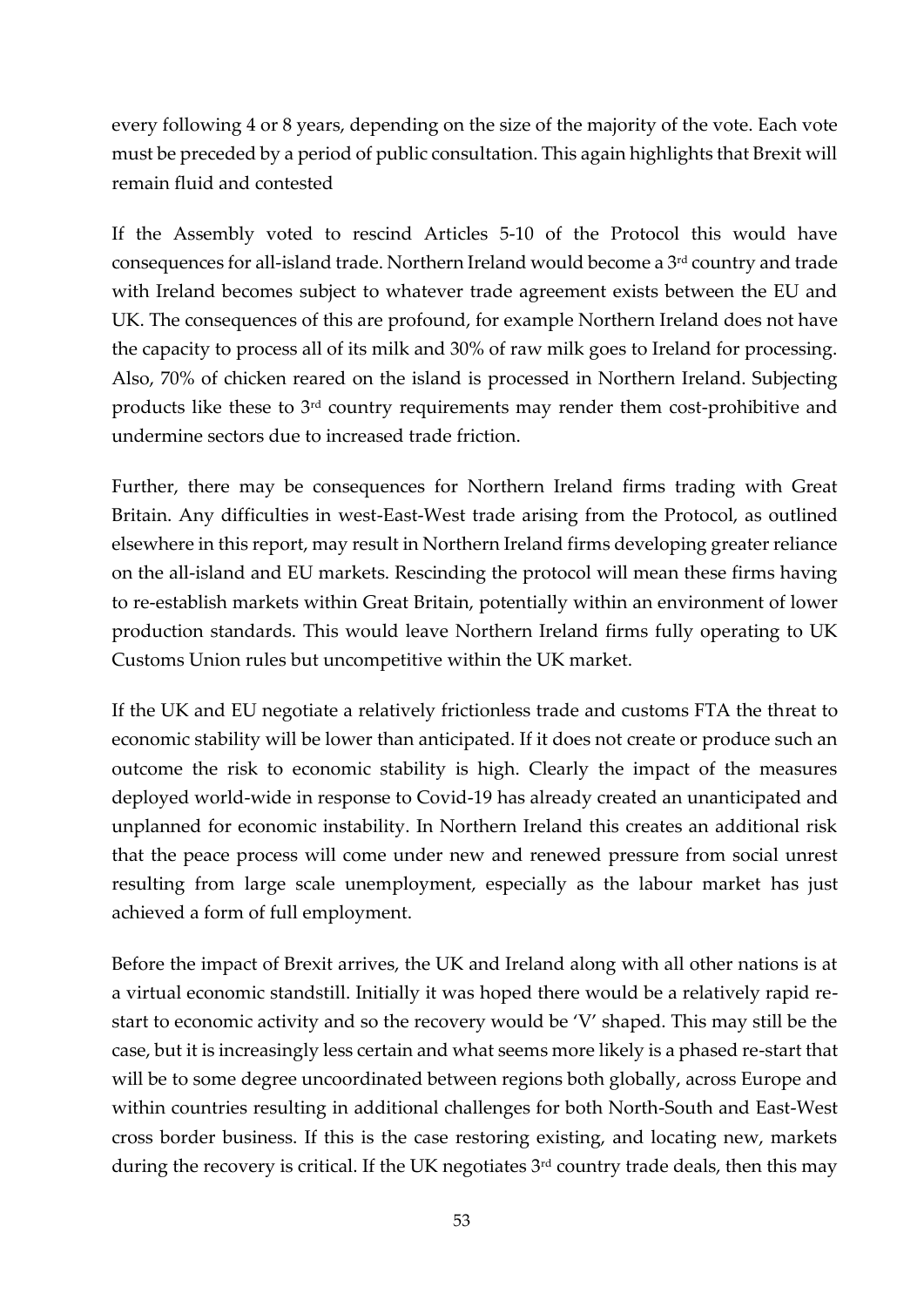have benefits for Northern Ireland, but it also may not. Such deals could make selling, maintaining production chains and investment in and with Great Britain will be difficult for businesses in Northern Ireland and Ireland. Sectors on both parts of the island of Ireland are concerned that current and highly developed linkages and transport networks with Great Britain will be diminished. Sectoral groups in Ireland are particularly concerned about UK 3rd country deals will undermine the selling of Irish goods into the Great Britain market.

At the time of writing, the UK Government remains publicly dedicated to the December deadline. Therefore, this report assumes the Protocol will be operational on 1<sup>st</sup> January 2021. However, within this timeframe we question when and how the fears, concerns and opportunities identified by our interviewees will be addressed.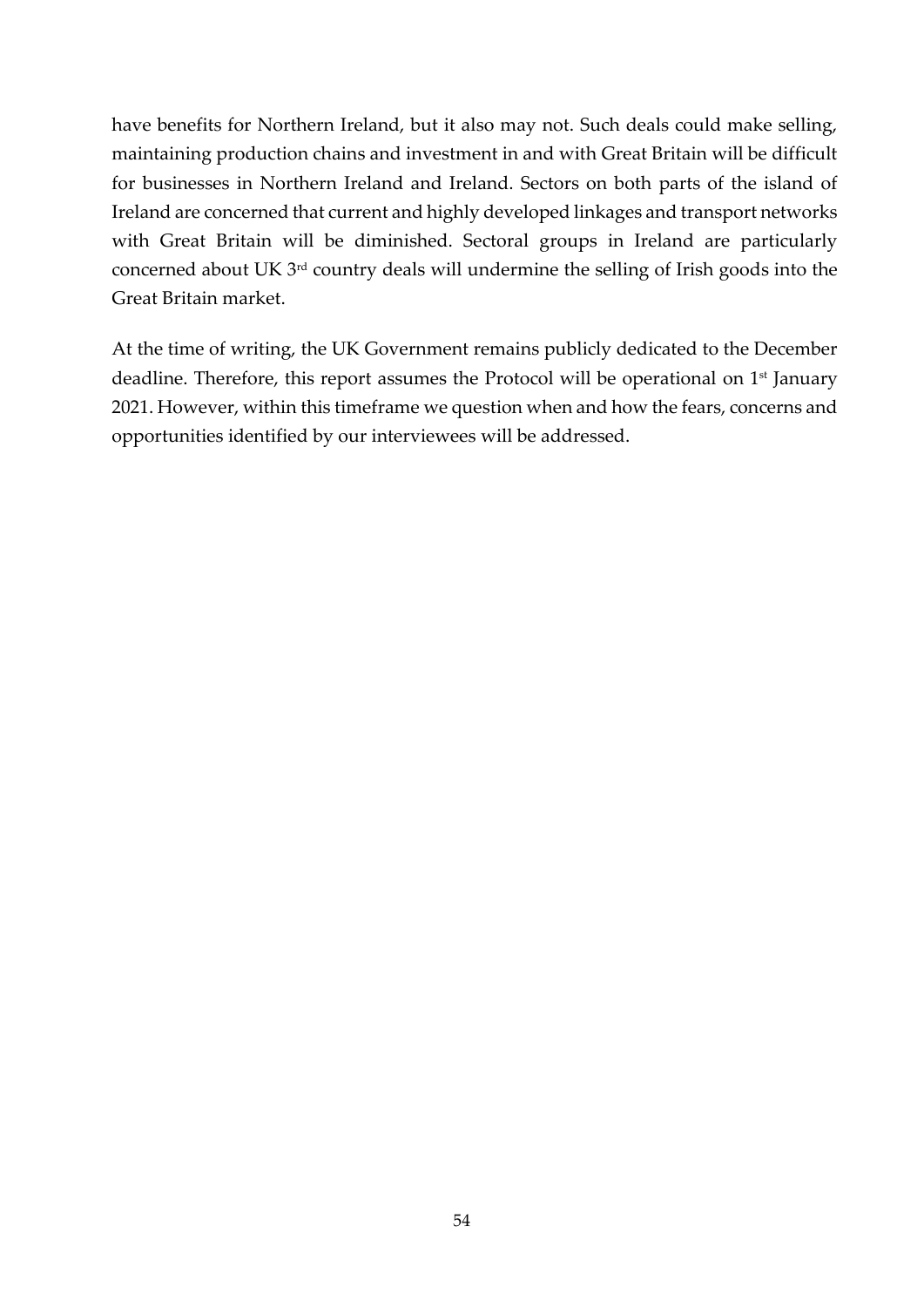#### <span id="page-54-0"></span>**Appendix 2: General Context**

- 1. The EU referendum of June 2016 set in train a process of withdrawal that neither the EU nor UK had anticipated.
- 2. Following a period of intense negotiations with the EU, UK Parliament and within the Conservative Party, the UK finally left the EU on 31st January 2020.
- 3. During negotiations one of the most significant obstacles to withdrawal was the issue of the land border with Ireland.
- 4. The Single European Market (SEM) and Belfast/Good Friday Agreement (GFA) had supported peace in Northern Ireland that was sustained by largely seamless (e.g. VAT) and mutually dependent trading across the island. The UK and Irish Governments and the EU have remained committed to upholding an open border and understand how important an open border is to the evolution of the peace process.
- 5. The Withdrawal Agreement (WA) when eventually negotiated contained a separate Protocol covering future arrangement for Northern Ireland and Ireland.
- 6. The Protocol is a short but complex document that covers several areas that significantly relate to trade in goods.
- 7. In short, Northern Ireland whilst part of the UK Customs Union will in practice continue to follow much of the EU Customs Code and goods regulations.
- 8. The Protocol contains insufficient detail regarding how this arrangement will work in practice. The detail is being dealt with by the UK/EU Joint Committee, as part of the overall negotiations on future arrangements between the UK and EU. In addition to determining the detail of the Protocol the Joint Committee is also negotiating a free trade agreement (FTA) between the UK and EU.
- 9. These negotiations have a fixed timetable with the Transition Period legally required to conclude by 31st December 2020, with the new arrangements coming into operation on 1st January 2021.
- 10. There have been numerous calls for the UK Government to request an extension to the Transition Period – particularly given the impact of the Covid-19. At the time of writing the UK Government has refused to do so.
- 11. This report focuses on the impact of Brexit on several key economic sectors in Northern Ireland, Ireland, and Great Britain. It outlines the concerns these sectors have on the impact the Protocol upon their ability to continue to trade across these islands.
- 12. It also outlines their inability to prepare due to lack of guidance, for any incoming changes.
- 13. These sectors feel unheard within UK/EU level negotiations.
- 14. The report also makes several recommendations, most of which address the practical requirements around implementing and operating the Protocol.
- 15. However, we also call for the UK and Irish Governments to recognise the interdependency of trade relationships across these islands and the unique place of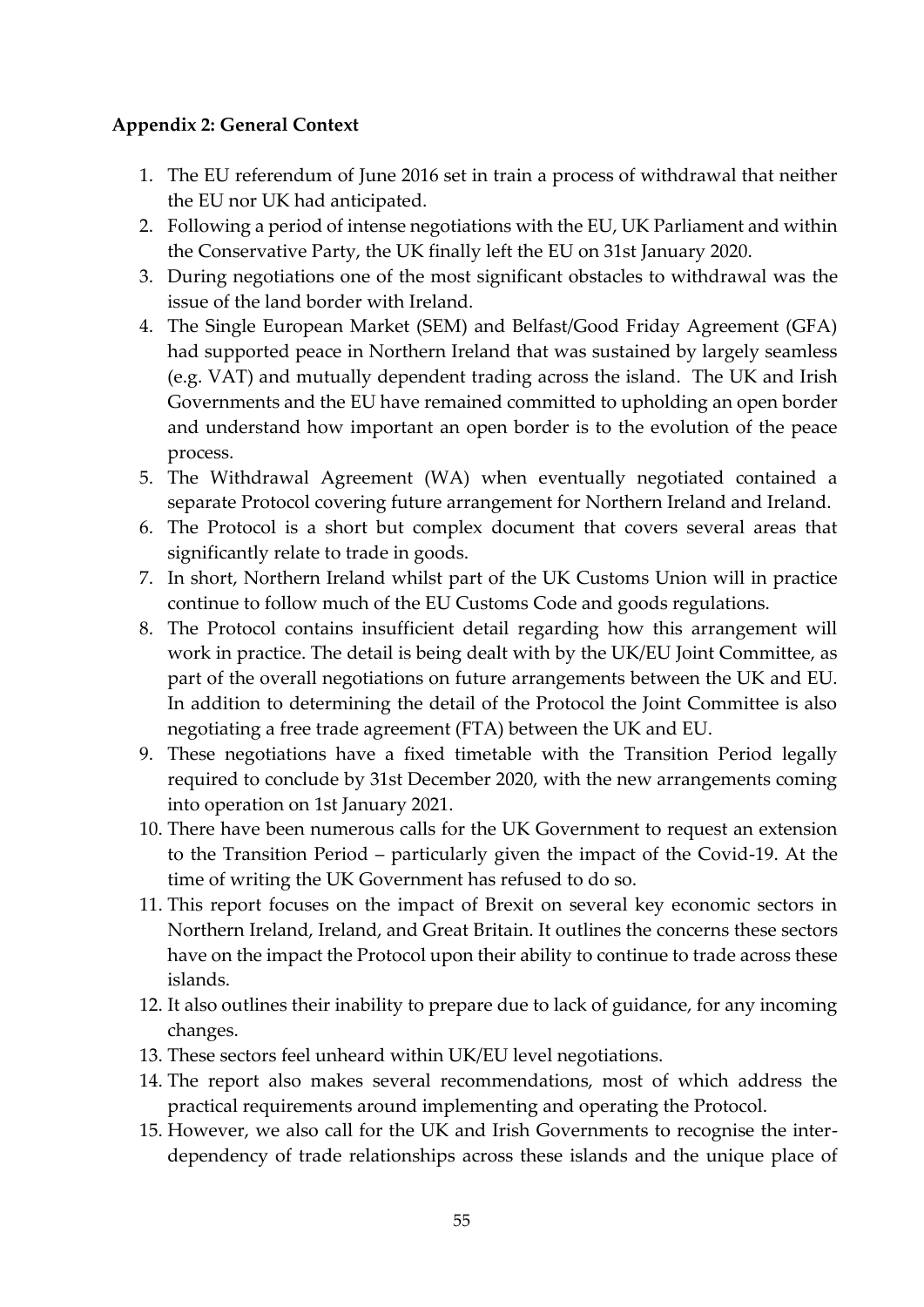Northern Ireland and the potential impact upon Great Britain and Northern Ireland trade.

- 16. Protecting the GFA in Northern Ireland was a core commitment in negotiating the Withdrawal Agreement. Continued protection of the GFA now requires both governments, as co-guarantors of the GFA to finally address the remaining work needed to embed and develop strategies and arrangements to supportable economic growth, investment strategies and peace dividends.
- 17. Much of the work in this report was undertaken before Covid-19 took hold across the UK and Ireland. The pandemic has plunged the global economy into a recession the duration and scale of which is yet unquantifiable but is already being described as unprecedented.
- 18. This research is cognisant of the profound impact of Covid-19 that may shape and impact upon the political, economic and social environment through which an FTA is currently being negotiated. It also drives an ever more urgent call for further support for economic development in Northern Ireland and on the island of Ireland to deliver economic resilience in the face of Covid-19 and what the sectors envisage as the deleterious impact of Brexit.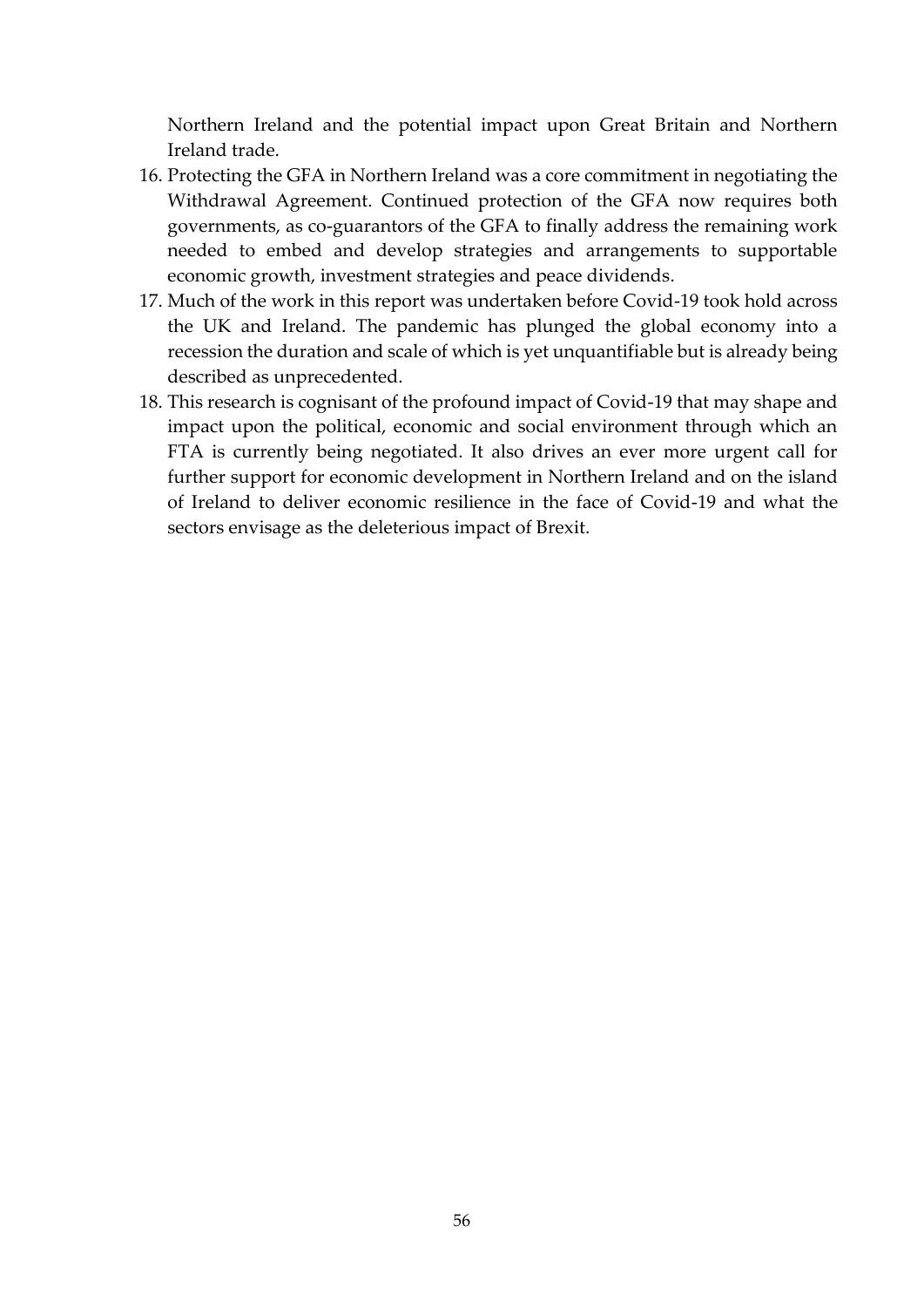#### <span id="page-56-0"></span>**Appendix 3: Impact of the Covid-19 Pandemic**

The Covid-19 pandemic has unfolded alongside the EU withdrawal Transition Period and its reverberations will be felt in parallel. Economic recovery from the pandemic is a policy imperative shared by many governments, but Covid-19 has delivered an unanticipated economic shock the consequences of which the UK Government must now factor into Brexit. Brexit alone presented a challenging environment and the pandemic has deepened exponentially a sense of crisis.

The Covid-19 crisis has so far not led to the UK Government seeking an extension to the Transition Period. The deadline for requesting an extension is June 2020. However, previous EU deadlines have been re-negotiated and therefore, it seems plausible that should, and extension be sought beyond the deadline period that the EU would be open to facilitating this.

**.** 

<sup>4</sup> See Appendix 2

<sup>14</sup> [https://www.cso.ie/en/releasesandpublications/ep/p-](https://www.cso.ie/en/releasesandpublications/ep/p-ti/irelandstradeingoods2018/toptradingpartners2018/)

[ti/irelandstradeingoods2018/toptradingpartners2018/](https://www.cso.ie/en/releasesandpublications/ep/p-ti/irelandstradeingoods2018/toptradingpartners2018/)

<sup>1</sup> Peter Shirlow is Director of Irish Studies at the University of Liverpool. Michael D'Arcy is a Senior Research Associate at the Centre for Cross Border Studies, a member of the SEUPB Interreg VA Programme Monitoring Committee and Programme Support to the Ibec/CBI Joint Business Council. Research assistance was supplied by Michael Sharry, Alison Grundle and David Henig.

<sup>2</sup> See appendix 1

<sup>3</sup> See<https://static.rasset.ie/documents/news/2020/06/draft-programme-for-govt.pdf>

<sup>5</sup> See https://www.liverpool.ac.uk/media/livacuk/research/heroimages/The-University-of-

Liverpool-NI-General-Election-Survey-2019-March-20.pdf

<sup>6</sup> https://www.bbc.co.uk/news/business-53002961

<sup>7</sup> <https://www.kildarestreet.com/committees/?id=2020-06-09a.304>

<sup>8</sup> See Appendix 3

<sup>9</sup> See: https://ec.europa.eu/commission/sites/beta-political/files/mapping\_of\_North-South cooperation 0.pdf

<sup>10</sup> https://www.thebritishacademy.ac.uk/documents/310/belfast-good-friday-agreement-islandireland-economy-and-brexit.pdf

<sup>11</sup> [https://www.irishtimes.com/news/politics/no-clarity-in-brexit-deal-on-how-irish-sea-border](https://www.irishtimes.com/news/politics/no-clarity-in-brexit-deal-on-how-irish-sea-border-will-work-uk-peers-told-1.4170864)[will-work-uk-peers-told-1.4170864](https://www.irishtimes.com/news/politics/no-clarity-in-brexit-deal-on-how-irish-sea-border-will-work-uk-peers-told-1.4170864)

<sup>12</sup> [https://www.belfasttelegraph.co.uk/news/northern-ireland/post-brexit-trade-a-nightmare-for](https://www.belfasttelegraph.co.uk/news/northern-ireland/post-brexit-trade-a-nightmare-for-northern-ireland-hauliers-tell-lords-committee-38991027.html)[northern-ireland-hauliers-tell-lords-committee-38991027.html](https://www.belfasttelegraph.co.uk/news/northern-ireland/post-brexit-trade-a-nightmare-for-northern-ireland-hauliers-tell-lords-committee-38991027.html)

<sup>13</sup> [https://www.belfasttelegraph.co.uk/news/northern-ireland/post-brexit-trade-a-nightmare-for](https://www.belfasttelegraph.co.uk/news/northern-ireland/post-brexit-trade-a-nightmare-for-northern-ireland-hauliers-tell-lords-committee-38991027.html)[northern-ireland-hauliers-tell-lords-committee-38991027.html](https://www.belfasttelegraph.co.uk/news/northern-ireland/post-brexit-trade-a-nightmare-for-northern-ireland-hauliers-tell-lords-committee-38991027.html)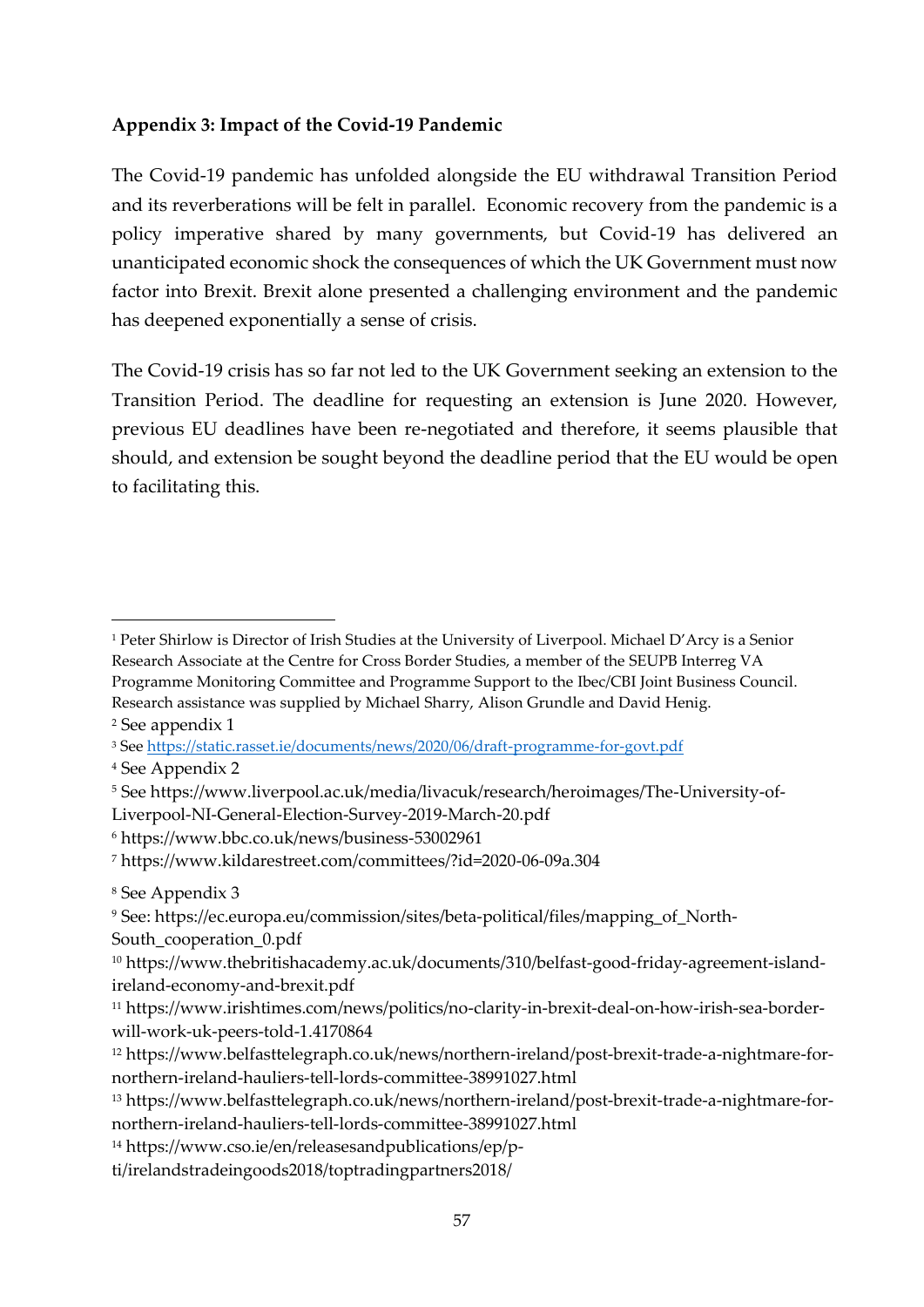<sup>15</sup> [https://www.independent.co.uk/news/business/comment/ireland-s-economy-is-heavily](https://www.independent.co.uk/news/business/comment/ireland-s-economy-is-heavily-reliant-on-trade-with-the-uk-the-consequences-of-a-brexit-could-be-a6871426.html)[reliant-on-trade-with-the-uk-the-consequences-of-a-brexit-could-be-a6871426.html](https://www.independent.co.uk/news/business/comment/ireland-s-economy-is-heavily-reliant-on-trade-with-the-uk-the-consequences-of-a-brexit-could-be-a6871426.html)

- <sup>16</sup> <https://commonslibrary.parliament.uk/research-briefings/cbp-8173/>
- <sup>17</sup> Ibid

**.** 

<sup>18</sup> [https://www.dw.com/en/fact-check-as-brexit-looms-how-dependent-is-ireland-on-british](https://www.dw.com/en/fact-check-as-brexit-looms-how-dependent-is-ireland-on-british-trade/a-47322998)[trade/a-47322998](https://www.dw.com/en/fact-check-as-brexit-looms-how-dependent-is-ireland-on-british-trade/a-47322998)

<sup>19</sup> Ibid

<sup>20</sup> This is a position also articulated by political parties. See

<https://www.mydup.com/images/uploads/dup-manifesto.pdf>

<sup>21</sup> In the lead in to the creation of the SEM much evidence was generated showing that because the task of border controls is to confirm compliance with domestic regulations it operates and the principle that every item is non-compliant until proven to be compliant with the result that more onerous and rigorously applied controls are consistently applied to goods imported compared to those being exported – the latter being 'somebody else's' problem'.

<sup>22</sup> See the UK's points-based immigration system: policy statement

https://www.gov.uk/government/publications/the-uks-points-based-immigration-systempolicy-statement/the-uks-points-based-immigration-system-policy-statement.

<sup>23</sup> https://www.gov.uk/government/publications/the-uks-points-based-immigration-systempolicy-statement/the-uks-points-based-immigration-system-policy-statement.

<sup>24</sup> **Institutions and Government:** The Good Friday Agreement hosts a range of institutions and bodies that are delegated to support trade and economic development across the islands. These include the North–South Ministerial Council and the North–South Implementation Bodies, the British–Irish Council, British–Irish Intergovernmental Conference and the British and Irish Parliamentary Assembly. In addition the Department of Foreign Affairs, the Taoiseach's Office, the Northern Ireland Office, the Cabinet Office, the Executive Office (Northern Ireland) International Relations Team, the Joint Committee of on the Implementation of the Good Friday Agreement, Scottish and Welsh governments, BEIS and EU European Parliamentary Research Service. **Sectoral Groups:** Tourism Ireland, Professional Bodies and Trade Associations, Trade Northern Ireland, British Irish Trading Alliance, British and Irish Ombudsman Association, CBI, CBI Northern Ireland, Ibec, Irish Congress of Trade Unions, Retail Northern Ireland, Chambers Ireland, Northern Ireland Chambers of Commerce, British-Irish Chamber ADAS, Irish Farmers Association, [Ulster Farmers Union,](https://www.ufuni.org/) National Famers Unions (England and Wales), Fish Producers Organisation, Maritime UK, the Freight Transport Association and all islands trade unions. **Think Tanks/Policy Research:** CTSI Brexit (Trading Standards), Centre for European Reform, UK in a Changing Europe, Adam Smith Institute, Institute of Economic Affairs, Bruges Group, Chatham House, Pivotal, Civitas and UK Trade Policy Project, Economic and Social Research Institute, Centre for Cross Border Studies, Irish Centre for Local and Regional Development, Institute for International and European Affairs, DCU Brexit Institute; British Academy, Royal Irish Academy.

<sup>25</sup> [https://ec.europa.eu/ireland/news/key-eu-policy-areas/brexit\\_en.](https://ec.europa.eu/ireland/news/key-eu-policy-areas/brexit_en)

<sup>26</sup> See https://ukandeu.ac.uk/the-specialised-committee-on-the-protocol-on-ireland-northernireland/

<sup>27</sup> <https://publications.parliament.uk/pa/ld5801/ldselect/ldeucom/66/6602.htm>

<sup>28</sup> <https://www.instituteforgovernment.org.uk/explainers/brexit-deal-northern-ireland-protocol>